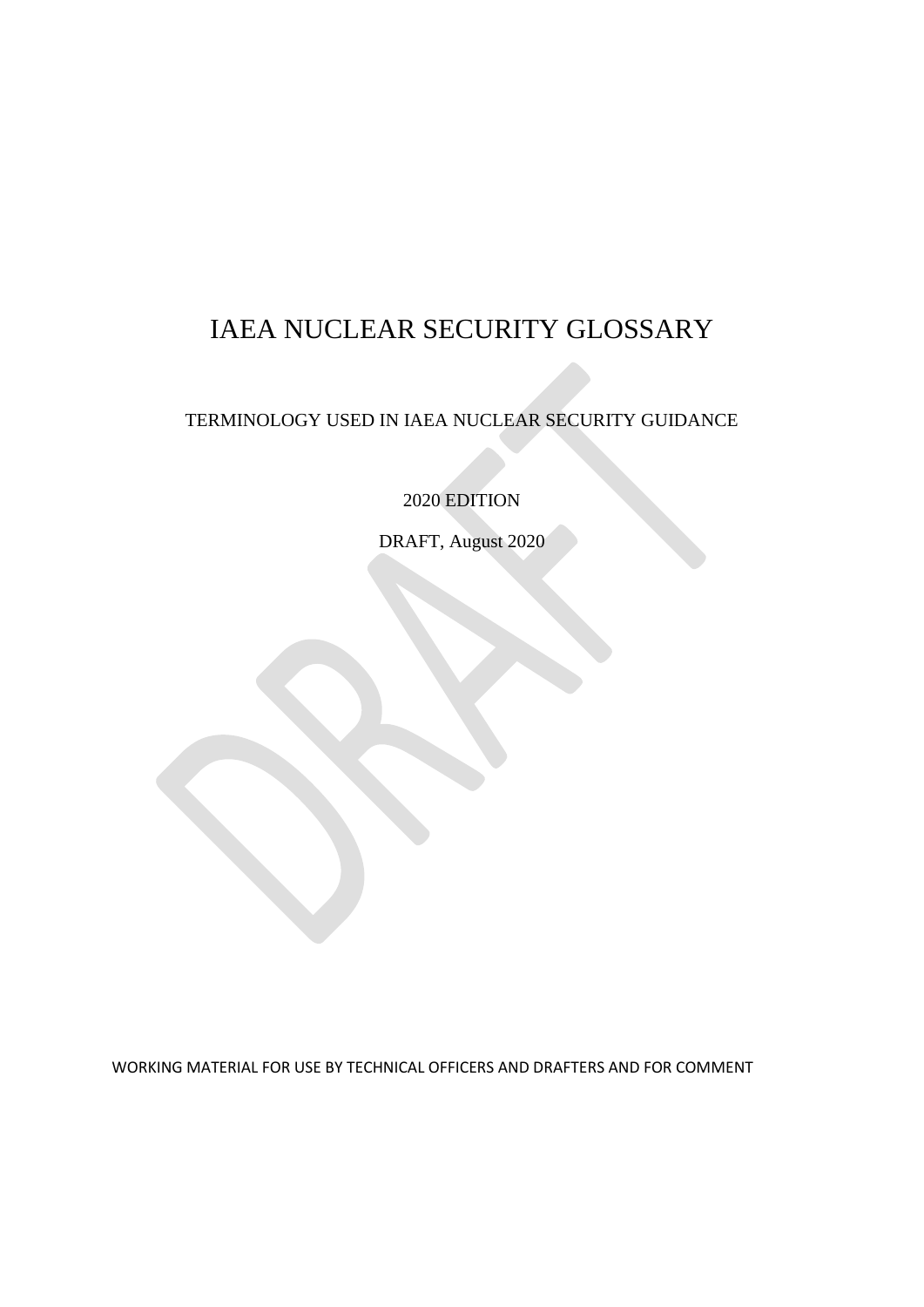| APPENDIX Specialized Technical Terms defined in Technical Guidance Publications 37 |
|------------------------------------------------------------------------------------|
|                                                                                    |
|                                                                                    |

# **CONTENTS**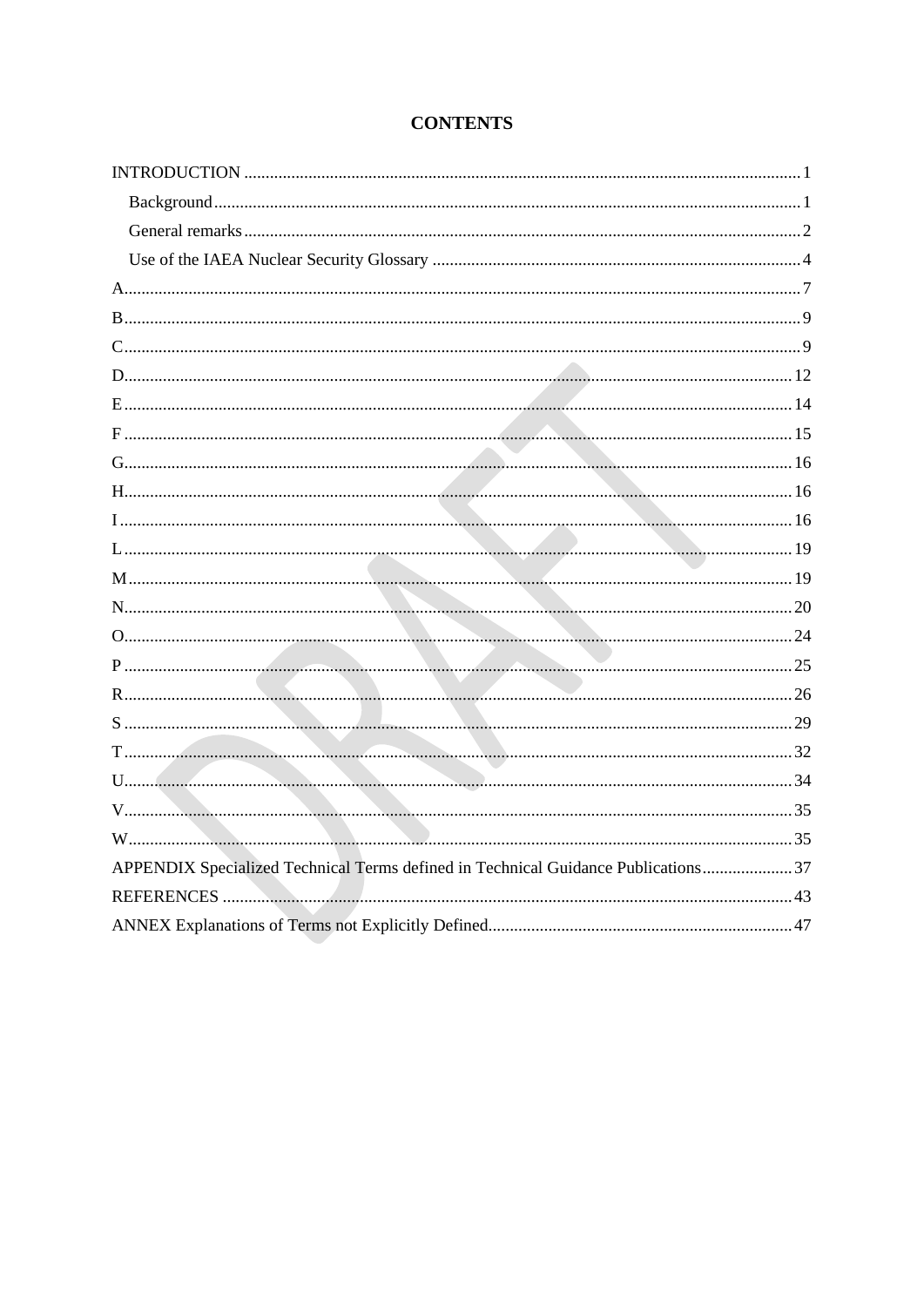## **INTRODUCTION**

#### <span id="page-2-1"></span><span id="page-2-0"></span>BACKGROUND

The IAEA Nuclear Security Glossary is based on the terminology used in the IAEA Nuclear Security Series and is a companion publication to that Series. The first publication in the Series, Technical Guidance on border monitoring equipment [1] was issued in 2006. The second publication in the Series, on nuclear forensics, was also issued in 2006<sup>1</sup>, and was superseded by an updated version [2] in 2015. Four further Technical Guidance publications on specific technical topics [3–6] were issued in 2006 and 2007, followed in 2008 and 2009 by five Implementing Guides on broader aspects of nuclear security<sup>2</sup> (some of which have recently been updated) [7–11] and in 2010 by Technical Guidance on an educational programme for nuclear security<sup>3</sup>, which has also recently been updated  $[12]$ . Nuclear Security Recommendations for nuclear material and nuclear facilities [13], for radioactive material and associated facilities [14] and for nuclear and other radioactive material out of regulatory control [15] were issued in 2011, followed by further specific Technical Guidance for nuclear facilities<sup>4</sup> (one of which has recently been updated) [16, 17] and more general Implementing Guides on designing and applying nuclear security measures [18, 19]. Nuclear Security Fundamentals were published in 2013 [20], and further Implementing Guides and Technical Guidance on a range of topics [21–44] have been published in recent years. At the time of publication, the set of Nuclear Security Fundamentals, Recommendations and Implementing Guides (and therefore the main set of terminology for the guidance) is largely complete, and this edition of the Glossary represents the terminology of this first iteration of a complete Nuclear Security Series.

The IAEA's nuclear security guidance began with guidance for States on the physical protection of nuclear material, which was further developed through the 1980s and 1990s in the form of INFCIRC/225 and successive Revisions thereof. INFCIRC/225 came to be used by some States Parties to the Convention on the Physical Protection of Nuclear Material (CPPNM) [45] as guidance to assist them in meeting their obligations under the Convention, and the terminology used in INFCIRC/225 was largely the same as that in the Convention. Some guidance was also developed in the late 1990s relating to the security of radioactive sources, but largely as an extension to guidance on the safety of such sources and using some of the terminology of radiation protection.

Since the adoption of the IAEA's first Nuclear Security Plan in 2002, the scope of nuclear security has been broadened to cover other aspects of the security of nuclear material and nuclear facilities, such as material accounting and control and computer security, the security of other radioactive material and associated facilities and activities, and security for nuclear and other radioactive material out of regulatory control (including, for example, measures against illicit trafficking). The terminology used in such guidance has expanded correspondingly, and has been documented progressively in individual guidance publications in the IAEA Nuclear Security Series, through glossaries, footnotes and

INTERNATIONAL ATOMIC ENERGY AGENCY, Security of Radioactive Sources, Implementing Guide, IAEA Nuclear Security Series No. 11, IAEA, Vienna (2009).

<sup>3</sup> INTERNATIONAL ATOMIC ENERGY AGENCY, Educational Programme in Nuclear Security, Technical Guidance, IAEA Nuclear Security Series No. 12, IAEA, Vienna (2010).

4 INTERNATIONAL ATOMIC ENERGY AGENCY, Computer Security at Nuclear Facilities, Technical Guidance, IAEA Nuclear Security Series No. 17, IAEA, Vienna (2011).

<sup>&</sup>lt;sup>1</sup> INTERNATIONAL ATOMIC ENERGY AGENCY, Nuclear Forensics Support, Technical Guidance, IAEA Nuclear Security Series No. 2, IAEA, Vienna (2006).

<sup>&</sup>lt;sup>2</sup> INTERNATIONAL ATOMIC ENERGY AGENCY, Preventive and Protective Measures against Insider Threats, Implementing Guide, IAEA Nuclear Security Series No. 8, IAEA, Vienna (2008).

INTERNATIONAL ATOMIC ENERGY AGENCY, Security in the Transport of Radioactive Material, Implementing Guide, IAEA Nuclear Security Series No. 9, IAEA, Vienna (2008).

INTERNATIONAL ATOMIC ENERGY AGENCY, Development, Use and Maintenance of the Design Basis Threat, Implementing Guide, IAEA Nuclear Security Series No. 10, IAEA, Vienna (2009).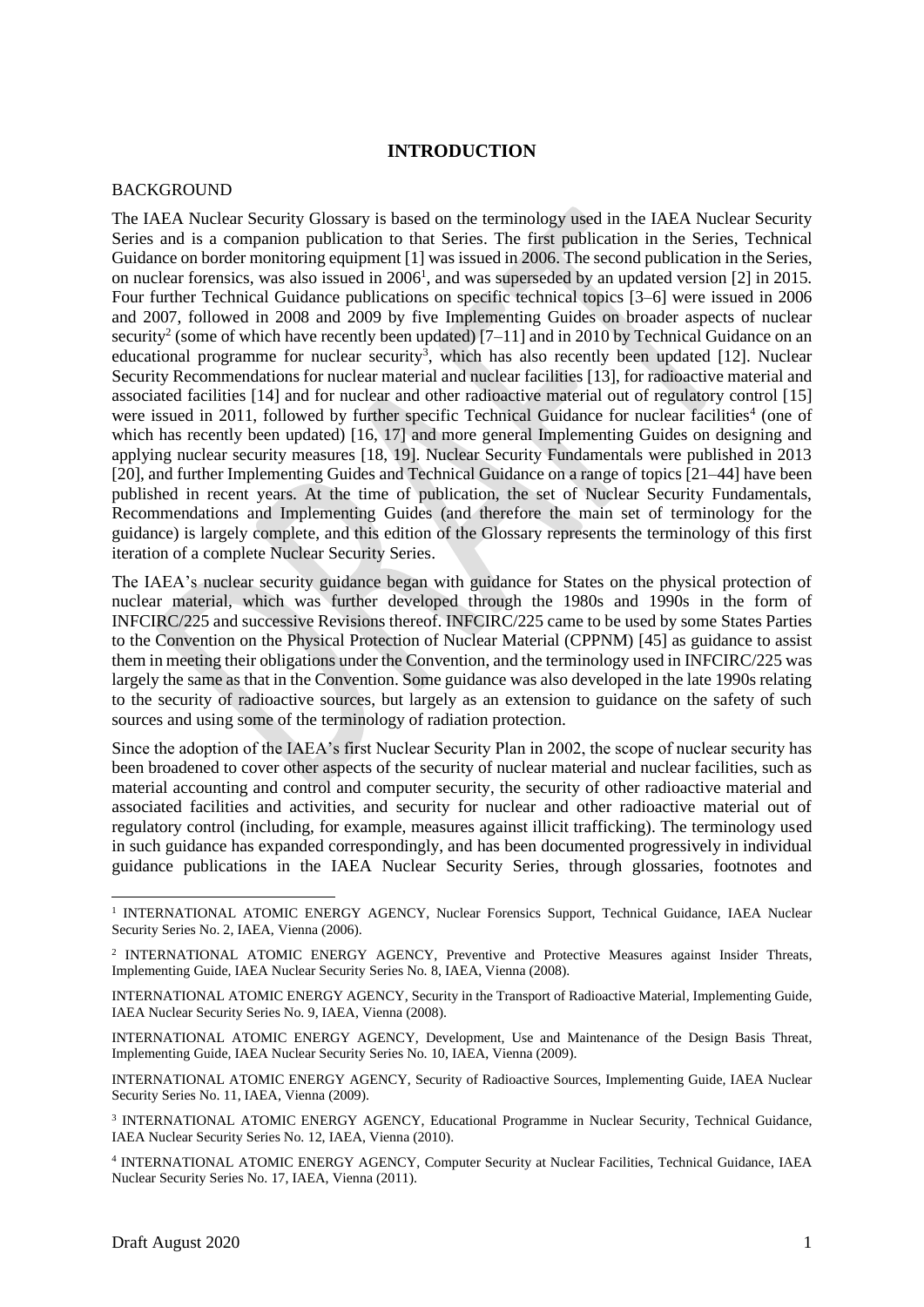descriptions in the text. This is the first attempt to compile the terminology and definitions in one place, both as a resource for drafters and reviewers to improve consistency as further guidance is developed, and as a basis to consider possible improvements to terminology and definitions in future revisions of guidance.

Some of the terminology documented in two other glossaries — the IAEA Safety Glossary [46] and the IAEA Safeguards Glossary [47] — may be of relevance to nuclear security, particularly when there are interfaces between security and safety and between security and safeguards. Where it is considered necessary to avoid confusion, or to discourage unjustified proliferation of different terminology and definitions, reference is made to these other glossaries to clarify commonalities and differences. The relationship between the safety and security glossaries is discussed in more detail below.

## <span id="page-3-0"></span>GENERAL REMARKS

# **Purpose**

The IAEA Nuclear Security Glossary serves a number of different purposes:

- (a) To explain the meanings of technical terms that may be unfamiliar to the reader;
- (b) To explain any special meanings ascribed to common words or terms (since words can have several different meanings, it may be necessary to clarify which meaning is intended, in particular for non-native English speakers);
- (c) To define precisely how terms whose general meaning may be clear to readers are used in a particular publication or set of publications, in order to avoid ambiguity concerning some important aspect(s) of their meaning;
- (d) To explain the connections or differences between similar or related terms, or the specific meanings of the same technical term in different contexts;
- (e) To clarify and, if possible, reconcile differences in the usage of specialized terms in different subject areas, since such differences in usage may be potentially misleading;
- (f) To recommend terms that should be used in IAEA publications and documents (and identify those that should not), and provide the definitions that should be ascribed to them;
- (g) To facilitate the translation of IAEA Nuclear Security Series publications.

Definitions of the type used in legal texts such as the CPPNM [45] and its 2005 Amendment [48], or the International Convention for the Suppression of Acts of Nuclear Terrorism (ICSANT) [49], are intended primarily for purpose (c) and, in some cases, do not serve the other purposes at all. Furthermore, definitions of this nature tend to be tailored to the needs of the specific text to which they relate, and hence are often not generally applicable. The 'definitions' included in nuclear security guidance publications are, however, less easily classified, tending towards a mixture of definition and explanation and of context specific and generally applicable definitions and/or explanations.

It should be note that a glossary is not the place to specify guidance. The definition of a term should contain the conditions that must be met in order for the term to be applicable, but not other conditions. This is best illustrated by an example. *Sensitive information* is defined as information, in whatever form, including software, the unauthorized disclosure, modification, alteration, destruction, or denial of use of which could compromise nuclear security. It is obvious from this definition that sensitive information is also information that needs to be kept secure — and protecting the confidentiality of sensitive information is specified in the Nuclear Security Fundamentals to be essential to a nuclear security regime — and it may be tempting to add words to that effect to the definition. However, fundamentally it is the consequences of misuse of the information that define it as sensitive, not the need for security measures.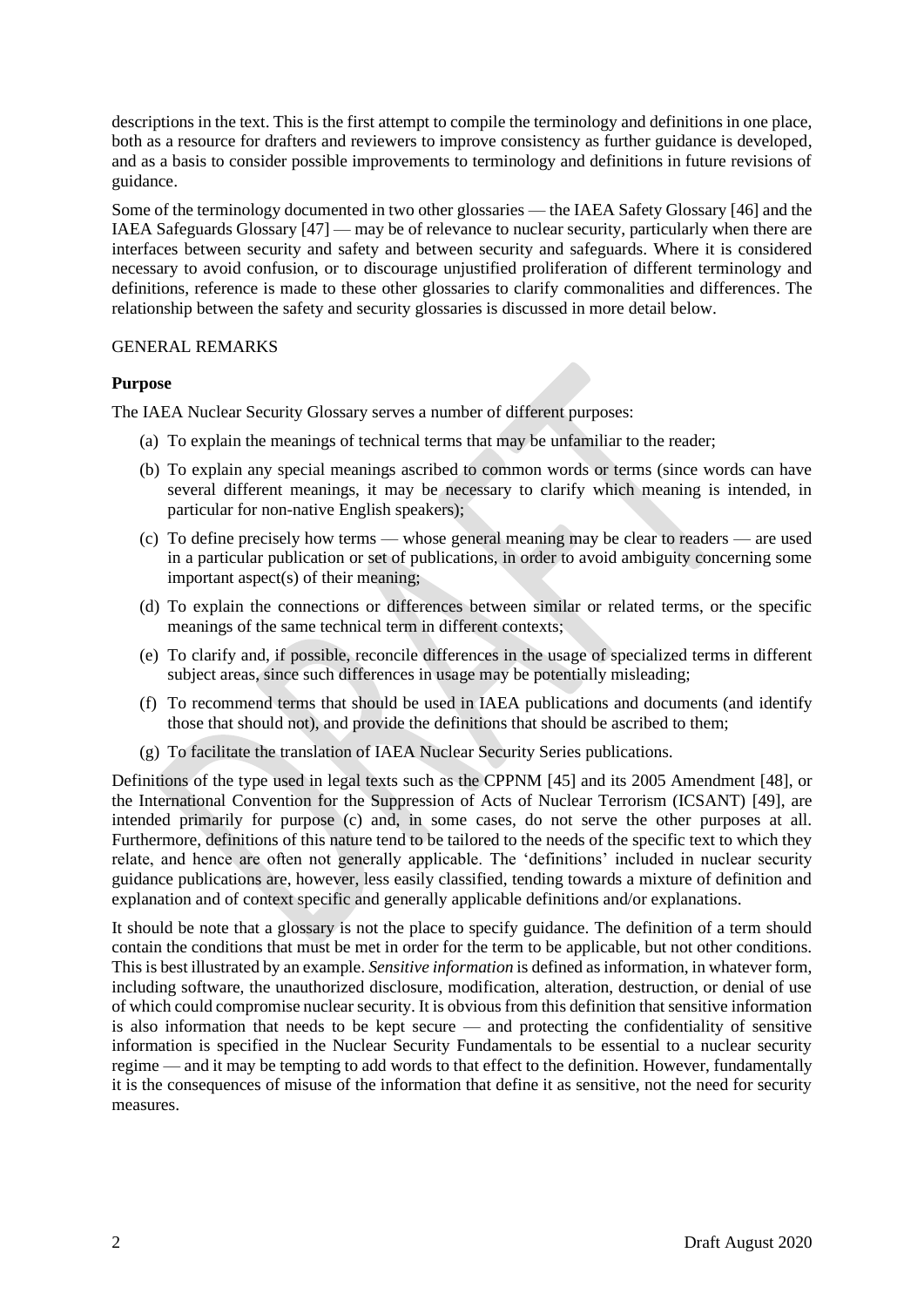## **Scope**

The IAEA Nuclear Security Glossary comprises a compilation of terminology, definitions and explanations used in publications in the IAEA Nuclear Security Series:

- The main text includes terms that are defined in existing publications in the IAEA Nuclear Security Series, except for specialized technical terms defined only in Technical Guidance publications. As such, the main text is intended to include the main terminology of the IAEA Nuclear Security Series as a whole.
- The Appendix lists definitions of specialized technical terms that are defined only in Technical Guidance publications and address a level of detail beyond that covered in the higher level guidance.
- The Annex provides explanations of other terms used in IAEA Nuclear Security Series publications but not explicitly defined there. These explanations are not approved definitions and are intended only to assist readers' understanding of the text of nuclear security guidance: in the event of any conflict, the approved definitions in the main text and Appendix take precedence. In some cases, the explanations in this Annex take the form of short narrative texts indicating the meaning of a number of related terms and the relationships between them, rather than separate stand-alone explanations for each term.

The scope of the IAEA Nuclear Security Glossary is necessarily limited, and is intended to focus on the key terms that are specific to, or that are used in a specific way in, nuclear security, and in particular those defined and used in IAEA Nuclear Security Series publications. A number of general categories of terms that may be used in security related publications have been specifically excluded from the IAEA Nuclear Security Glossary (except where a specific point needs to be made about a specific term). These groups of excluded terms include:

- (a) Basic terms from radiation and nuclear physics that are not specific to nuclear security (e.g. alpha particle, decay, fission, radionuclide). An understanding of these terms is assumed.
- (b) Terminology from safety and safeguards that is addressed in the IAEA Safety Glossary [46] or IAEA Safeguards Glossary [47]. Such terms and definitions may in some cases be referred to or discussed in the IAEA Nuclear Security Glossary, but the other glossaries should be consulted where they are the appropriate authorities.
- (c) The specialized terminology of fields other than nuclear security (e.g. criminology, intelligence, detection instrumentation or computing), except where such terms have a special meaning or usage in nuclear security. The basic definition of such terms is left to the experts in the relevant fields, and the IAEA Nuclear Security Glossary addresses only any additions or adaptations specific to the nuclear security context.
- (d) Highly detailed, specialized terminology from a specific field within security (e.g. the detailed technical terminology of nuclear forensics techniques or performance testing of equipment, or operational details of response force procedures). If necessary, such terminology can be defined in the specialized publications to which it is relevant. In cases where such terms are included in IAEA Nuclear Security Series publications, they are listed in the Appendix of this publication.

## **Referencing**

To help the reader, reference numbers for publications in the IAEA Nuclear Security Series match the publication's number in that series. In a few cases, terms defined in particular IAEA Nuclear Security Series publications, in particular the basic radiological and nuclear terms explained in Ref. [6], are not included because the definition of such basic terms is outside the scope of the Nuclear Security Series. Where a reference is marked with an asterisk (e.g. [13\*, 14]), this indicates that the definition so marked is identical to that listed except for the term "nuclear security" being replaced by "physical protection", and/or references to radioactive material and/or associated facilities being replaced by nuclear material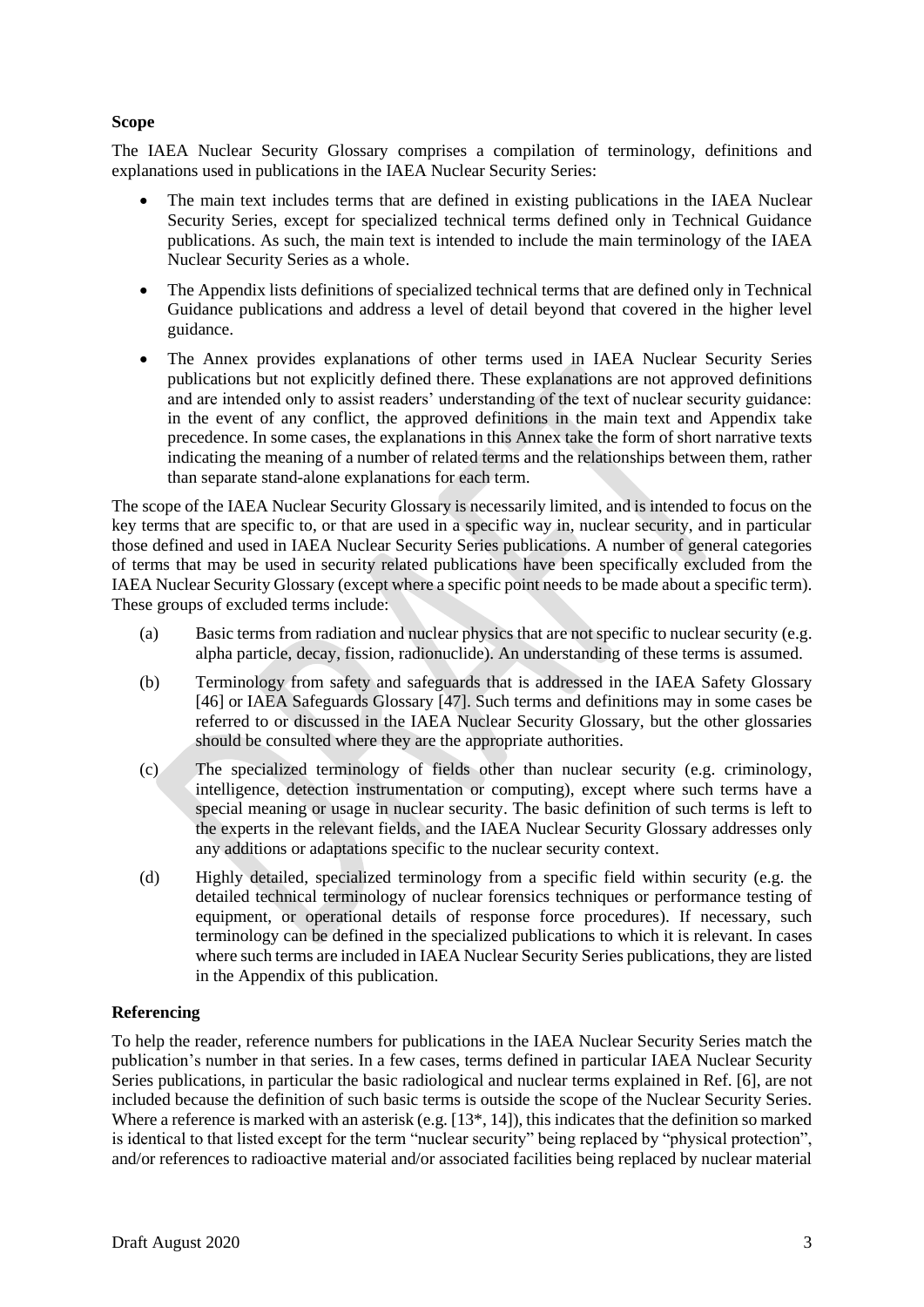and nuclear facilities. In these cases, the essential meaning of the term is considered to be the same, but different terminology has been used due to a different context.

Where terms the same as or similar to those used in IAEA Nuclear Security Series publications are also used in other key nuclear security documents, such as Conventions and UN Security Council Resolutions, or in IAEA safety standards (and therefore appear in the IAEA Safety Glossary [46]), the other usage (and any difference in definition) is noted for information.

Some other brief explanations have been added where they appear necessary, particularly where there are multiple definitions of the same term or where different terms are used for what appears to be the same concept, but in general no extensive commentary is provided on the terms and definitions listed.

# <span id="page-5-0"></span>USE OF THE IAEA NUCLEAR SECURITY GLOSSARY

## **Choosing between multiple definitions**

The entry for each term starts with one or more definition(s). Alternative definitions are given:

- (a) If different definitions are given in current IAEA Nuclear Security Series publications. In some cases, there are obvious reasons for the differences – for example, if the publications deal with the security of different types of material – but in other cases it is not clear why definitions have been changed or new ones introduced; or
- (b) If the term is used in two or more distinct security related contexts; or
- (c) If it is necessary to include in the IAEA Nuclear Security Glossary an established definition that is still needed but is not considered suitable as a general definition (for example, some of the definitions from INFCIRC/225 [13] may need to be retained in supporting publications but would not be the preferred general definitions); or
- (d) To include definitions of which drafters and reviewers of IAEA publications should be aware, even though they are unlikely to be used in IAEA publications (definitions in the main security related conventions are an important example of this group).

Different definitions for a given term are numbered and referenced.

**Unless otherwise specified, preferred definitions are listed first.** If a preferred definition is indicated, this should be used unless there is a compelling reason why this is not possible.

If a preferred definition is not indicated, then unless otherwise specified in the text, drafters should use the most appropriate existing definition for their purposes. In particular:

- Preference should normally be given in Implementing Guides and Technical Guidance to definitions from the 'parent' Recommendations<sup>5</sup> or Implementing Guide.
- For guidance on cross-cutting topics, preference should be given to definitions from the Fundamentals [20].
- Otherwise, as a general guide, preference should be given to definitions from publications higher in the hierarchy of the IAEA Nuclear Security Series and/or published more recently. Therefore, for example, definitions from early Technical Guidance publications [1, 3–6] should only be used if there is no other source in the IAEA Nuclear Security Series.

In some cases, the definition(s) is/are followed by further information as appropriate, such as:

(a) Particular notes of caution (indicated by the symbol **!**), such as terms that do not mean what they might appear to mean (e.g. *out of regulatory control*), or potential conflicts with other safety or security related terminology;

 $<sup>5</sup>$  i.e. Ref. [13] for nuclear material and nuclear facilities; Ref. [14] for other radioactive material and associated facilities; or</sup> Ref. [15] for nuclear and other radioactive material out of regulatory control.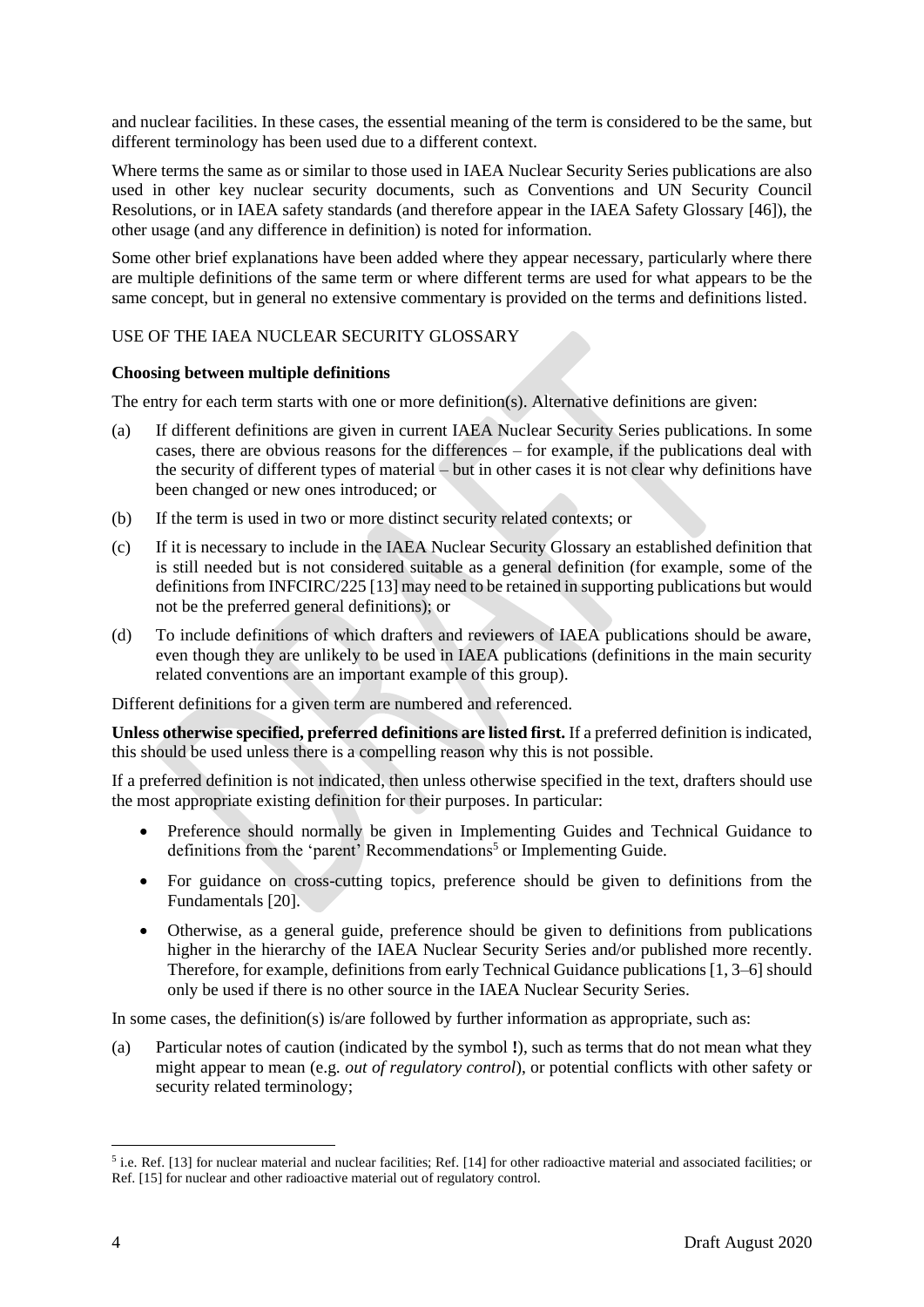- (b) Notes of information (indicated by the symbol  $\hat{u}$ ), such as:
	- Explanation of the context(s) in which the term is normally used (and, in some cases, contexts in which it should not be used);
	- Reference to related terms: synonyms, terms with similar but not identical meanings, 'contrasting' terms;
	- Miscellaneous information: for example, the units in which a quantity is normally measured, recommended parameter values, references.
- (c) A special type of information note (indicated by the symbol §) to make the reader aware where there are terms or definitions in the IAEA Safety Glossary [46] that might appear similar or related, to provide clarification of the relationship between the term and/or definitions.;

This supplementary information is not part of the definition, but it is included to assist drafters and reviewers in understanding how to use (or not to use) the term in question.

## **Use of the Glossary by drafters and reviewers of IAEA Nuclear Security Series publications**

Beginning with the preparation of a document preparation profile (DPP) and throughout the development process, drafters of nuclear security guidance publications should, as far as possible, use the terms in the IAEA Nuclear Security Glossary with the meanings given, as described above. Terms should also be used consistently. Every time a different term or form of words is used, the reader may be unsure whether a different meaning is intended. Unnecessary variety of expression should therefore be avoided if there is any possibility of causing confusion or ambiguity, or if in doubt. Terms that are not listed in the IAEA Nuclear Security Glossary may be used, provided that there is no suitable alternative term listed in the IAEA Nuclear Security Glossary.

A publication may contain a list of key terms used in that publication and their definitions, i.e. a glossary for that publication. However, the first question concerning the inclusion of the definition of any term in a publication should always be whether the term actually needs to be defined. Terms should be defined explicitly in a publication only if a definition is essential to the correct understanding of that publication. If the term is used with its normal dictionary meaning, or if its meaning in a particular publication will be obvious to the reader from its dictionary meaning and the context, then there should be no need for a definition. A term whose meaning is imprecise may need to be defined, if the imprecision actually detracts from a correct understanding of the text; in many cases, however, the precise meaning of a term will not be essential for the purposes of a given publication. Similarly, obvious derivatives of a defined term need not themselves be defined unless there is some specific ambiguity that needs to be addressed.

If it is considered necessary to include a term in the list of definitions in an individual publication, the preferred or existing definition should be used wherever possible. If that definition is not suitable (e.g. if the subject of the publication falls outside the scope of the existing definition), the wording of the definition may be modified, but its meaning should not be changed. The technical officer responsible for the IAEA Nuclear Security Glossary should be informed of any such modifications to the wording of definitions.

Similarly, definitions for any additional — usually more specialized — terms needed in a specific publication can be provided by the drafters or the technical officer responsible for the document, and included either in the text (in the main body of the text or footnotes) or in a list of definitions. Such definitions should be copied for information to the technical officer responsible for the IAEA Nuclear Security Glossary.

The technical officer for a publication is responsible for ensuring that any definitions given in that publication are in accordance with these rules.

Reviewers should consider whether each term included in a list of definitions in an individual publication really needs to be defined, and if so whether a list of definitions (as opposed to the text or a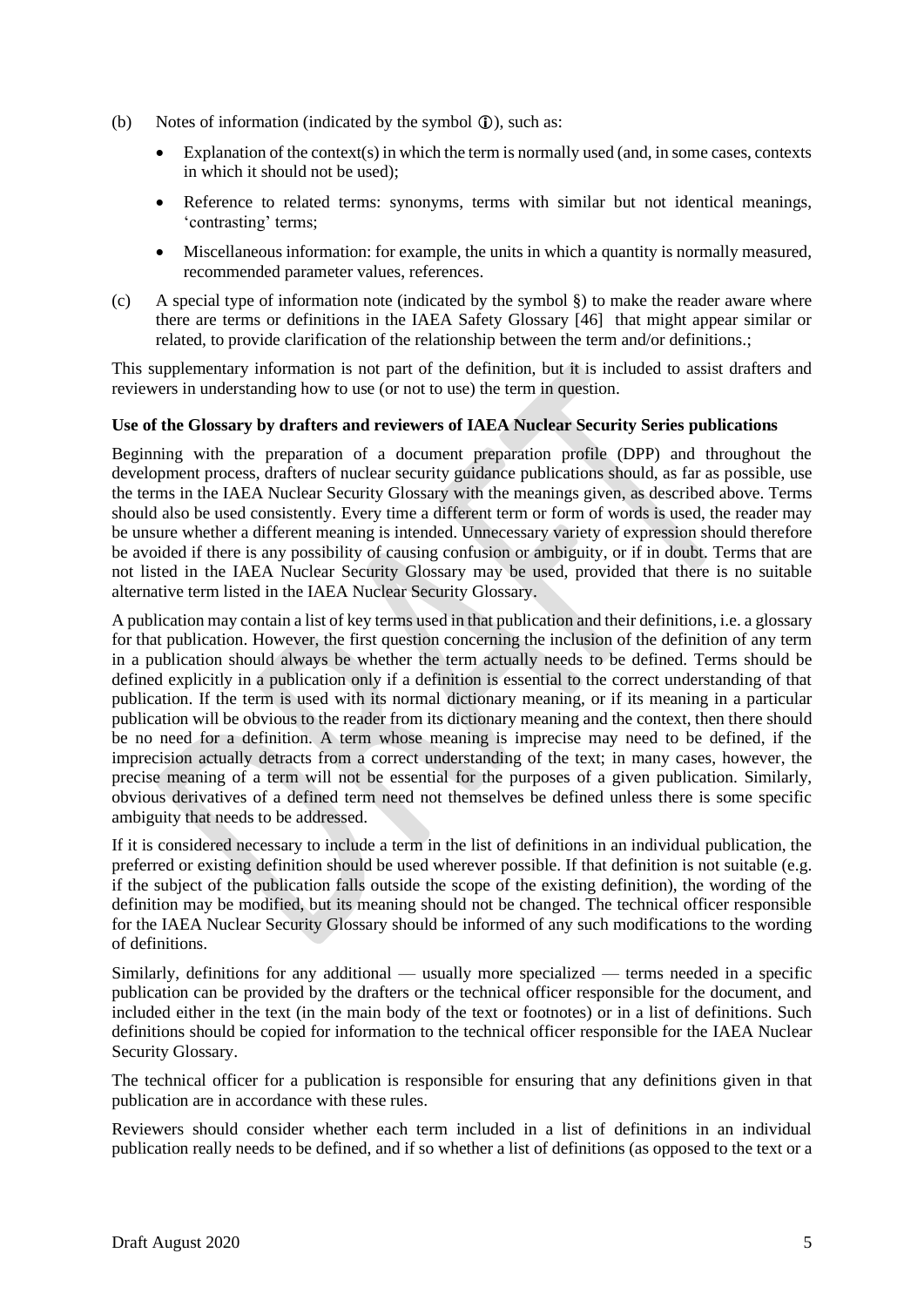footnote) is the most appropriate place for the definition. (Reviewers should also consider whether any terms not defined in the publication need to be defined.)

If the glossary in a draft publication gives a definition different from the preferred or existing in the IAEA Nuclear Security Glossary, reviewers should check:

- (a) That the preferred or existing definition in the IAEA Nuclear Security Glossary could not reasonably have been used;
- (b) That the definition given in the draft publication reflects essentially the same meaning as the preferred or existing definition.

Reviewers should make any appropriate recommendations to the technical officer responsible for the publication.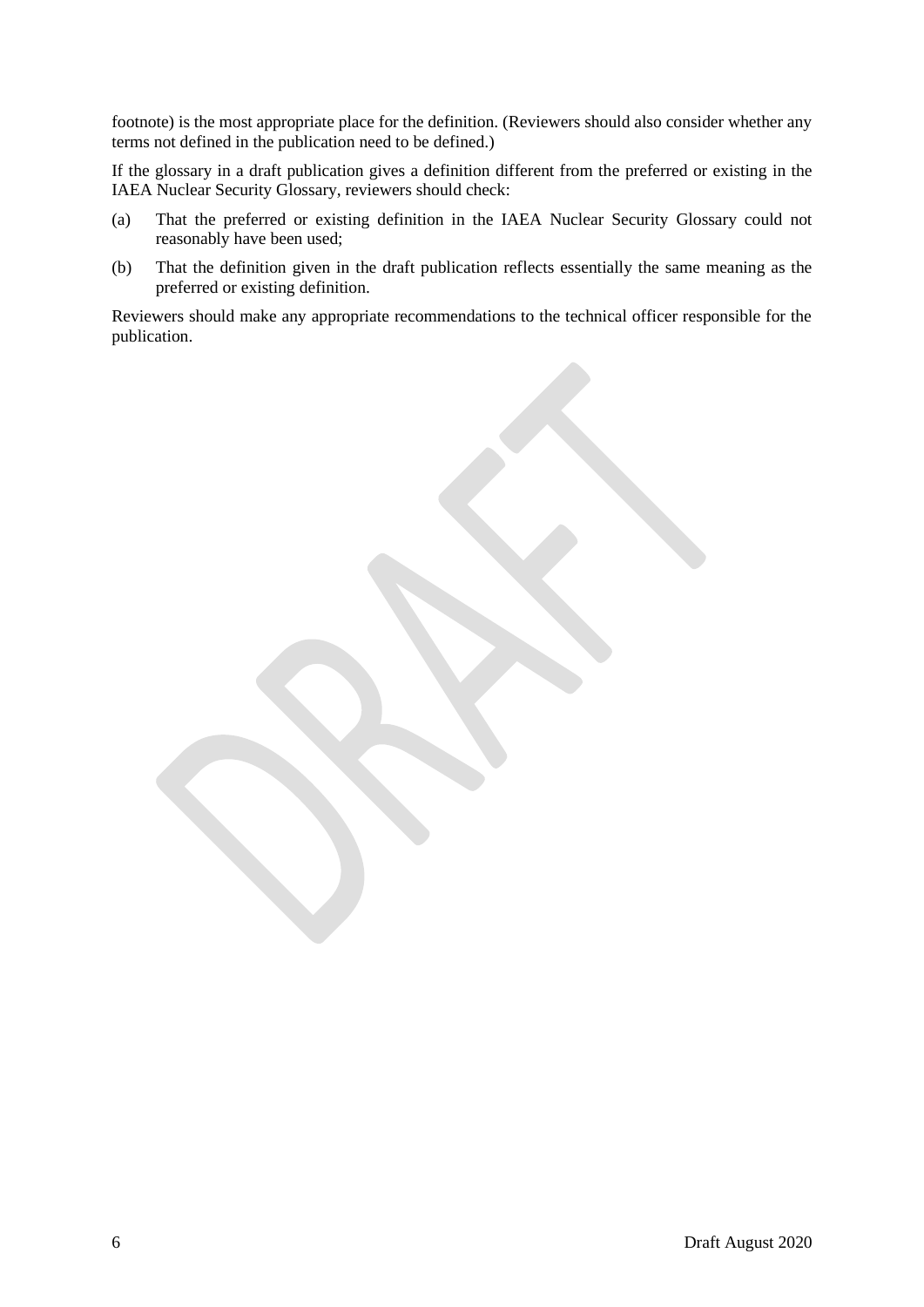## **A**

#### <span id="page-8-0"></span>**access control**

See Appendix.

#### **access delay**

The element of a *physical protection system* designed to increase *adversary penetration time* for entry into and/or exit from the *nuclear facility* or *transport*. [13]

- Access delay can be accomplished by physical barriers, activated delays, complexity and/or personnel.
- **!** Note that this is not the whole delay to which an adversary is subject, as it excludes the time needed to complete a malicious act after reaching the target.

#### **administrative control measures**

See Appendix.

#### **adversary**

Any individual performing or attempting to perform a *malicious act*. [8, 25]

**!** Where the term *threat* is used in the specific sense of an individual or group of individuals, an adversary is a person or group actually attempting to carry out a *malicious act*, whereas a *threat* is a postulated *adversary* against whom security measures are designed.

#### **alarm threshold value**

See Appendix.

#### **area**

*hazard control area:* A designated geographical area, representing the maximum extent of all hazards within a *radiological crime scene*, into which, within and from which access is controlled. [22]

*inner area*: An area with additional protection measures inside a *protected area*, where *Category I nuclear material* is used and/or stored. [13]

*limited access area*: Designated area containing a *nuclear facility* and *nuclear material* to which access is limited and controlled for physical protection purposes. [13]

*operational control area*: A designated geographical area, representing the maximum extent of the area needed to support the management of a *radiological crime scene*, into and from which access is controlled. [22]

*protected area*: Area inside a *limited access area* containing *Category I or II nuclear material*  and/or *sabotage* targets surrounded by a *physical barrier* with additional *physical protection measures*. [13, 16, 26]

*vital area:* Area inside a *protected area* containing equipment, systems or devices, *or nuclear material*, the *sabotage* of which could directly or indirectly lead to *high radiological consequences*. [13, 16]

**!** Reference [4] gives the definition: "An area inside a protected area containing equipment, systems or devices, or nuclear material, the sabotage of which could directly or indirectly lead to unacceptable radiological consequences. A protected area is an area under surveillance containing category I or II nuclear material and/or vital areas surrounded by a physical barrier." The definition in Ref. [13] is preferred.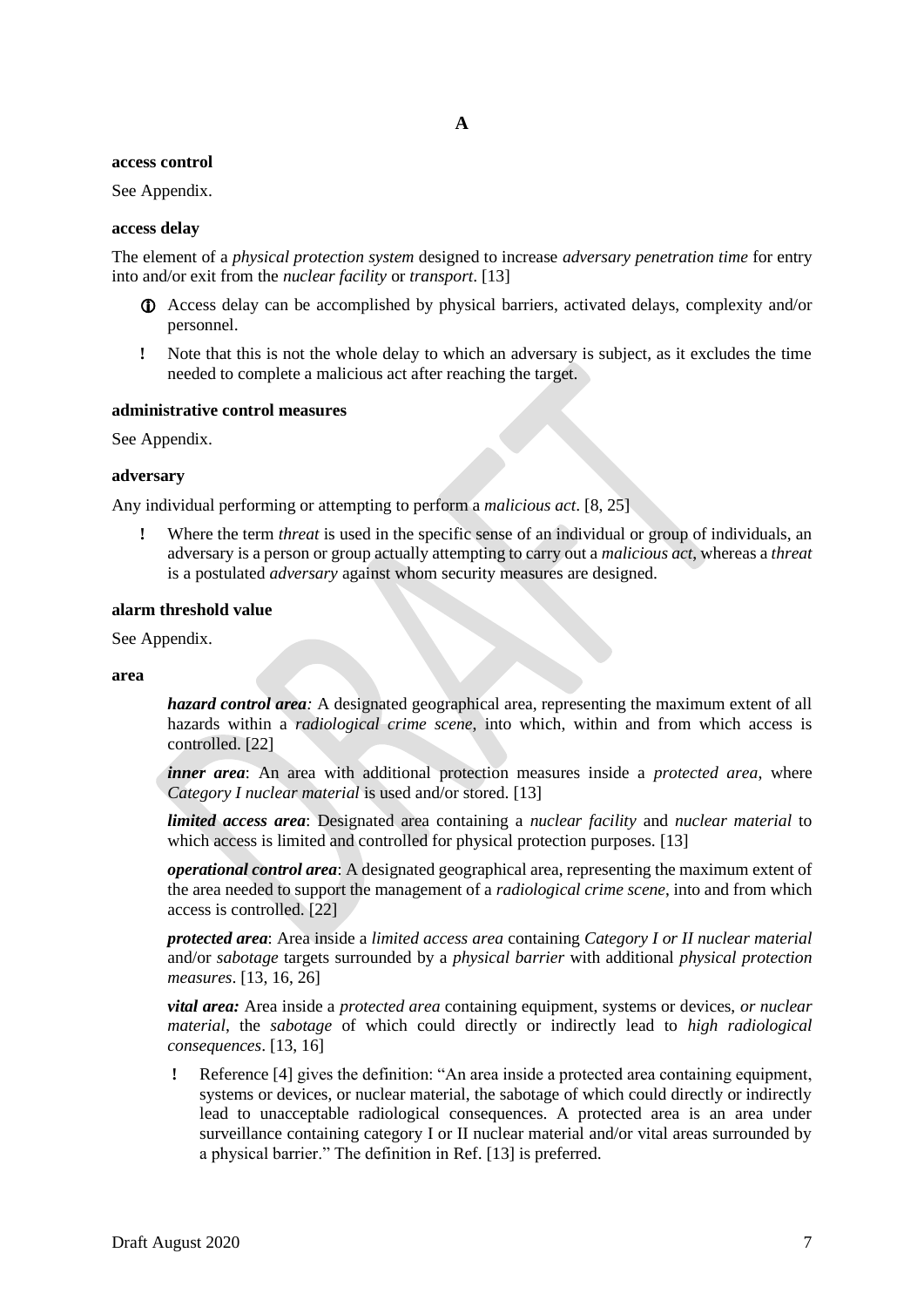## **associated activity**

The possession, production, processing, use, handling, storage, disposal or transport of *nuclear material* or *other radioactive material.* [14, 20, 24, 37, 38]

- **!** Although the wording does not explicitly exclude malicious activities conducted by *adversaries*, this term is presumably intended to refer only to authorized activities.
- **§** This term is broadly equivalent to an 'activity' in the general term "facilities and activities" used in safety standards [46].

## **associated facility**

A facility (including associated buildings and equipment) in which *nuclear material* or *other radioactive material* is produced, processed, used, handled, stored or disposed of and for which an *authorization* is required. [20, 24, 37, 38]

- This includes *nuclear facilities* and any other facilities holding significant amounts of *radioactive material*.
- **§** This term is broadly equivalent to a 'facility' in the general term "facilities and activities" used in safety standards [46].

#### **attack**

See Appendix.

## **authorization**

1. The granting by a *competent authority* of written permission for operation of an *associated facility* or for carrying out an *associated activity*, or a document granting such permission. [20, 24, 37]

2. The granting by a c*ompetent authority* of written permission for operation of an *associated facility* or for carrying out an *associated activity*. [14, 15]

**§** The same term is used in safety standards with substantially the same meaning: "The granting by a regulatory body or other governmental body of written permission for a person or organization (the operator) to conduct specified activities." [46]

#### **authorized person**

A natural or legal person that has been granted an *authorization*. An *authorized person* is often referred to as a "licensee" or "operator". [14, 15, 20]

- The term "licensee" has essentially the same meaning (and is often used when the authorization is called a licence), whereas "operator" is sometimes used in a broader sense that can also include an organization or person applying for *authorization* [46].
- **§** The term "authorized party" is used in safety standards with a more detailed but broadly similar definition: "The person or organization (the operator) responsible for an authorized facility or an authorized activity that gives rise to radiation risks who has been granted written permission (i.e. authorized) by a regulatory body or other governmental body to conduct specified activities." [46]

#### **availability**

The property of being accessible and usable upon demand by an authorized entity. [23]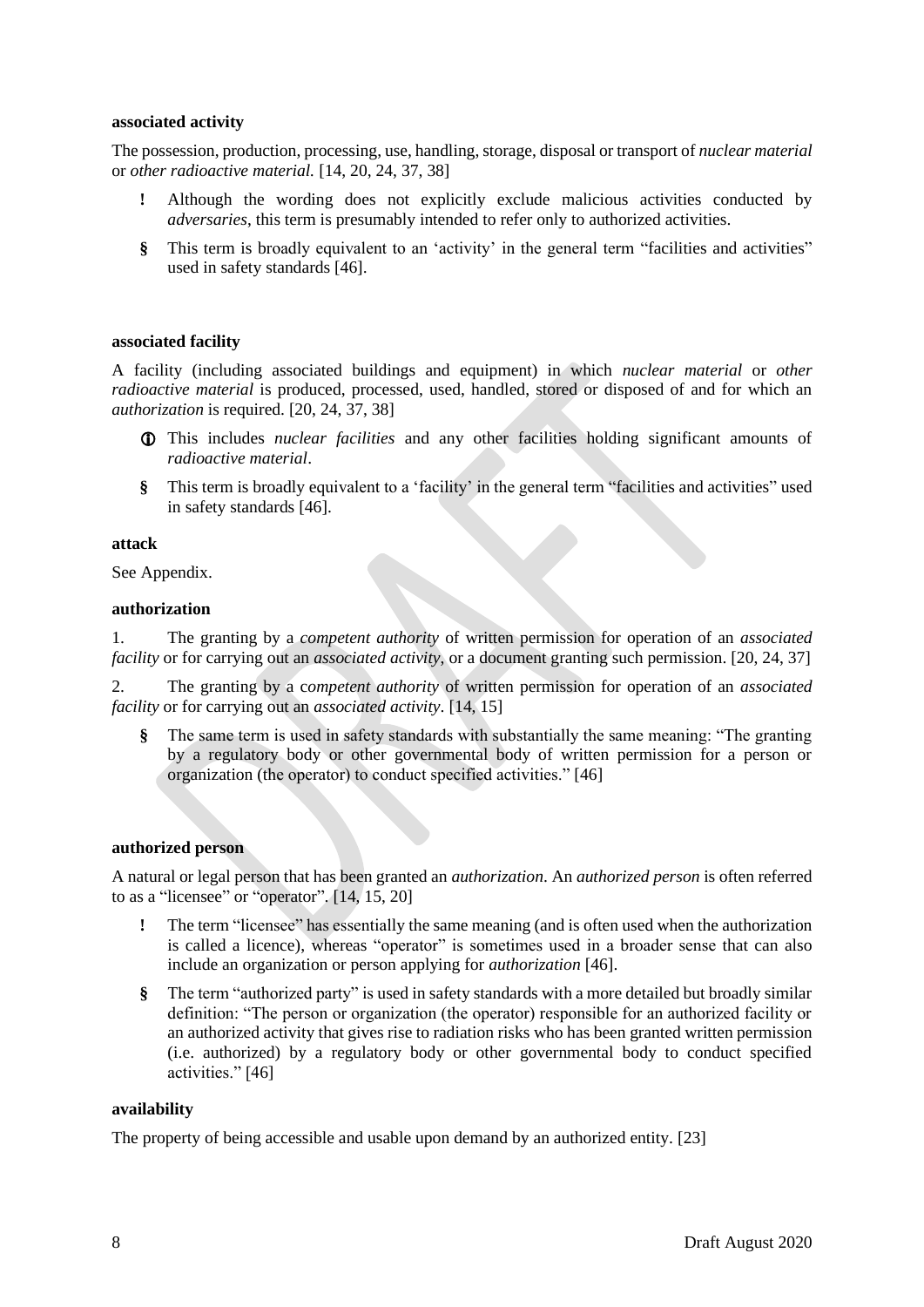**§** In safety standards, the term is used with a general sense of being in a state to perform a required function under given conditions [46]

# **B**

## <span id="page-10-0"></span>**blended attack**

A malicious act involving the coordinated use of both *cyber-attack* and physical attack. [17, 42]

#### **book inventory**

See *inventory*.

## **bulk analysis**

<span id="page-10-1"></span>The analysis of either an entire sample or a portion of the sample to determine the average properties of the measured portion. [2]

**C**

#### **candidate vital area set**

See Appendix.

#### **capacity**

See Appendix.

## **capacity evaluation**

See Appendix.

#### **carrier**

Any person, organization or government undertaking the carriage of *nuclear material* by any means of transport. The term includes both carriers for hire or reward (known as common or contract carriers in some States) and carriers on own account (known as private carriers in some States). [26]

**§** Definition (and explanatory second sentence) are taken from the Transport Regulations [50], modified to refer only to nuclear material, and to refer to "States" instead of "countries".

#### **central alarm station**

An installation which provides for the complete and continuous alarm monitoring, assessment and communication with *guards*, facility management and *response forces*. [13]

#### **chain of custody**

The procedures and documents that account for the integrity of physical evidence by tracking its handling and storage from its point of collection to its final disposition. [2, 22]

- Other terms for this process are 'chain of evidence', 'chain of physical custody' and 'chain of possession'. [2, 22]
- UNODC definition taken from Ref. [51].

#### **characterization**

Determination of the nature of the radioactive material and associated evidence. [2]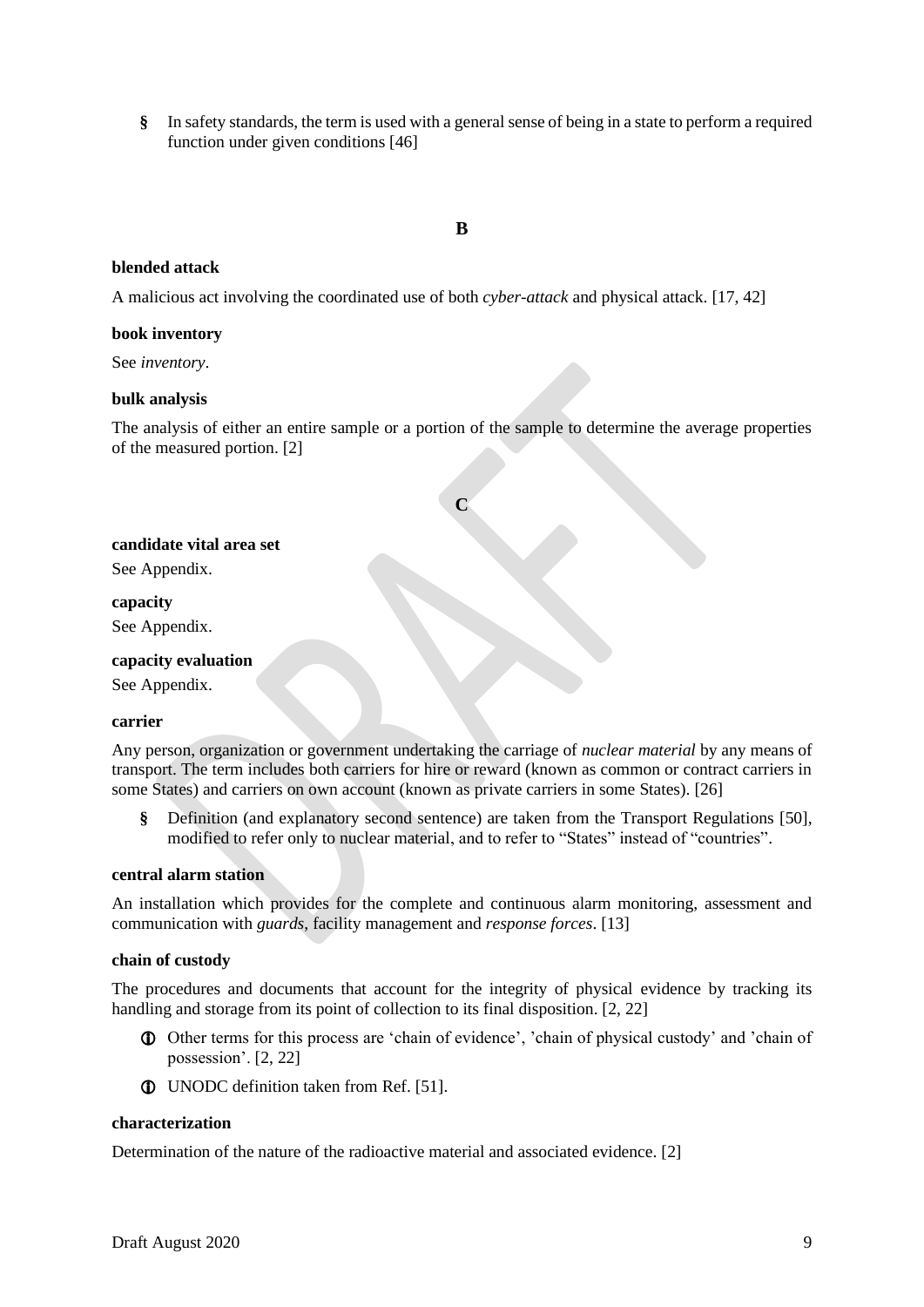**§** The term is used in a variety of contexts in safety standards with the similar broad meaning of determining the nature and activity of radionuclides present in a specified place.

## **class characteristic**

An attribute or feature shared by all members of a class of people or items. [2]

#### **competent authority**

A governmental organization or institution that has been designated by a State to carry out one or more *nuclear security* functions. [13–15, 23, 25, 26, 38]. [For example, *competent authorities* may include *regulatory bodies,* law enforcement, customs and border control, intelligence and security agencies or health agencies, etc. [2, 14, 15, 19–22, 24, 37]

**§** In safety standards, this term is used only in the specific context of the Transport Regulations [50], with a definition similar to definition 2; in other safety contexts the term 'regulatory body' (implying the regulatory body for the relevant area(s) of safety) is used.

#### **compromise**

The accidental or deliberate violation of *confidentiality*, loss of *integrity*, or loss of *availability* of an *information object*. [23]

 The verb is also used more generally in various publications, without specific definition, to describe security (or some other desirable characteristic) being degraded in some way.

#### **computer-based systems**

Technologies that create, provide access to, process, compute, communicate or store digital information, or perform, provide or control services involving such information. [17, 42]

 These technologies may be physical or virtual. They may include but are not limited to: desktop, laptop, tablet and other personal computers; smart phones; mainframe computers; servers; virtual computers; software applications; databases; removable media; digital instrumentation and control devices; programmable logic controllers; printers; network devices; and embedded components and devices.

#### **computer security**

A particular aspect of *information security* that is concerned with the protection of *computer-based systems* against compromise.[17, 42]

#### **computer security incident**

## **An occurrence that actually or potentially jeopardizes the confidentiality, integrity or availability of a computer-based system (including information), or that constitutes a violation or imminent risk of violation of security policies. [17, 42] computer security level**

The strength of protection required to meet computer security requirements for a function related to nuclear security, safety, nuclear material accounting and control and/or *sensitive information* management. [17, 42]

#### **computer security measures**

Measures intended to prevent, detect or delay, respond to, and mitigate the consequences of malicious acts or other acts that could compromise computer security. [17, 42]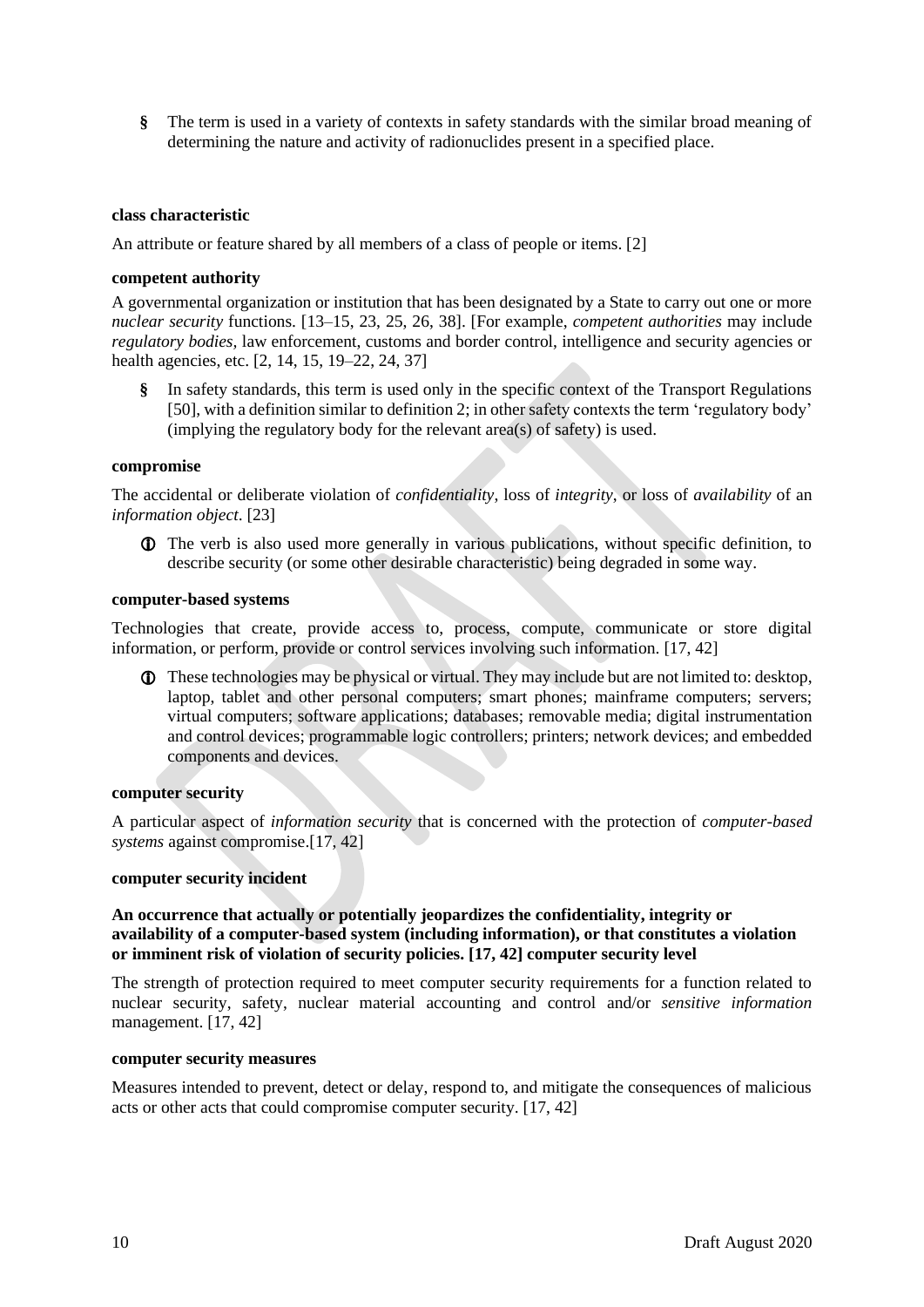#### **computer security programme**

A plan for the implementation of the computer security strategy specifying organizational roles, responsibilities and procedures. The programme specifies and details the means for achieving the computer security goals and is a part of (or linked to) the overall security plan. [17, 42]

## **computer security risk management**

See Appendix.

#### **computer security zone**

A group of systems having common physical and/or logical boundaries — and, if necessary, arranged using additional criteria — that is assigned a common computer security level to simplify the administration, communication and application of computer security measures. [17, 42]

## **confidentiality**

The property that information is not made available or disclosed to unauthorized individuals, entities, or processes. [23]

#### **configuration management**

The process of identifying and documenting the characteristics of a facility's physical protection system — including computer systems and software — and of ensuring that changes to these characteristics are properly developed, assessed, approved, issued, implemented, verified, recorded and incorporated into the facility documentation [13, 25]

**§** The term is used in safety standards with a similar meaning of identifying and documenting the characteristics of a facility's structures, systems and components [46].

#### **containment**

Structural elements (cans, gloveboxes, storage cabinets, rooms, vaults, etc.), which are used to establish the physical integrity of an area or items and to maintain the continuity of knowledge of *nuclear material*. [25]

**§** In safety standards, the term 'containment' is used to refer to "Methods or physical structures designed to prevent or control the release and the dispersion of radioactive substances."

# **contingency plan**

Predefined sets of actions for response to unauthorized acts indicative of attempted *unauthorized removal* or *sabotage*, including threats thereof, designed to effectively counter such acts. [13, 19, 26, 37]

 This is normally understood to be an operator's plan for response within a facility or at the site of an activity. A State's plan may be referred to as a national response plan.

#### **control (of nuclear material)**

Activities, devices, systems and procedures that ensure that the continuity of knowledge (e.g. location, quantitative measurements) about *nuclear material* is maintained. [25]

 This specific meaning relates to nuclear material accounting and control. The term 'control' is used more generally in safety and nuclear security to refer to the function, power or means of directing, regulating or restraining.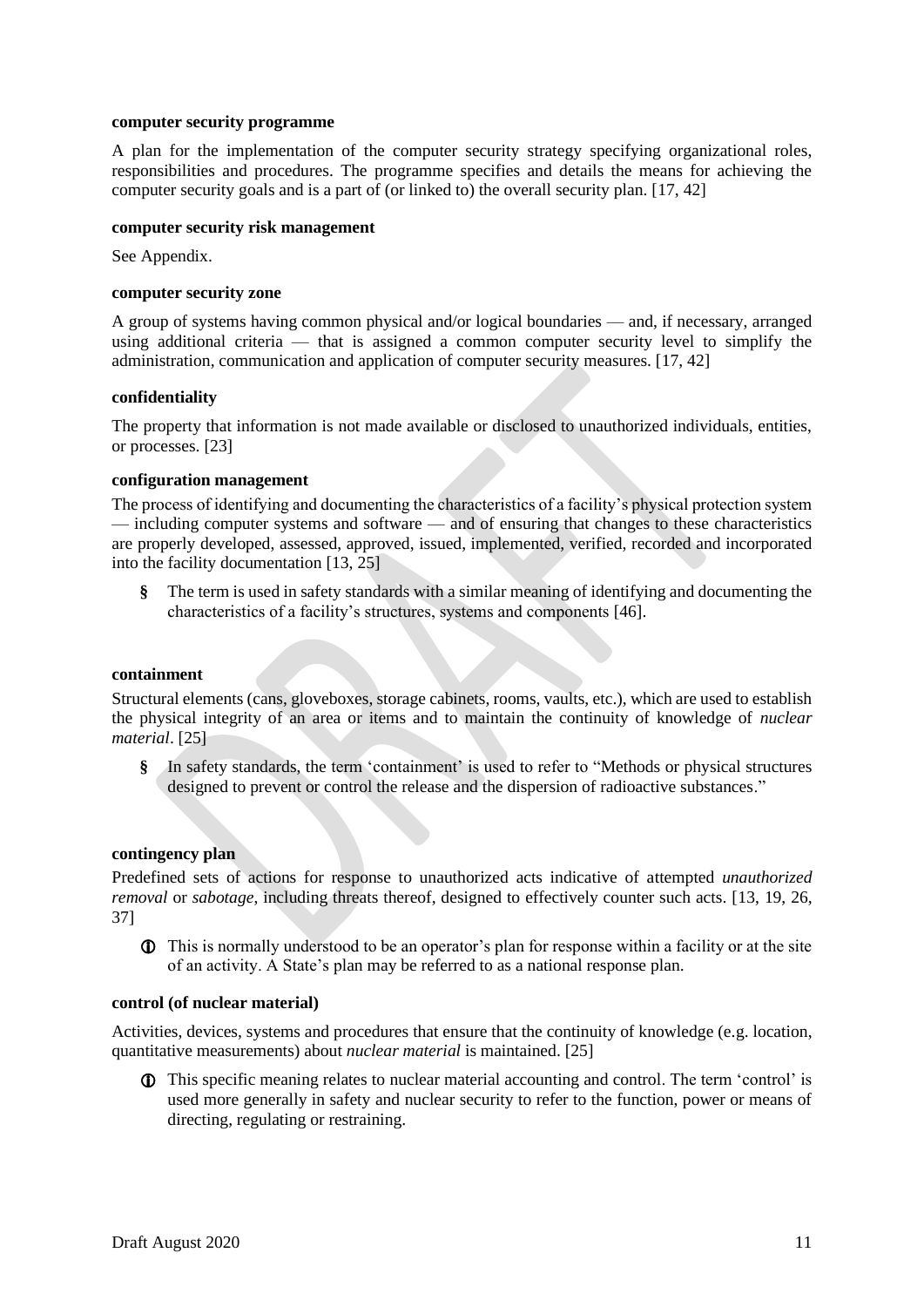#### **conveyance**

For *transport* (a) by road or rail: any vehicle used for carriage of *nuclear material* cargo; (b) by water: any seagoing vessel or inland waterway craft, or any hold, compartment, or defined deck area of a seagoing vessel or inland waterway craft used for carriage of *nuclear material* cargo; and (c) by air: any aircraft used for carriage of *nuclear material* cargo. [13, 26]

**§** Definition derived from the Transport Regulations [50], modified to refer to nuclear material cargo.

#### **crime scene**

A site containing records of activities, alleged to be a crime. [22]

UNODC definition taken from Ref. [49].

*radiological crime scene:* A *crime scene* at which a criminal act or intentional unauthorized act involving nuclear or other radioactive material has taken place or is suspected. [2, 22]

#### **crime scene operations**

The procedures that aim to control access at a *crime scene*, to document the scene as it was first encountered, and to recognize, collect, package and remove from the scene all relevant evidence. [22]

UNODC definition taken from Ref. [51].

#### **criminal act**

See *malicious act*.

#### **criminal or intentional unauthorized act**

See *malicious act*.

## **cyber-attack**

A malicious act with the intention of stealing, altering, preventing access to or destroying a specified target through unauthorized access to (or actions within) a susceptible *computer-based system*. [17, 42]

<span id="page-13-0"></span> Such an act is characterized as a *cyber-attack* because it is directed at or exploits a *computerbased system*. The means by which that system is attacked may be electronic or physical.

#### **D**

#### **defence in depth**

1. The combination of multiple layers of systems and measures that have to be overcome or circumvented before *nuclear security* is compromised. [9, 13\* , 14, 25, 26]

2. The combination of successive layers of systems and measures for the protection of *targets* from *nuclear security threats*. [20]

3. The combination of multiple layers of systems and measures for the protection of *targets* from nuclear security *threats*. [15]

**§** The term "defence in depth" is widely used in safety standards. While the general concept is similar, the safety definition of "defence in depth" [46] is too complex and specific to be directly adapted for security. When it is necessary to refer to defence in depth in both security and safety senses in the same nuclear security guidance publication (e.g. when describing security measures against sabotage that use (security) defence in depth to protect structures, systems and components that contribute towards (safety) defence in depth at a nuclear facility), the latter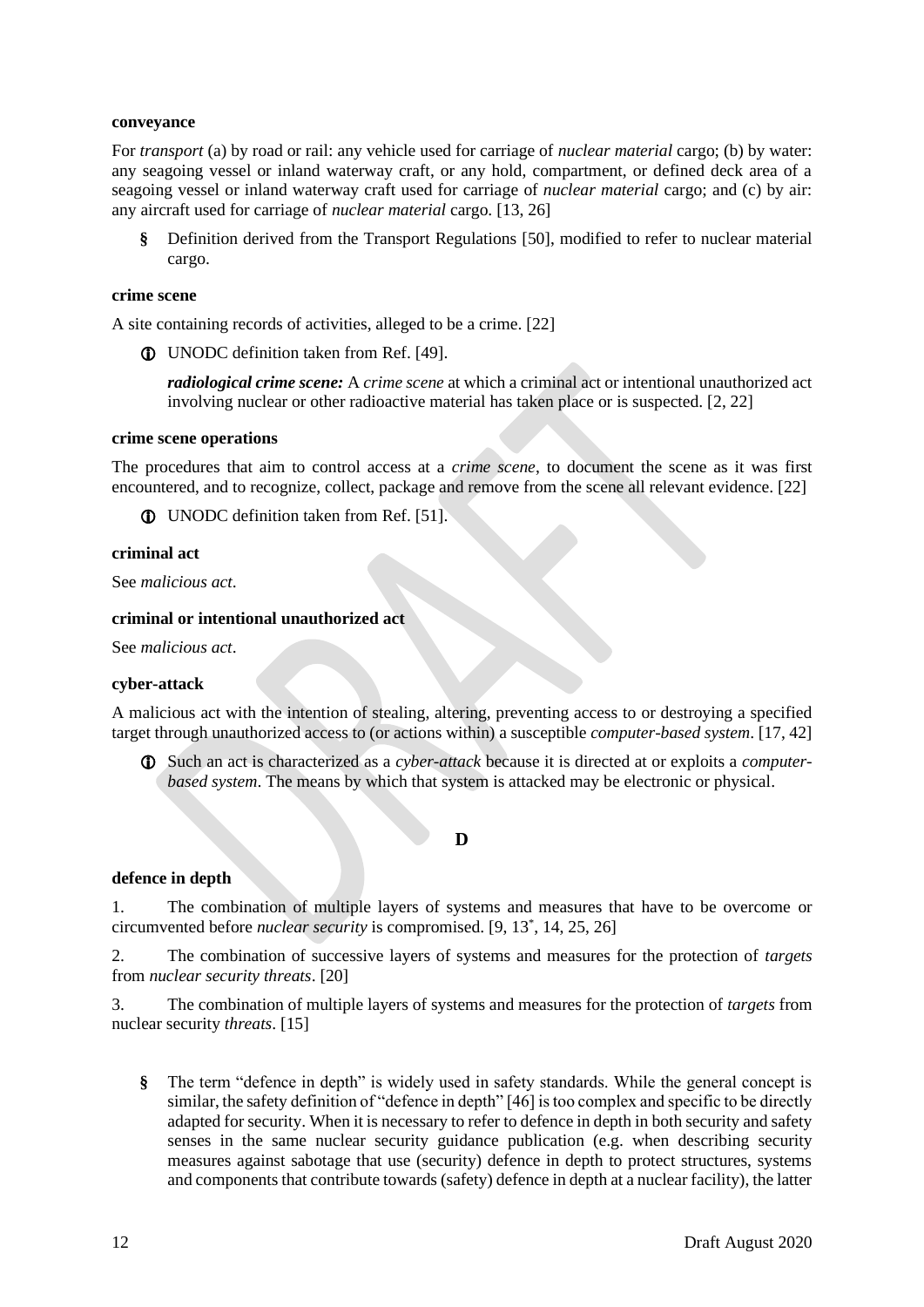should be referred to as "safety defence in depth", and a footnote provided to indicate that, while the security and safety concepts are essentially similar, different formal definitions are used.

## **defensive computer security architecture**

See Appendix.

## **design basis threat (DBT)**

The attributes and characteristics of potential *insider* and/or *external adversaries*, who might attempt *unauthorized removal* or *sabotage*, against which a *physical protection system* is designed and evaluated. [4, 10, 13, 16, 17, 26]

## **designated nuclear forensic laboratory**

A laboratory that has been identified by a State as being capable of accepting or analysing samples of nuclear and/or other radioactive material for the purpose of supporting nuclear forensic examinations. [2]

## **detection [of a nuclear security event]**

1. A process in a *physical protection system* that begins with sensing a potentially malicious or otherwise unauthorized act and that is completed with the assessment of the cause of the alarm. [13, 17, 26]

**§** In safety, the term detection normally refers strictly to the detection of radiation by an instrument, which is often taken to imply 'detection' of the presence of radioactive material (e.g. in the form of contamination). In nuclear security, detection of a nuclear security event may follow an alarm indicating 'detection' by instruments of the presence either of radioactive material or of other material (e.g. shielding material) that may indicate the presence of radioactive material, or of an unauthorized person or act, but may also follow receipt of an information alert based on intelligence indicating that a malicious act may be intended. In either case, detection of a nuclear security event also requires assessment of the alarm or alert to determine whether there is in fact a nuclear security event.

2. Awareness of *criminal act(s)* or *unauthorized act(s)* with *nuclear security* implications or measurement(s) indicating the unauthorized presence of *nuclear material*, or *other radioactive material* at an *associated facility* or an *associated activity* or a *strategic location*. [15, 19 with "Means of attaining…" at beginning, 21]

3. Awareness of a *criminal or unauthorized act* with *nuclear security* implications or measurement(s) indicating the unauthorized presence of nuclear and other radioactive material at an *associated facility* or *associated activity* or a *strategic location*. [18]

#### **detection instrument**

A complete functional system, being a combination of hardware and software (or firmware) supported by procedures for installation, calibration, maintenance and operation, used for detecting *nuclear material* or *other radioactive material*. [21]

## **detection measure**

Measures intended to detect a criminal or unauthorized act with nuclear security implications. [15, 18, 21]

**!** The exact wording above, taken from [18], should be used. The definitions in Refs [15] and [21] read "…a criminal or an unauthorized act…" [emphasis added], which is ambiguous.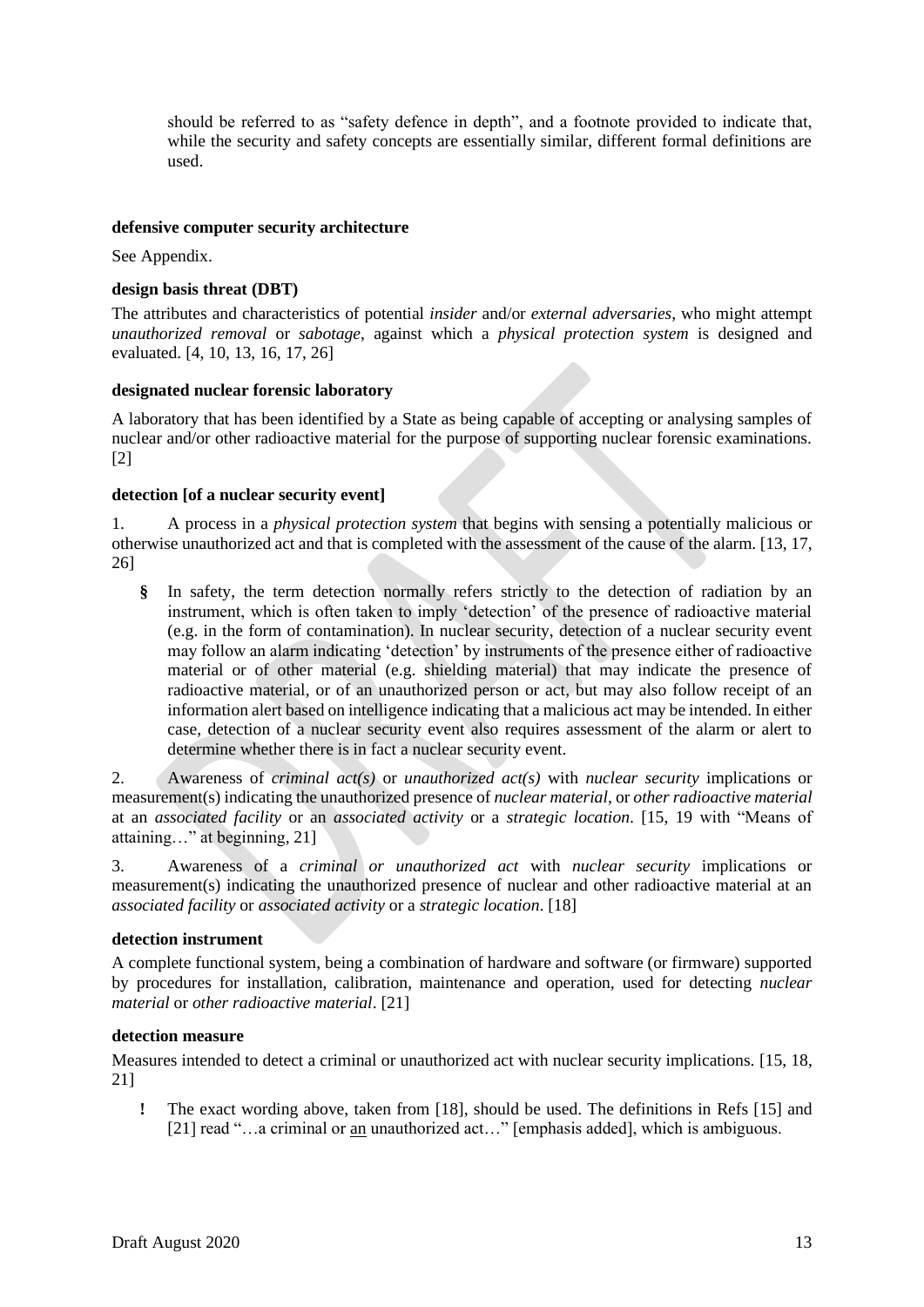## **detection system**

Integrated set of *detection measures* including capabilities and resources necessary for *detection* of a criminal act or an unauthorized act with nuclear security implications. [15, 18 – with "criminal or unauthorized act", 21]

## **deterministic safety assessment**

See Appendix.

## **device**

[The term is used without definition in the following terms and their definitions.]

*improvised nuclear device*: A device incorporating radioactive materials designed to result in the formation of a nuclear-yield reaction. Such devices may be fabricated in a completely improvised manner or may be an improvised modification to a nuclear weapon. [21, 22, 24]

**T** Ref. [13] uses the term *nuclear explosive device* without an explicit definition, indicating that such a device could be produced using *nuclear material* obtained by *unauthorized removal*, i.e. improvised. The term *improvised nuclear device* is used particularly to refer to a device built or adapted by a non-State actor using material *out of regulatory control*, which may also be indicative of likely characteristics of the device, but such a device is a *nuclear explosive device*.

*radiation exposure device*: A device with radioactive material designed to intentionally expose members of the public to radiation. [21, 22, 24, 37]

*radiological dispersal device*: A device to spread radioactive material using conventional explosives or other means. [21, 22, 24, 37]

- ICSANT [46] defines a "device" in this sense as: "Any nuclear explosive device; or any radioactive material dispersal or radiation-emitting device which may, owing to its radiological properties, cause death, serious bodily injury or substantial damage to property or to the environment."
- **!** A "device" is defined, with a different meaning, in Ref. [5] (see Appendix).

#### **digital assets**

*Computer-based systems* (or parts thereof) that are associated with or within a State's nuclear security regime. [42]

See also *sensitive digital assets*.

#### **dispersal or release**

See Appendix.

- **!** The term "dispersal" should be used to describe the spreading of radionuclides or radioactive material into or within the public domain as a result of explosion or other mechanical means, fire, nuclear chain reaction or dissolution in a solvent (e.g. a water supply). The term "release" should only be used in a general sense to refer to radioactive material entering the public domain by dispersal or authorized discharge.
- <span id="page-15-0"></span>**!** "Dispersion" is a specific process that may contribute to the dispersal of radioactive material. It should not be used in the general sense of *dispersal*.

# **E**

#### **emergency**

A non-routine situation or event that necessitates prompt action, primarily to mitigate a hazard or adverse consequences for human life and health, property and the environment. [37]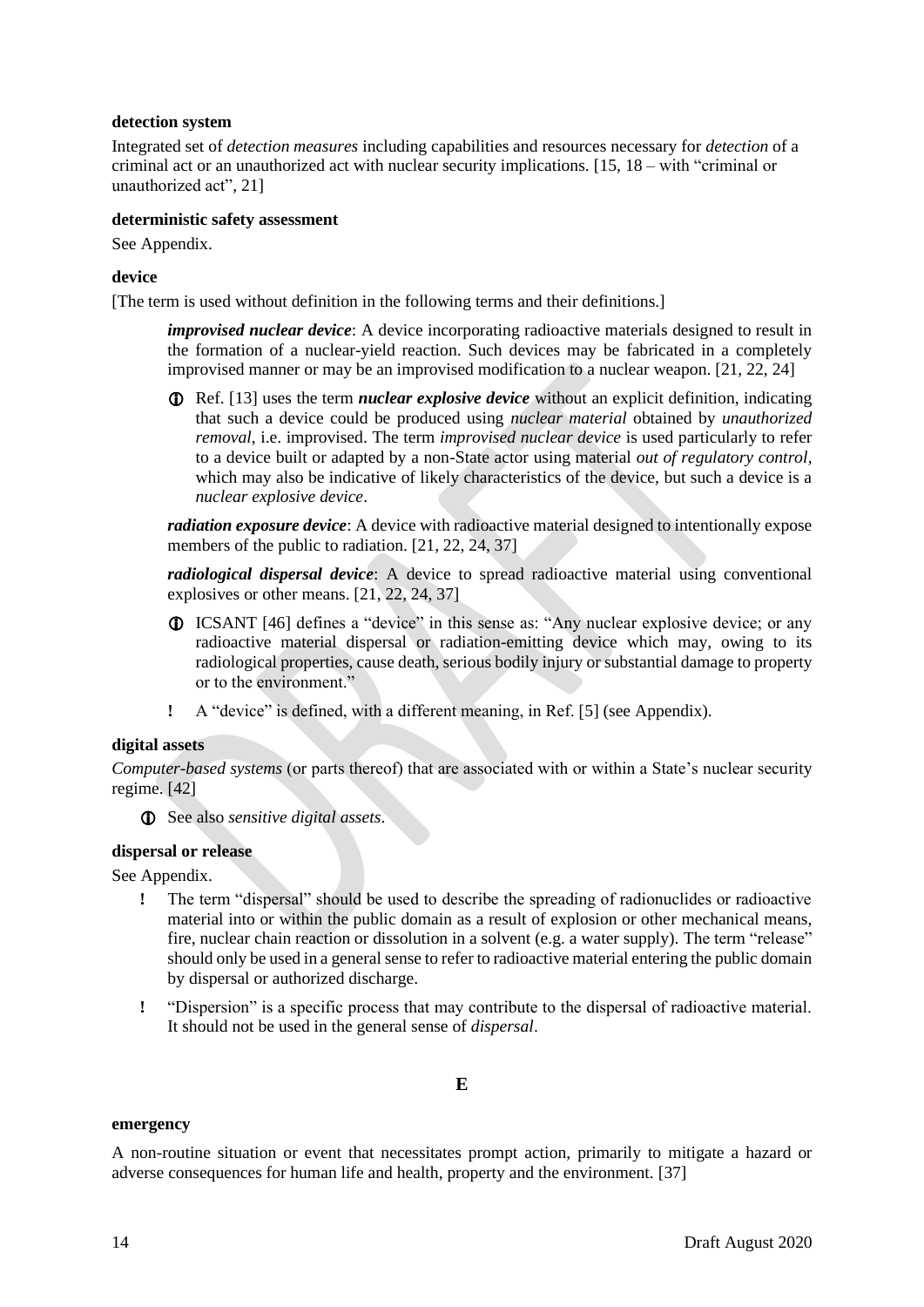- This includes nuclear and radiological emergencies and conventional emergencies such as fires, release of hazardous chemicals, storms or earthquakes.
- This includes situations for which prompt action is warranted to mitigate the effects of a perceived hazard.
- **§** Definition from Safety Requirements for emergency preparedness and response. [52]

*nuclear or radiological emergency* An *emergency* in which there is, or is perceived to be, a hazard due to:

(a) The energy resulting from a nuclear chain reaction or from the decay of the products of a chain reaction; or

- (b) Radiation exposure. [37]
- **§** Definition from Safety Requirements for emergency preparedness and response. [52]

#### **emergency response**

The performance of actions to mitigate the consequences of an *emergency* for human life and health, property and the environment. [37]

- The *emergency response* also provides a basis for the resumption of normal social and economic activity.
- Definition from Safety Requirements for emergency preparedness and response [52].

#### **examination**

A procedure used to obtain information from evidence in order to reach conclusions concerning the nature of and/or associations related to evidence. [2]

 Should not normally need a definition: if used, the text should make clear the specific meaning in the context of the publication.

#### **external adversary**

<span id="page-16-0"></span>An *adversary* other than an *insider*. [8]

**F**

#### **facility function**

See Appendix.

#### **false alarm**

An alarm found by subsequent assessment not to have been caused by the presence of *nuclear or radioactive material*. [21]

#### **force-on-force exercise**

A *performance test* of the *physical protection system* that uses designated trained personnel in the role of an adversary force to simulate an attack consistent with the *threat* or the *design basis threat*. [13, 26]

#### **front line system**

See Appendix.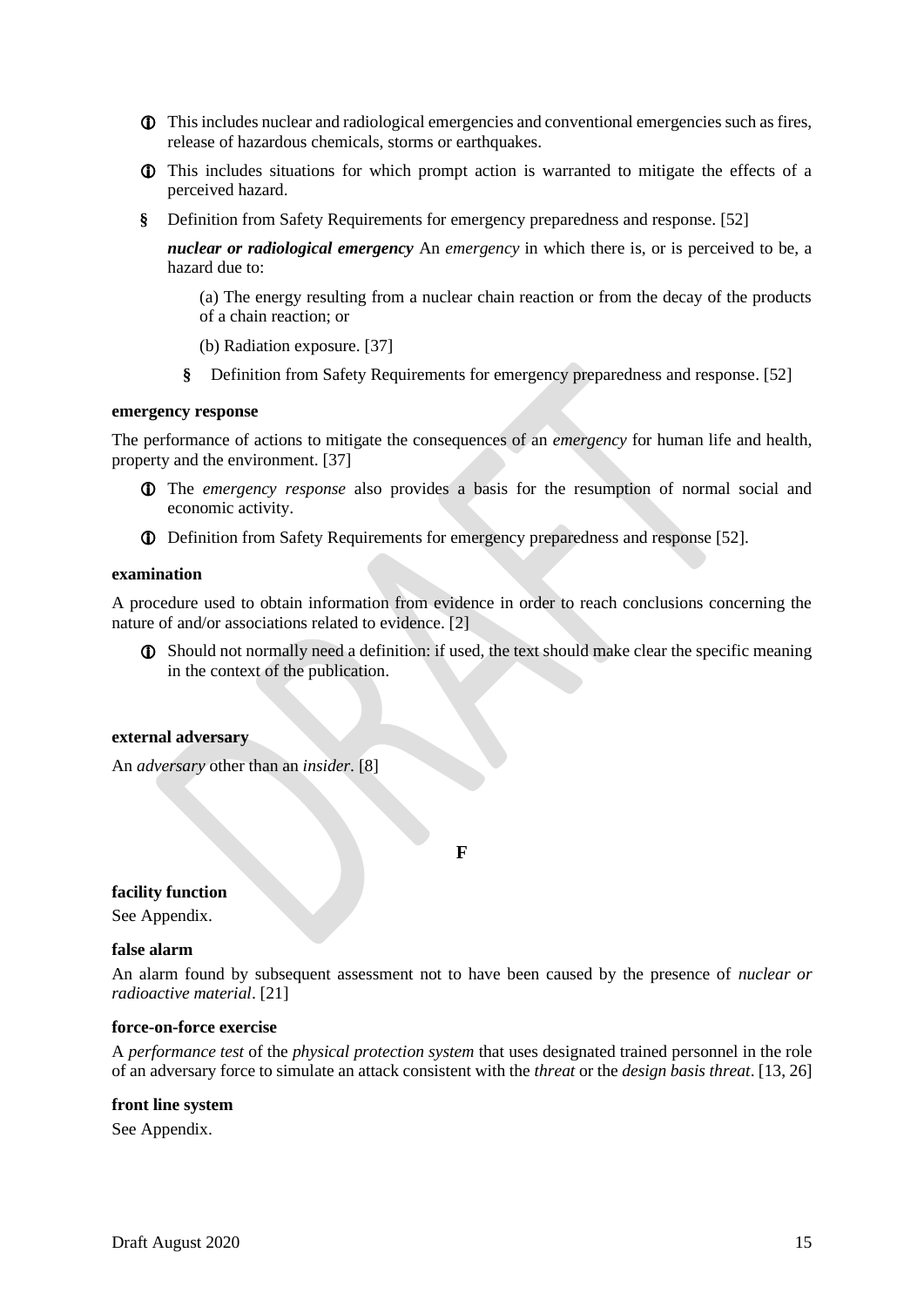#### <span id="page-17-0"></span>**graded approach**

1. The application of *nuclear security measures* proportionate to the potential consequences of a *malicious act*. [13\* , 14, 25, 26]

**!** [13\* ], [14] and [25] use the word "proportional", which has a similar sense but implies too precise a relationship.

2. The application of *nuclear security measures* proportionate to the potential consequences of criminal or intentional unauthorized acts involving or directed at *nuclear material*, *other radioactive material*, associated facilities or associated activities or other acts determined by the State to have an adverse impact on nuclear security. [15 with "proportional" instead of "proportionate", 20, 24, 37]

**§** The same term is used in safety standards, but defined explicitly to mean applying measures commensurate with the likelihood and possible consequences of, and the level of risk associated with, a loss of control.

#### **guard**

A person who is entrusted with responsibility for patrolling, monitoring, assessing, escorting individuals or *transport*, controlling access and/or providing initial response. [13, 26]

<span id="page-17-1"></span>People carrying out one of these tasks, e.g. escorting an individual, are not necessarily *guards*.

**H**

#### **hazard control area**

See *area*.

**high confidence of low probability of failure (HCLPF)**

See Appendix.

#### **human factor**

<span id="page-17-2"></span>See Appendix.

**I**

#### **improvised nuclear device**

See *device*.

#### **incident**

- Several types of *incident* are defined as a basis for categorizing entries in the Agency's Incident and Trafficking Database (ITDB) [53].
- **§** In safety standards, the term 'incident' is used with the particular meaning: "Any unintended event, including operating errors, equipment failures, initiating events, accident precursors, near misses or other mishaps, or unauthorized act, malicious or non-malicious, the consequences or potential consequences of which are not negligible from the point of view of protection and safety" [46]. In the IAEA Nuclear Security Series the term 'incident' is used only with its general dictionary meaning.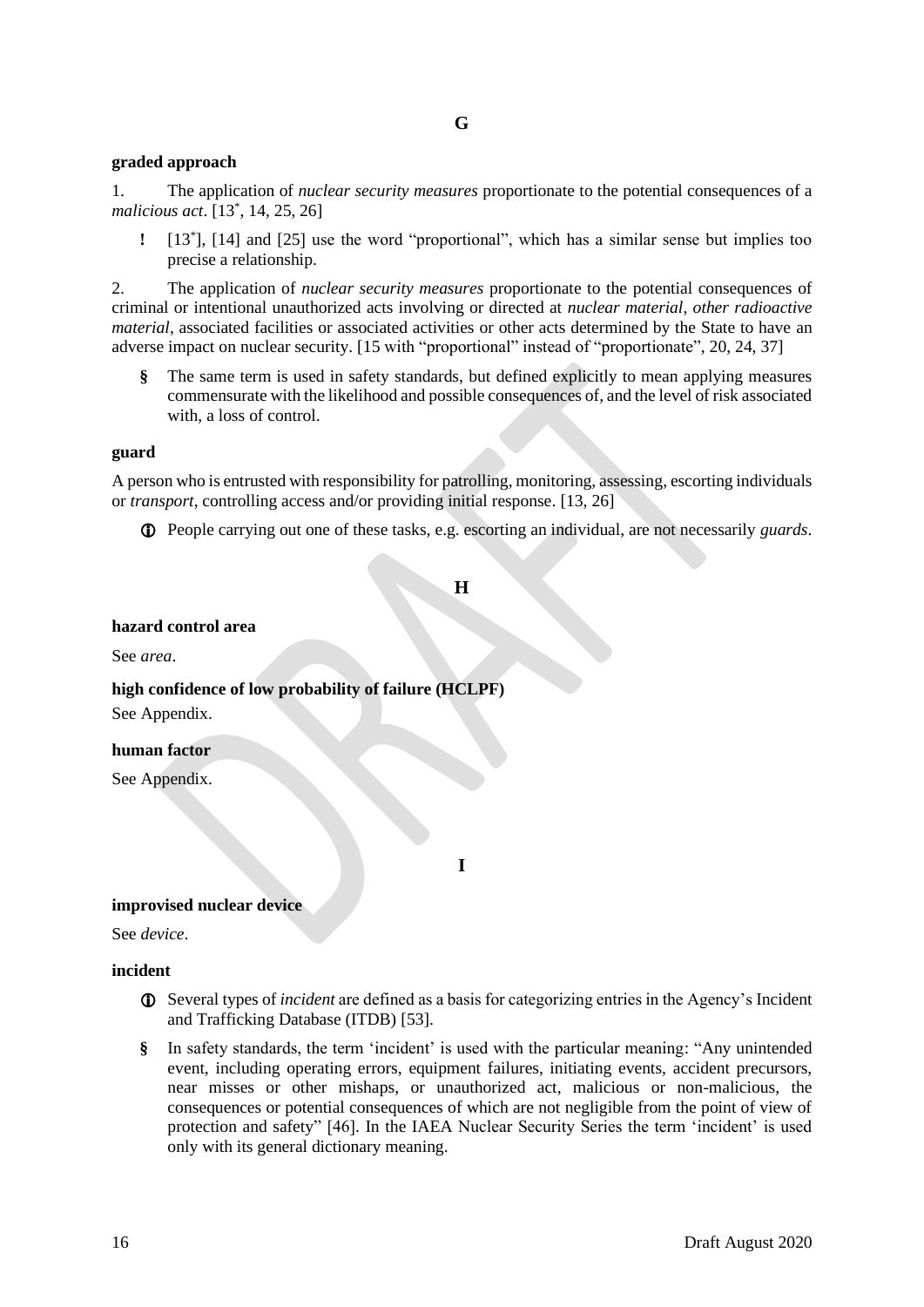## **incident commander (IC)**

The person in charge of the *nuclear security event*. The IC commands the entire *response* and directs all those supporting the *response*. The IC may delegate authority for performing certain activities to others as required, e.g. to on-scene controller, the public information officer/team. [18]

## **individualization**

The ability to associate a forensic result or a set of results uniquely with a single source, such as a person, place or production process. [2]

## **information alert**

Time sensitive reporting that could indicate a *nuclear security event*, requiring assessment, and may come from a variety of sources, including operational information, medical surveillance, accounting and consigner/consignee discrepancies, border monitoring, etc. [15, 18, 21, 22]

## **information object**

Knowledge or data that have value to the organization. [23]

## **information security**

The preservation of the *confidentiality*, *integrity* and *availability* of information. [17, 23, 42]

#### **initial assessment**

The process of analysing systematically and evaluating an *information alert* or an *instrument alarm* to determine whether a *nuclear security event* has occurred. [22]

#### **initial entry**

The first controlled entry made into a *crime scene*, conducted for the purpose of gathering data regarding the nature and extent of on-scene hazards. [22]

## **initiating event**

See Appendix.

#### **inner area**

See *area*.

#### **innocent alarm**

An alarm found by subsequent assessment to have been caused by *nuclear or other radioactive material* under *regulatory control* or exempt or excluded from *regulatory control*. [22]

 It is therefore a valid alarm: the system indicated the presence of material as it was designed to do, but the subsequent analysis showed that the material was not of security concern. However, this definition is for use in relation to detection of material out of regulatory control.

## **insider**

1. An individual with authorized access to *associated facilities* or *associated activities* or to *sensitive information* or *sensitive information assets*, who could commit, or facilitate the commission of criminal or intentional unauthorized acts involving or directed at *nuclear material*, *other radioactive material*, *associated facilities* or *associated activities* or other acts determined by the State to have an adverse impact on nuclear security. [8, 17, 20]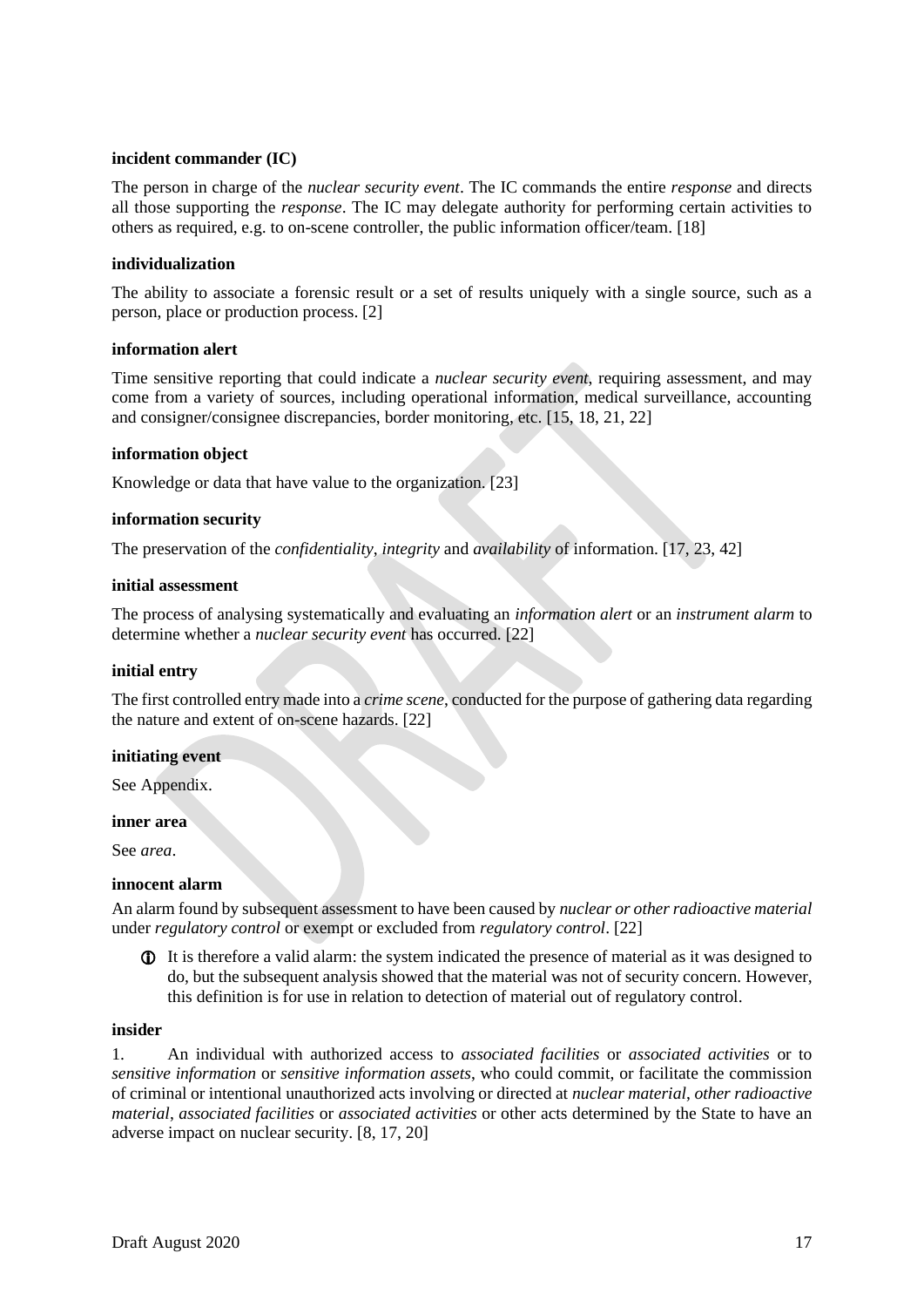2. One or more individuals with authorized access to *nuclear facilities* or *nuclear material* in *transport* who could attempt *unauthorized removal* or *sabotage*, or who could aid an *external adversary* to do so. [13, 25, 26]

3. An individual with authorized access to *associated facilities* or *associated activities* or to *sensitive information* or *sensitive information assets*, who could commit, or facilitate the commission of a *malicious act*. [14]

**!** In general, an insider is somebody with the relevant access, but not necessarily any motivation or intent to commit *malicious acts*.

# **insider adversary**

An *insider* that commits malicious activities with awareness, intent and motivation. [8]

## **institutional control**

*Regulatory control* or control by any institution that has a role in the investigation, prosecution, extradition or other proceedings of a State related to the location, seizure or recovery of *nuclear or other radioactive material*. [19]

**§** The term institutional control is used in some safety standards to indicate a type of largely passive control measures (e.g. restrictions on land use or access) that might be assumed to continue — particularly at a disposal facility for radioactive waste or a contaminated site after remediation — in the long term future after active regulatory control can no longer be assumed to be maintained.

## **instrument alarm**

Signal from instruments that could indicate a *nuclear security event*, requiring assessment. An *instrument alarm* may come from devices that are portable or deployed at fixed locations and operated to augment normal commerce protocols and/or in a law enforcement operation. [15, 18, 21 with "a detection instrument or set of such instruments", 22]

## **integrity**

The property of accuracy and completeness of information [23]

#### **inventory**

*book inventory:* The algebraic sum of the previous *physical inventory* (as determined at a physical inventory taking) and any subsequent inventory changes (as reflected in the inventory change reports). [25]

*physical inventory:* The sum of all the measured or derived estimates of batch quantities of *nuclear material* physically present at a given time within a *material balance area*, obtained by a facility operator in accordance with specified procedures. [25]

**§** The term *inventory* is widely used in safety, especially in radioactive waste safety, to refer to the total amount of radioactive material or radioactive waste within a certain specified area or intended to be managed in a certain specified way (or a breakdown of the characteristics of the material or waste within that total amount, for example the total activity of each radionuclide present). The definitions in Ref. [25] are considered to be consistent with that general concept of *inventory*.

## **irradiated**

**!** This term (or its opposite, unirradiated) may be used with its normal dictionary meaning. However, the table used to define *nuclear material* in Ref. [13] uses the term "unirradiated"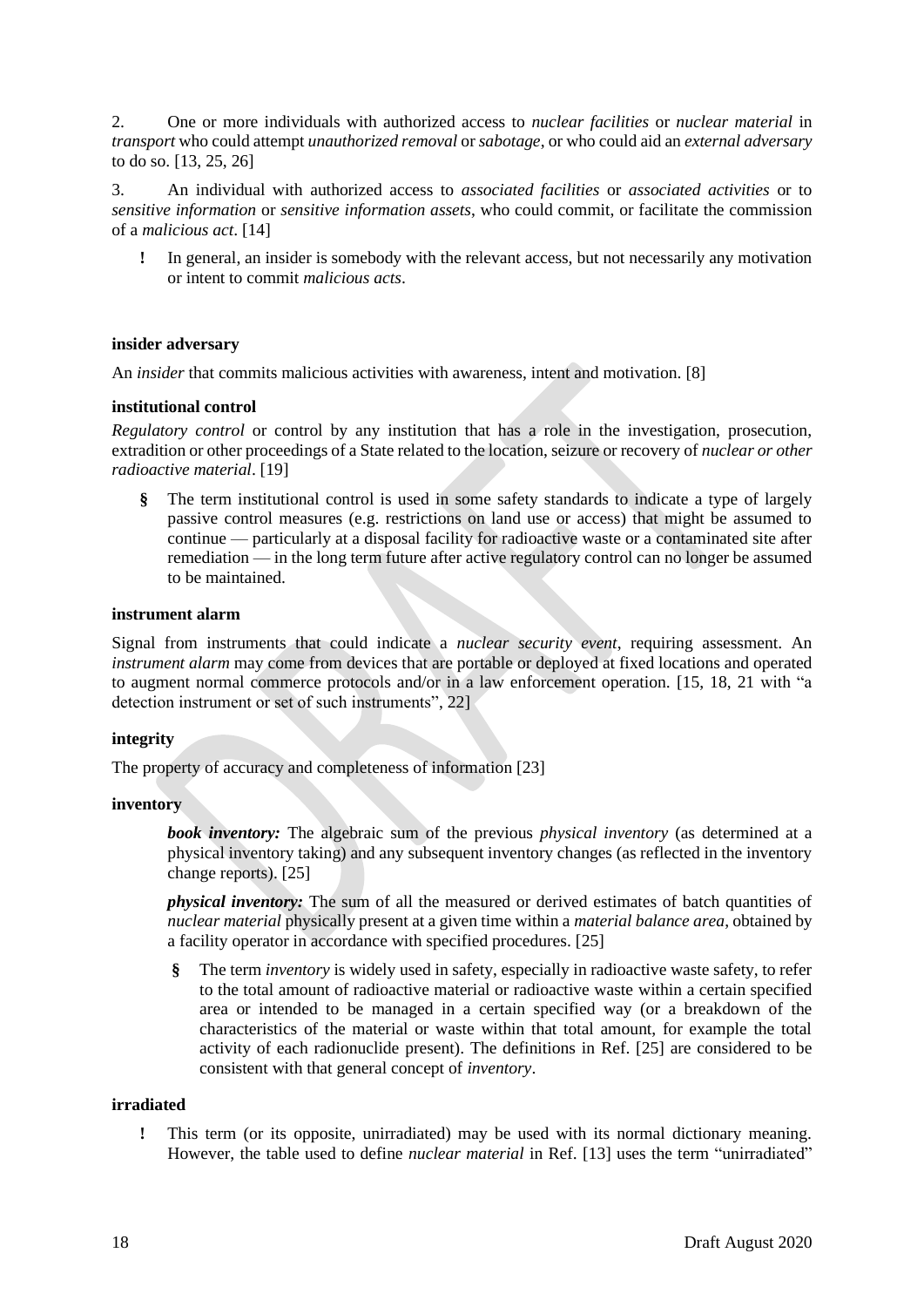with a different, specific meaning. Implicitly, "irradiated" material in this context would be material that does not meet the definition of *unirradiated material*.

*unirradiated material:* Material not irradiated in a reactor or material irradiated in a reactor but with a radiation level equal to or less than 1 Gy/h (100 rad/h) at 1 m unshielded. [13]

This definition appears as a footnote to the table defining categories of *nuclear material*.

#### **irregularity**

An unusual observable condition which might result from *unauthorized removal* of *nuclear material*, or which restricts the ability of the facility operator to draw the conclusion that *unauthorized removal* has not occurred. [25]

<span id="page-20-0"></span>

## <span id="page-20-1"></span>**major public event**

1. A high-profile event that a State has determined to be a potential *target*. [15, 20, 21]

2. A high profile event that a State has determined to be a potential *target* to include, for example, sporting, political, and religious gatherings involving large numbers of spectators and participants. [18]

- **!** This refers to a different type of "event" from a *nuclear security event*.
- In publications not specifically addressing security for major public events, it should not normally be necessary to give a definition.

#### **malicious act**

An act or attempt of *unauthorized removal* of *radioactive material* or *sabotage*. [13\* , 14, 26\* ]

 A 'criminal act' is normally covered by criminal or penal law in a State, whereas an 'unauthorized act' is typically the subject of administrative or civil law. In addition, criminal acts involving nuclear or other radioactive material may constitute offences related to acts of terrorism[, including those set out in the Convention on the Physical Protection of Nuclear Material and its Amendment and the International Convention for the Suppression of Acts of Nuclear Terrorism, all of] which, in some States, are subject to special legislation. Unauthorized acts with nuclear security implications could include both intentional and unintentional unauthorized acts as determined by the State. Examples of a criminal act or an unauthorized act with nuclear security implications could, if determined by the State, include: (1) the undertaking of an unauthorized activity involving radioactive material by an authorized person; (2) the unauthorized possession of radioactive material by a person with the intent to commit a criminal or unauthorized act with such material, or to facilitate the commission of such acts; or (3) the failure of an authorized person to maintain adequate control of radioactive material, thereby making it accessible to persons intending to commit a criminal or an unauthorized act, using such material. [15, 19 with square bracketed text]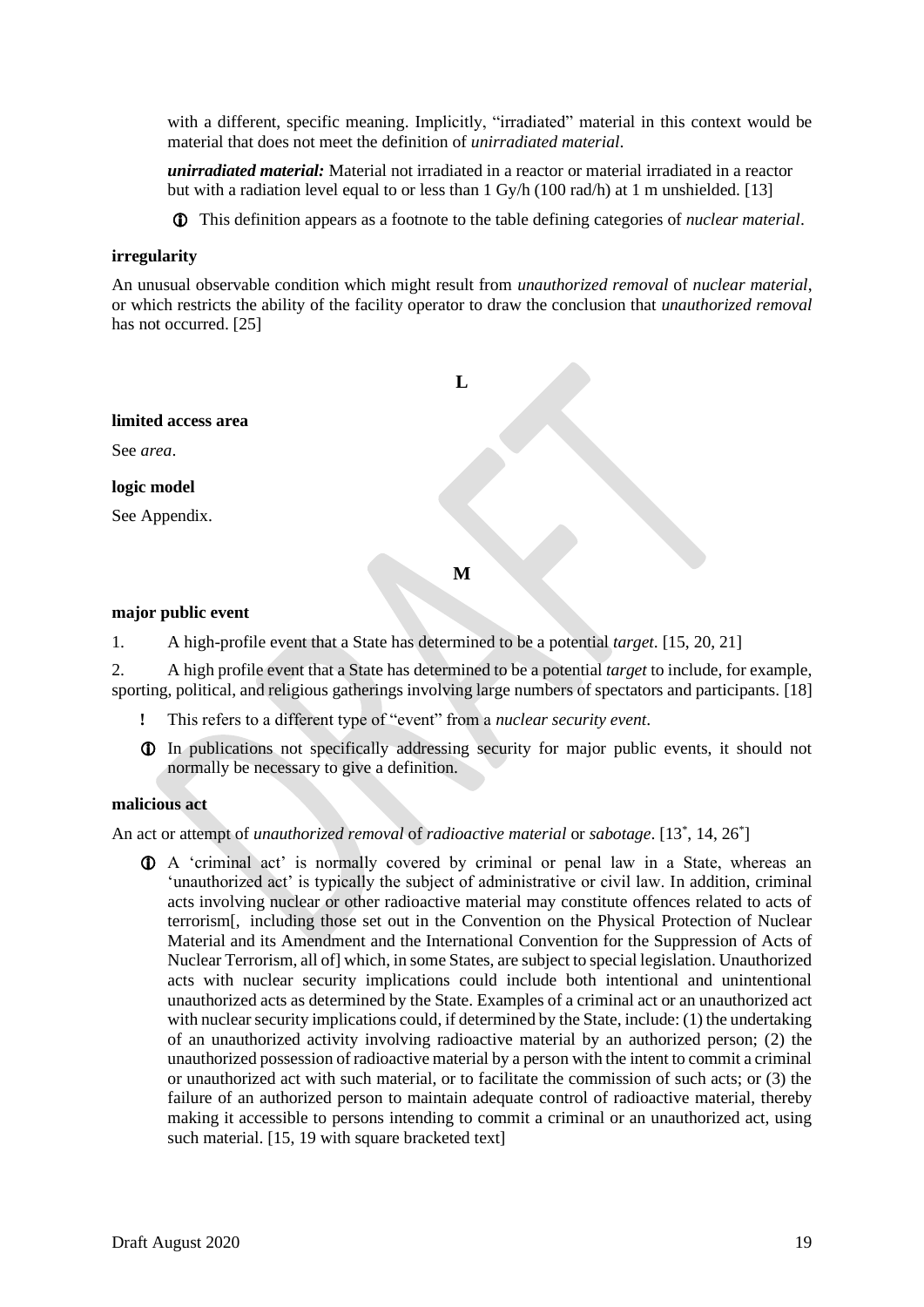## **margin**

See Appendix.

## **material balance area (MBA)**

An area in a *nuclear facility* designated such that: (a) the quantity of *nuclear material* in each movement into or out of each MBA can be determined; and (b) the *physical inventory* of *nuclear material* in each MBA can be determined when necessary, in accordance with specified procedures, in order that the material balance can be established. [25, in text]

## **minimal cut set**

<span id="page-21-0"></span>See Appendix.

**N**

# **national nuclear forensics library**

An administratively organized collection of information on nuclear and other radioactive material produced, used or stored within a State. [2]

## **need to hold**

Rule by which individuals are permitted to have in their physical possession only the information assets that are necessary to conduct their work effectively. [23]

## **need to know**

1. Rule by which individuals, processes, and systems are granted access to only the information, capabilities and assets which are necessary for execution of their authorized functions. [23]

2. A principle under which users, processes and systems are granted access to only the information, capabilities and assets which are necessary for execution of their authorized functions. [ 19]

# **nuclear attribution**

See Appendix.

## **nuclear explosive device**

See *device*.

## **nuclear facility**

1. A facility (including associated buildings and equipment) in which *nuclear material* is produced, processed, used, handled, stored or disposed of and for which an *authorization* or licence is required. [20, 37]

2. A facility (including associated buildings and equipment) in which *nuclear material* is produced, processed, used, handled, stored or disposed of and for which a specific licence is required. [13, 25, 26]

- The 2005 CPPNM Amendment [48] defines a nuclear facility as a facility (including associated buildings and equipment) in which *nuclear material* is produced, processed, used, handled, stored or disposed of, if damage to or interference with such facility could lead to the release of significant amounts of radiation or radioactive material.
- ICSANT [49] defined a nuclear facility as any nuclear reactor, including reactors installed on vessels, vehicles, aircraft or space objects for use as an energy source in order to propel such vessels, vehicles, aircraft or space objects or for any other purpose; or any plant or conveyance being used for the production, storage, processing or transport of radioactive material.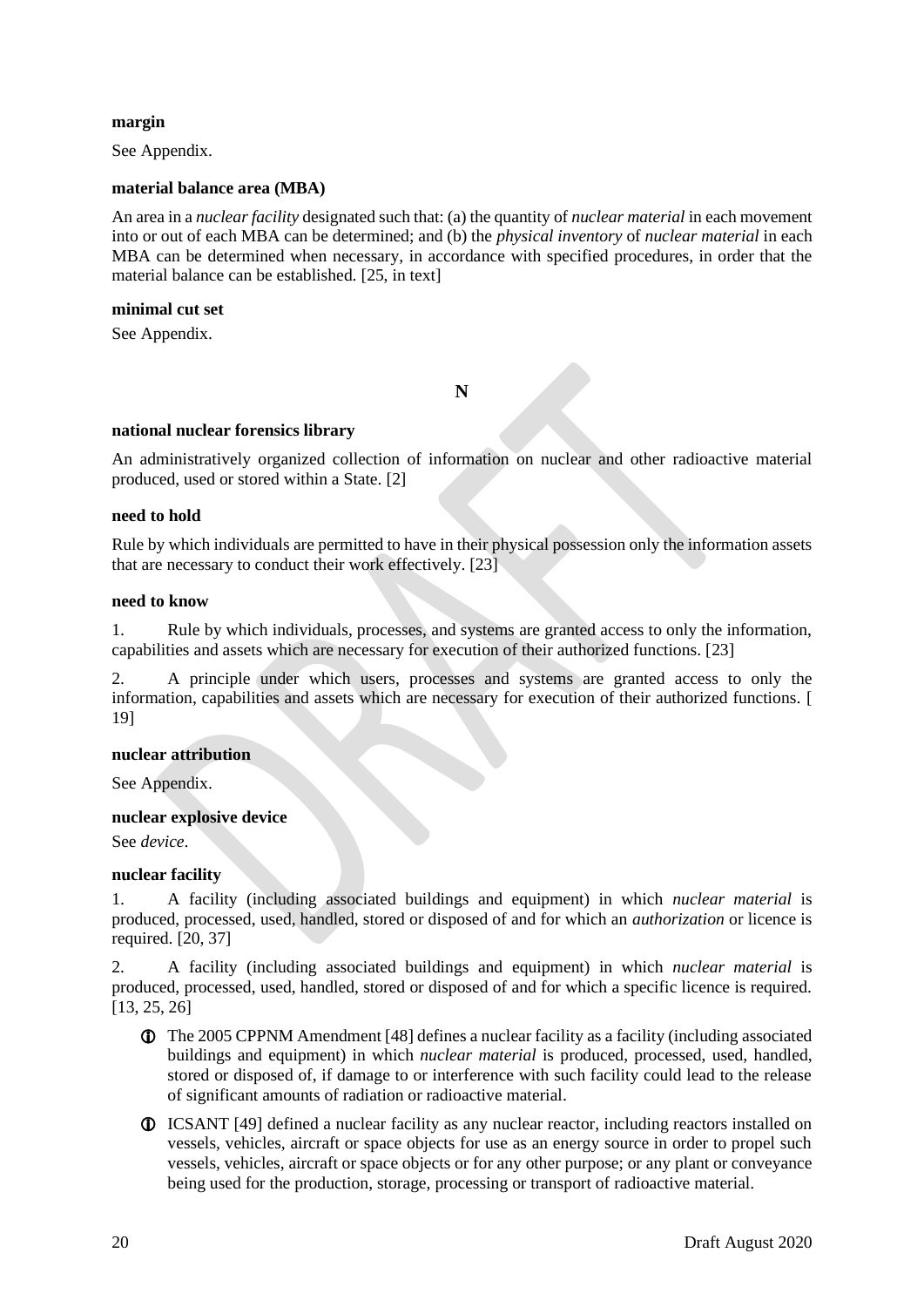**§** Safety standards use the term 'nuclear installation', defined as "Any nuclear facility subject to authorization that is part of the nuclear fuel cycle, except facilities for the mining or processing of uranium ores or thorium ores and disposal facilities for radioactive waste" [46]. This definition thus includes: nuclear power plants; research reactors (including subcritical and critical assemblies) and any adjoining radioisotope production facilities; storage facilities for spent fuel; facilities for the enrichment of uranium; nuclear fuel fabrication facilities; conversion facilities; facilities for the reprocessing of spent fuel; facilities for the predisposal management of radioactive waste arising from nuclear fuel cycle facilities; and nuclear fuel cycle related research and development facilities. The term nuclear facility is not specifically defined for safety standards, and since the basis for the definition of nuclear installation refers to the function of the facility rather than the material held and handled there, there is no automatic relationship with the definition of nuclear facility in nuclear security guidance.

## **nuclear forensic interpretation**

The process of correlating sample characteristics with existing information on types of material, origins and methods of production of nuclear and other radioactive material, or with previous cases involving similar material. [2]

## **nuclear forensic science** or **nuclear forensics**

A discipline of forensic science involving the examination of nuclear or other radioactive material, or of other evidence that is contaminated with radionuclides, in the context of legal proceedings. [2]

## **nuclear material**

1. Material listed in the table on the categorization of nuclear material, including the material listed in its footnotes, in Section 4 of IAEA Nuclear Security Series No. 13, Nuclear Security Recommendations on Physical Protection of Nuclear Material and Nuclear Facilities (INFCIRC/225/Revision 5). [13, 14, 26] (Table is reproduced below)

2. Any material that is either *special fissionable material* or *source material* as defined in Article XX of the IAEA Statute. [15, 20, 21, 23–25, 37]

 For practical purposes, both definitions of "nuclear material" are assumed to refer to broadly the same range of material.

*Category I/II/III nuclear material*: See table below.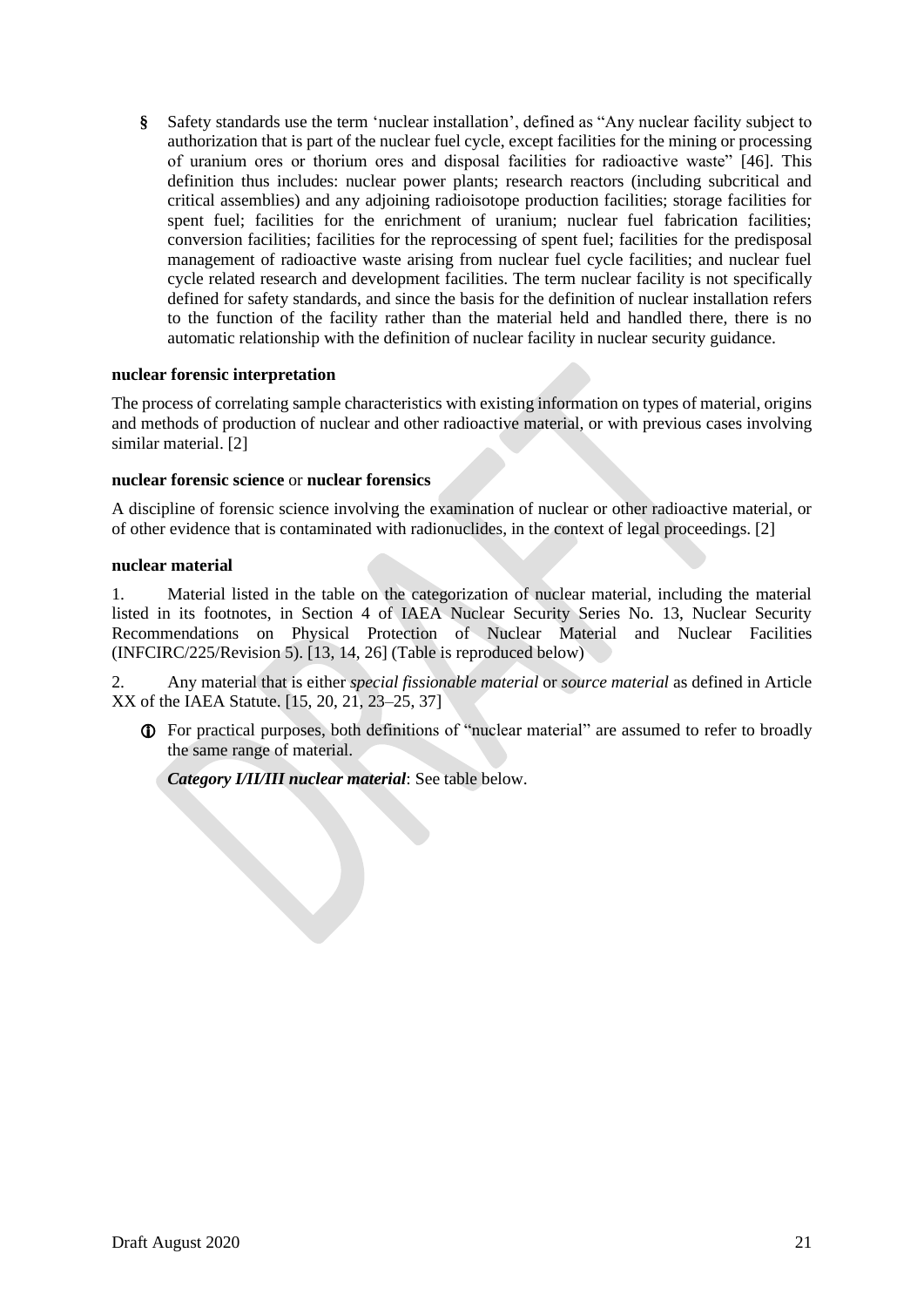| Table "Categorization of Nuclear Material", reproduced from Ref. [13] |  |  |  |  |  |  |  |
|-----------------------------------------------------------------------|--|--|--|--|--|--|--|
|-----------------------------------------------------------------------|--|--|--|--|--|--|--|

| <b>Material</b>                                                                                                                                                                                                                                      | Form                                                               | <b>Category I</b> | Category II                                                                                      | Category III <sup>c</sup>               |
|------------------------------------------------------------------------------------------------------------------------------------------------------------------------------------------------------------------------------------------------------|--------------------------------------------------------------------|-------------------|--------------------------------------------------------------------------------------------------|-----------------------------------------|
| 1. Plutonium <sup>a</sup>                                                                                                                                                                                                                            | Unirradiated <sup>b</sup>                                          | 2 kg or more      | Less than 2 kg but<br>more than $500 g$                                                          | $500$ g or less but<br>more than $15 g$ |
| 2. Uranium-235 $(^{235}U)$                                                                                                                                                                                                                           | Unirradiated <sup>b</sup>                                          |                   |                                                                                                  |                                         |
|                                                                                                                                                                                                                                                      | Uranium enriched to 20%<br>$235$ U or more                         | 5 kg or more      | Less than 5 kg but<br>more than 1 kg                                                             | 1 kg or less but<br>more than $15 g$    |
|                                                                                                                                                                                                                                                      | Uranium enriched to 10%<br>$235$ U but less than 20%               |                   | 10 kg or more                                                                                    | Less than 10 kg but<br>more than 1 kg   |
|                                                                                                                                                                                                                                                      | Uranium enriched above<br>natural, but less than 10%<br>$^{235}$ U |                   |                                                                                                  | 10 kg or more                           |
| 3. Uranium-233 ( <sup>233</sup> U)                                                                                                                                                                                                                   | Unirradiated <sup>b</sup>                                          | 2 kg or more      | Less than 2 kg but<br>more than $500 g$                                                          | $500$ g or less but<br>more than $15 g$ |
| 4. Irradiated fuel                                                                                                                                                                                                                                   |                                                                    |                   | Depleted or                                                                                      |                                         |
| (The categorization of irradiated fuel in)<br>the table is based on international<br>transport considerations. The State may<br>assign a different category for domestic<br>use, storage and transport taking all<br>relevant factors into account.) |                                                                    |                   | natural uranium,<br>thorium or low-<br>enriched fuel (less<br>than 10% fissile<br>content) $d,e$ |                                         |

<sup>a</sup> All plutonium except that with isotopic concentration exceeding 80% in plutonium-238.

 $b$  Material not irradiated in a reactor or material irradiated in a reactor but with a radiation level equal to or less than 1 Gy/h (100 rad/h) at 1 m unshielded.

<sup>c</sup> Quantities not falling in Category III and natural uranium, depleted uranium and thorium should be protected at least in accordance with prudent management practice.

<sup>d</sup> Although this level of protection is recommended, it would be open to States, upon evaluation of the specific circumstances, to assign a different category of physical protection.

<sup>e</sup> Other fuel which by virtue of its original fissile material content is classified as Category I and II before irradiation may be reduced one category level while the radiation level from the fuel exceeds 1 Gy/h (100 rad/h) at 1 m unshielded.

## **nuclear or radiological emergency**

See *emergency*.

#### **nuclear security**

1. The prevention of, detection of, and response to, criminal or intentional unauthorized acts involving or directed at nuclear material, other radioactive material, associated facilities, or associated activities. [14, 15, 20 (in text)]

2. The prevention and detection of and response to, theft, sabotage, unauthorized access, illegal transfer or other malicious acts involving nuclear material, other radioactive substances or their associated facilities. It should be noted that 'nuclear security' includes 'physical protection', as that term is understood from consideration of the Physical Protection Objectives and Fundamental Principles, the CPPNM and the Amendment to the CPPNM. [7]

The first part of this definition is taken from the second Nuclear Security Plan (GOV/2005/50).

#### **nuclear security culture**

The assembly of characteristics, attitudes and behaviours of individuals, organizations and institutions which serves as a means to support, enhance and sustain *nuclear security*. [4, 7 (without "sustain"), 13– 15, 20, 26, 38]

**§** The IAEA Safety Glossary [46] defines safety culture as "The assembly of characteristics and attitudes in organizations and individuals which establishes that, as an overriding priority, protection and safety issues receive the attention warranted by their significance."

## **nuclear security culture coordinator**

See Appendix.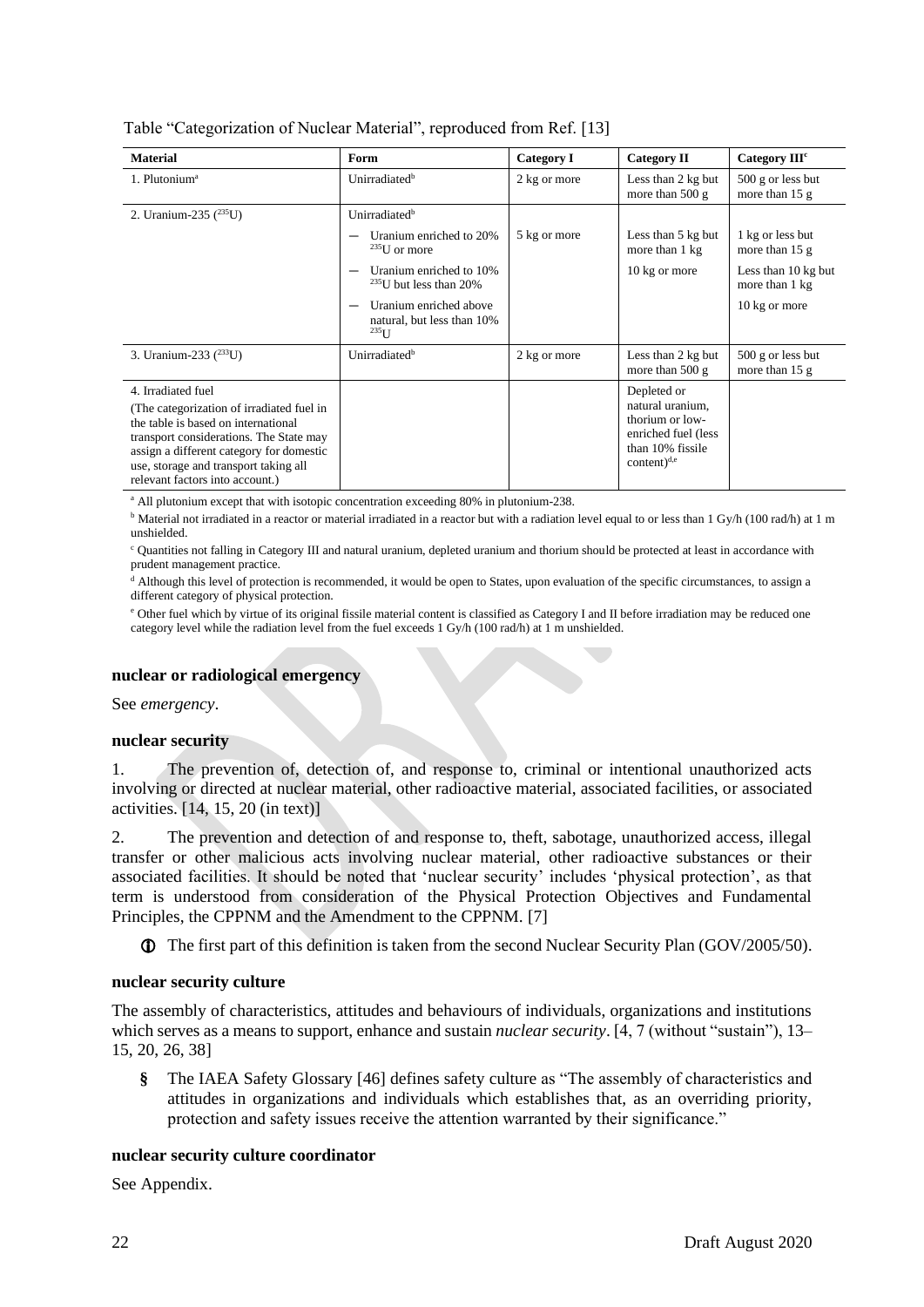## **nuclear security culture enhancement group**

See Appendix.

## **nuclear security culture enhancement programme**

See Appendix.

## **nuclear security culture indicator**

See Appendix.

#### **nuclear security detection architecture**

The integrated set of nuclear security systems and measures as defined in the IAEA Nuclear Security Recommendations on Nuclear and Other Radioactive Material out of Regulatory Control [15] based on an appropriate legal and regulatory framework needed to implement the national strategy for the detection of nuclear and other radioactive material out of regulatory control. [19, 21]

#### **nuclear security event**

1. An event that has potential or actual implications for nuclear security that must be addressed. [15, 17–22, 24, 26, 37, 38]

Reference [37] describes three types of nuclear security event:

- Type 1: A *criminal or intentional unauthorized act* leading to dispersal of *nuclear material*  or *other radioactive material*, or harmful energy release from a nuclear reaction, or harmful radiation exposure of people due to *nuclear material* or *other radioactive material*. This type of *nuclear security event* is always a *nuclear or radiological emergency*.
- Type 2: A *criminal or intentional unauthorized act* in which there is the confirmed unauthorized presence at a known location, of *nuclear material* and/or *other radioactive material*, but without dispersal of the material, or without uncontrolled energy release from a nuclear reaction, or without uncontrolled radiation exposure. This type of *nuclear security event* is likely to be also a *nuclear or radiological emergency*.
- Type 3: Information alerts are assessed to indicate a credible possibility of a *criminal or intentional unauthorized act*, but the location of the *nuclear material* or *other radioactive material* or *sabotage*, or any planned target, may not be known. In some cases, this type of *nuclear security event* may also be a *nuclear or radiological emergency*.

2. An event that is assessed as having implications for *nuclear security*. [13<sup>\*</sup>, 14, 19<sup>\*</sup>]

 Ref. [19] refers to this definition (with "physical protection" in place of "nuclear security") as particular to the context of *physical protection*.

#### **nuclear security measures**

1. Measures intended to prevent a nuclear security threat from completing criminal or intentional unauthorized acts involving or directed at *nuclear material*, *other radioactive material*, *associated facilities*, or *associated activities* or to detect or respond to *nuclear security events*. [15, 17, 18, 20, 21 in singular form, 24]

2. Measures intended to prevent a *threat* from completing a *malicious act* or to *detect* or respond to *nuclear security events*. [14]

## **nuclear security regime**

1. A regime comprising: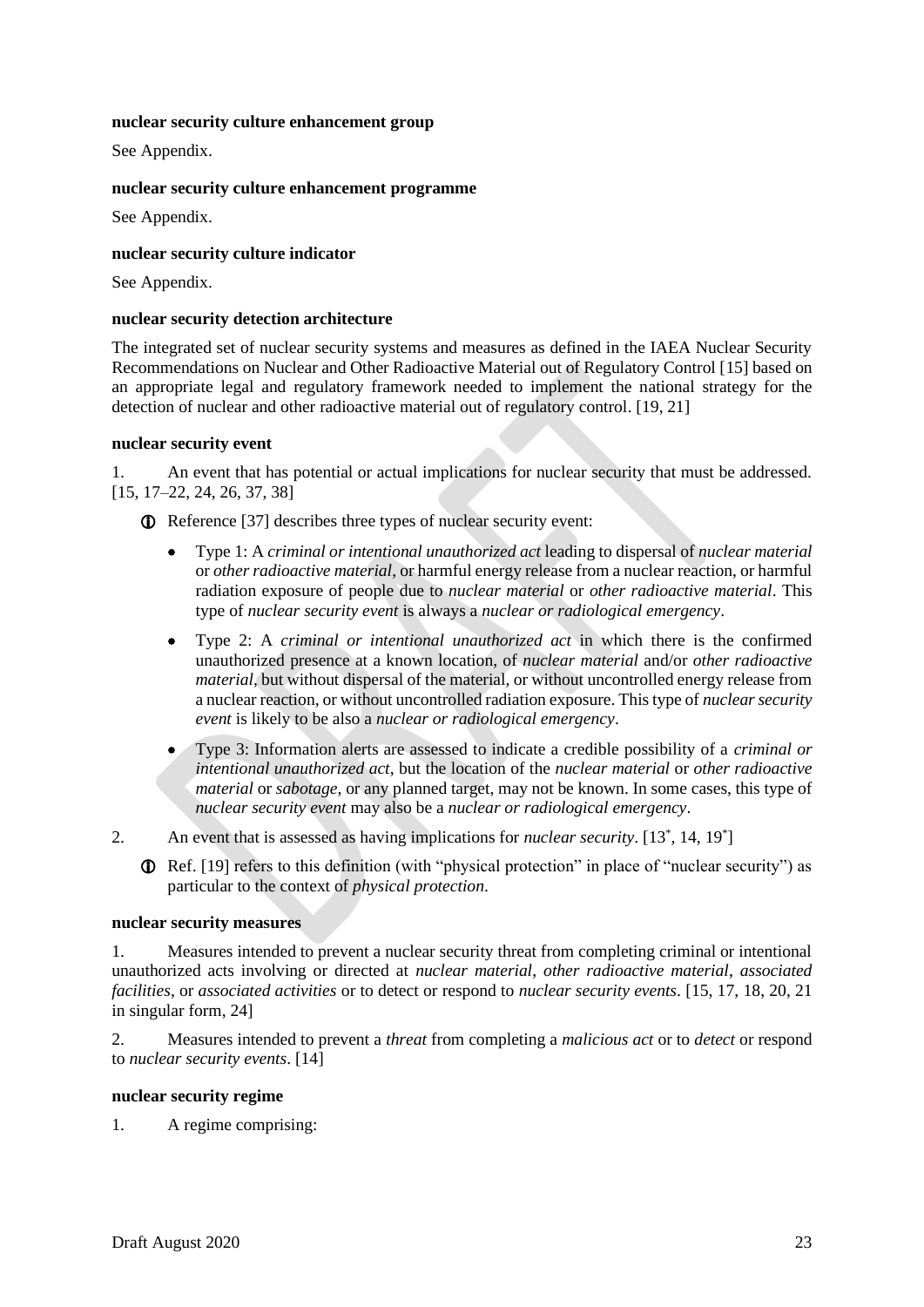- The legislative and regulatory framework and administrative systems and measures governing the nuclear security of *nuclear material*, *other radioactive material*, *associated facilities*, and *associated activities*,
- The institutions and organizations within the State responsible for ensuring the implementation of the legislative and regulatory framework and administrative systems of nuclear security;
- *Nuclear security systems* and *nuclear security measures* for the prevention of, detection of, and response to, *nuclear security events*. [14, 15, 17, 20, 37, 38]
- 2. The *nuclear security regime* comprises:
	- The legislative and regulatory framework and administrative systems and measures governing the nuclear security of nuclear and other radioactive material, *associated facilities* and *associated activities*;
	- The institutions and organizations within the State responsible for ensuring the implementation of the legislative and regulatory framework and administrative systems of nuclear security;
	- *Nuclear security systems* and *nuclear security measures* at the facility level, transport level and activity level for *detection* of, and *response* to, *nuclear security events*. [18]

## **nuclear security system**

An integrated set of *nuclear security measures*. [14, 15, 17, 18, 20, 21, 24, 38]

## **nuclear security threat**

<span id="page-25-0"></span>See *threat*.

**O**

# **operational control area**

See *area*.

#### **operator**

1. Any person, organization, or government entity licensed or authorized to undertake the operation of an *associated facility* or to perform an *associated activity*. [20, 26, 37, 38]

2. Any person, organization, or government entity licensed or authorized to undertake the operation of a *nuclear facility*. [13, 25]

Also used in Ref. [14], with "associated facility" in place of "nuclear facility".

3. Any person, organization, or government entity licensed or authorized to undertake the operation of a *nuclear facility*, an *associated facility* or an *associated activity* such as transport of *nuclear or other radioactive material*. The term therefore includes *shippers/consignors* and *carriers*. [19]

4. An entity (person or organization) authorized to operate a nuclear or radiological facility or authorized to use, store or transport nuclear material and/or radioactive material. Such an entity would normally hold a licence or other document of authorization from a competent authority or be contractors of a holder of such an authorization. [8]

**§** This is essentially the same as the definition of 'operator' in the IAEA Safety Glossary [46]. In the safety standards use of the synonymous term 'operating organization' is generally preferred.

## **other radioactive material**

Any *radioactive material* that is not *nuclear material*. [14, 20, 23, 24, 37]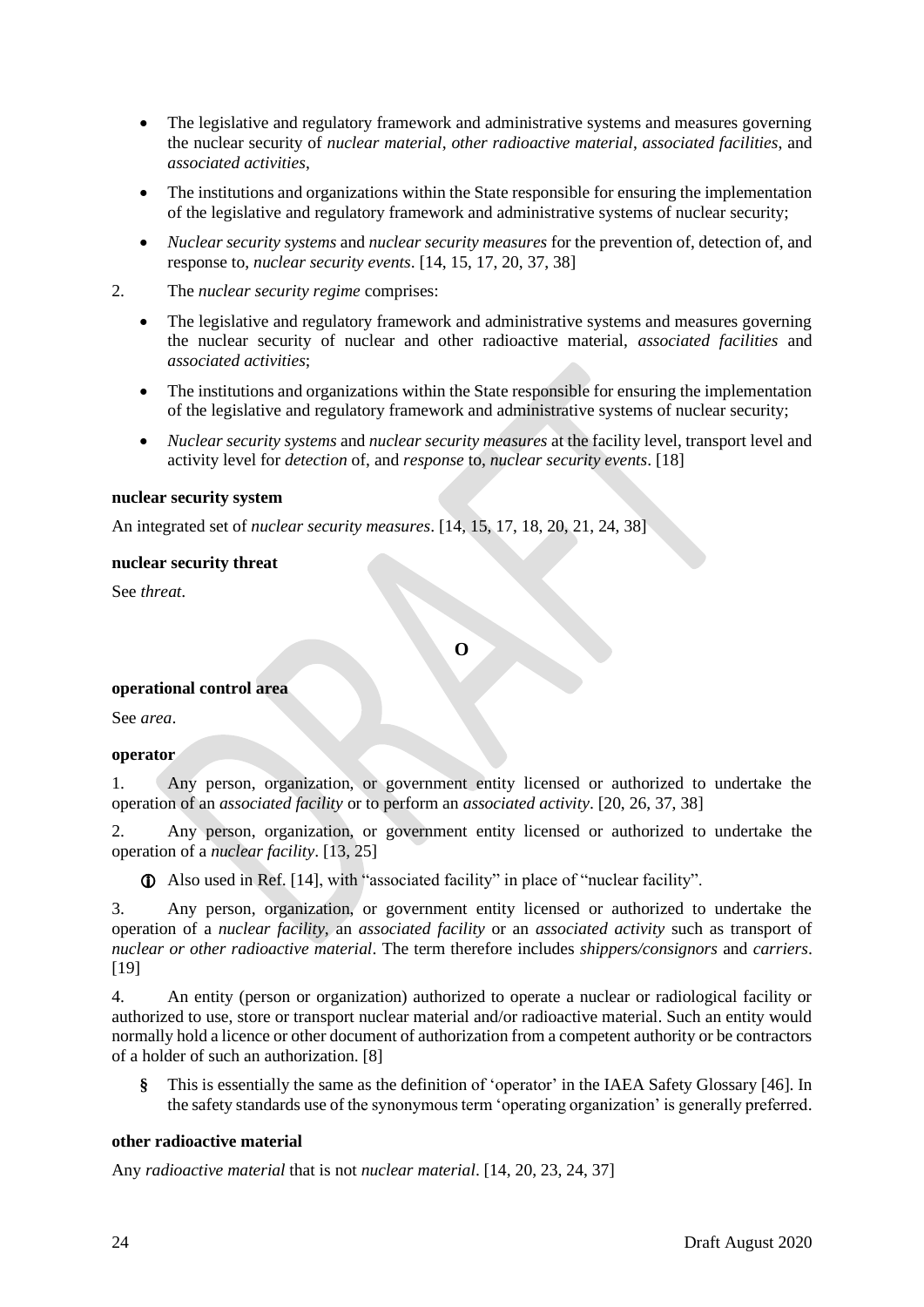#### **out of regulatory control**

<span id="page-26-0"></span>See *regulatory control*.

#### **performance testing**

Testing of the *physical protection measures* and the *physical protection system* to determine whether or not they are implemented as designed; adequate for the proposed natural, industrial and threat environments; and in compliance with established performance requirements. [13, 26]

**P**

## **physical barrier**

A fence, wall or similar impediment which provides *access delay* and complements access control. [13]

**§** In safety standards, the term 'barrier' is used to mean "A physical obstruction that prevents or inhibits the movement of people, radionuclides or some other phenomenon (e.g. fire), or provides shielding against radiation" [46].

## **physical control measures**

See Appendix.

## **physical inventory**

See *inventory*.

## **physical protection**

- The preferred approach, in cases where the term physical protection is still used (i.e. primarily in guidance supporting [13]), is to use it without explicit definition, making its meaning clear from the context and the measures described.
- A footnote in Ref. [13] effectively defines *physical protection* as the nuclear security of nuclear material and nuclear facilities. Hence, when the context is clearly *nuclear material* and *nuclear facilities*, *physical protection* and *nuclear security* may be considered synonymous. However, the term physical protection is sometimes understood to exclude 'non-physical' security measures, such as computer security or nuclear material accounting and control, so the preference is to avoid explicit definitions.
- **!** Ref. [16] gives an explicit definition: "Measures (including structural, technical and administrative protective measures) taken to prevent an adversary from achieving an undesirable consequence (such as radiological sabotage, or the unauthorized removal of nuclear or other radioactive material in use, storage or transport) and to mitigate or minimize the consequences if the adversary initiates such a malicious act." This should not be used in other publications.

#### **physical protection measures**

The personnel, procedures, and equipment that constitute a *physical protection system*. [13, 26]

## **physical protection regime**

A State's regime including:

- the legislative and regulatory framework governing the physical protection of *nuclear material* and *nuclear facilities*;
- the institutions and organizations within the State responsible for ensuring implementation of the legislative and regulatory framework;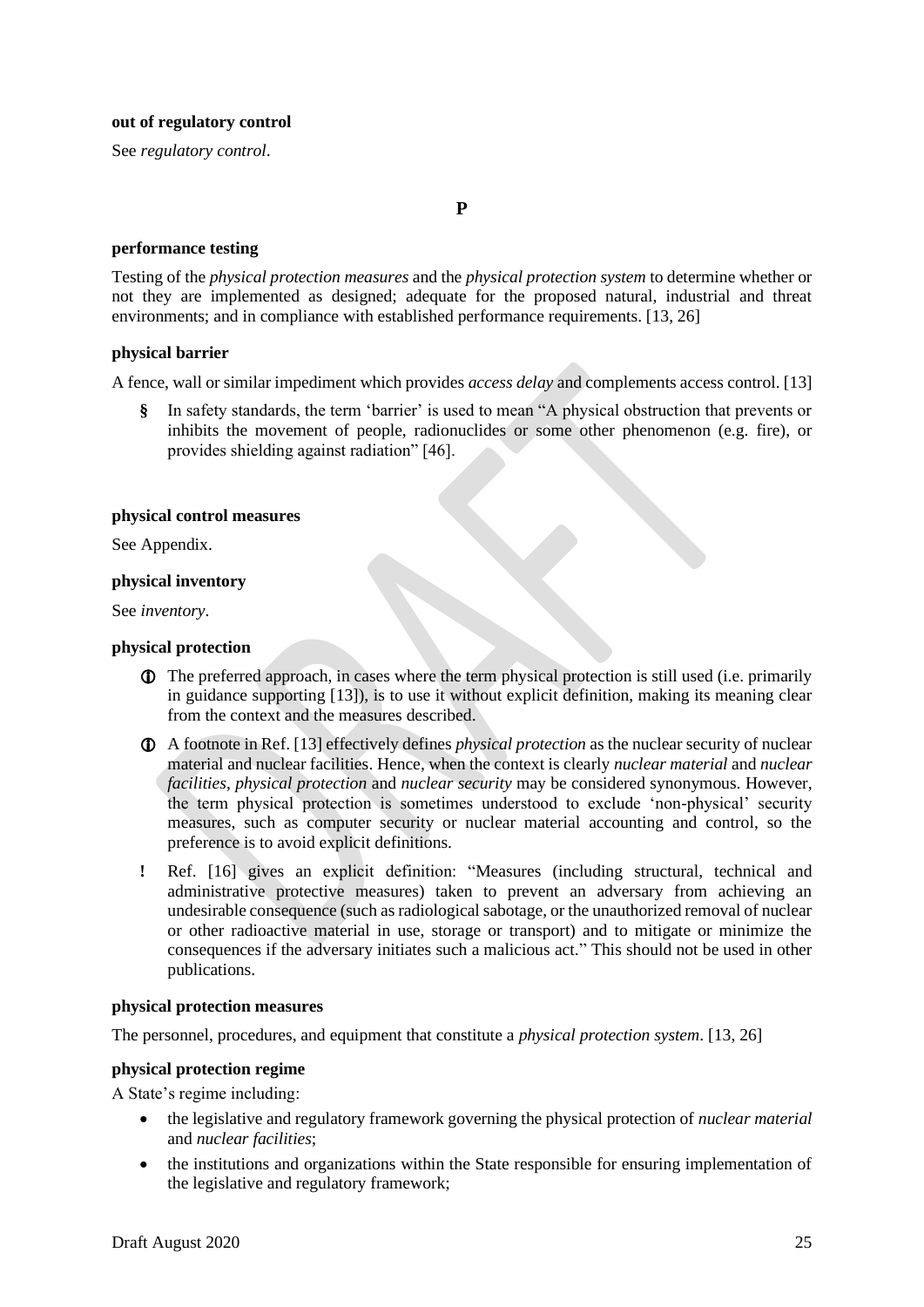- facility and transport *physical protection systems*. [13, 26]
- Because this is an established term, it may be used where essential for consistency with [13], with the understanding that a physical protection regime is that part of a State's nuclear security regime intended to counter unauthorized removal and sabotage of nuclear material and sabotage of nuclear facilities. However, guidance should not normally refer to a "regime" covering a part of nuclear security (e.g. a transport security regime): the convention is that a State has one national nuclear security regime, which includes elements relating to particular areas of nuclear security.

## **physical protection system**

An integrated set of *physical protection measures* intended to prevent the completion of a *malicious act*. [13, 26]

## **point of [exit or ] entry**

*designated point of exit or entry:* An officially designated place on the land border between two States, seaport, international airport or other point where travellers, means of transport, and/or goods are inspected. Often, customs and immigration facilities are provided at these points of exit and entry. [15, 18, 21]

*undesignated point of exit or entry:* Any air, land and water crossing point between two States that is not officially designated for travellers and/or goods by the State, such as green borders, sea shores and local airports. [15, 18, 21]

- Sometimes referred to as border crossing points.
- **!** These terms imply entry to and exit from a State and should not be confused with checkpoints or access control points that might operate at points of entry to and exit from a site, a facility or a designated area.

#### **prevention set**

See Appendix.

#### **probabilistic safety assessment**

See Appendix.

#### **protected area**

<span id="page-27-0"></span>See *area*.

**R**

#### **radiation exposure device**

See *device*.

#### **radiation search**

The set of activities to detect, and identify suspicious nuclear or other *radioactive material out of regulatory control* and to determine its location. [15, 18, 21]

#### **radiation survey**

Activities to map the radiation background of natural and human made *radioactive material* in an area or to facilitate later search activities. [15, 18, 21]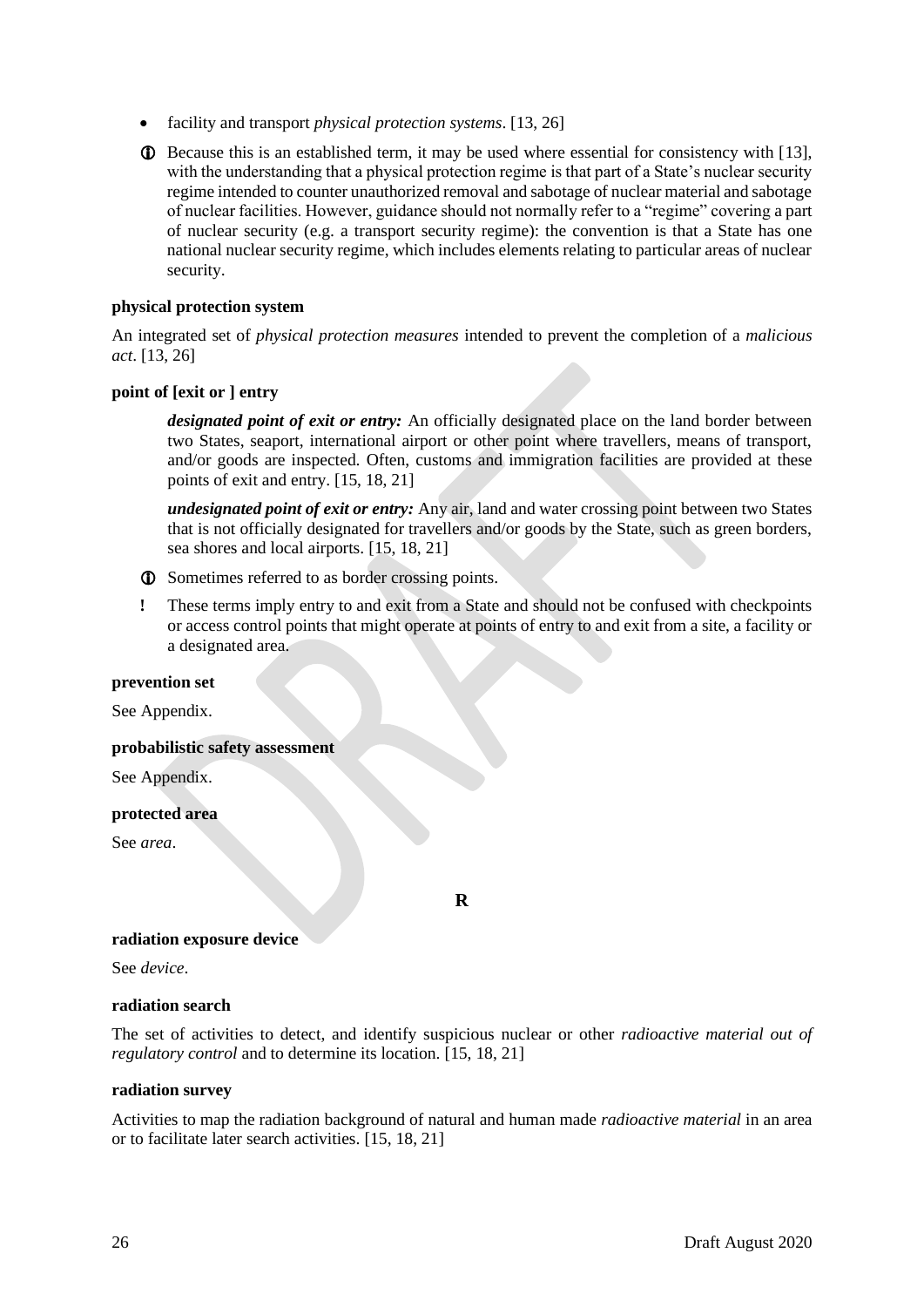**§** The term 'radiological survey' is defined in the IAEA Safety Glossary as "An evaluation of the radiological conditions and potential hazards associated with the production, use, transfer, release, disposal or presence of radioactive material or other sources of radiation" [46].

## **radioactive material**

1. Any material designated in national law, regulation, or by a *regulatory body* as being subject to *regulatory control* because of its radioactivity. [14, 15, 21, 23] In the absence of such a designation by a State, any material for which protection is required by the current version of the International Basic Safety Standards. [20, 24, 37]

- If an explicit definition is considered necessary, the second sentence should be included for the avoidance of doubt.
- The current version of the International Basic Safety Standards is Ref. [54].
- **§** The definition in safety standards is "Material designated in national law or by a regulatory body as being subject to regulatory control because of its radioactivity", i.e. the first sentence of the above, but without "regulation" [46].

2. Nuclear material, as defined in the CPPNM; radioactive sources, as defined in the Code of Conduct for the Safety and Security of Radioactive Sources and other radioactive substances containing nuclides which undergo spontaneous disintegration (a process accompanied by the emission of one or more types of ionizing radiation, such as alpha and beta particles, neutrons and gamma rays). [7]

## **radioactive source**

*Radioactive material* that is permanently sealed in a capsule or closely bonded, in a solid form and which is not exempt from *regulatory control*. It also means any *radioactive material* released if the *radioactive source* is leaking or broken, but does not mean material encapsulated for disposal, or *nuclear material* within the nuclear fuel cycles of research and power reactors. [14]

- The full definition is from the Code of Conduct on the Safety and Security of Radioactive Sources [55].
- **!** Reference [5] gives a definition: "A means of containment of radioactive material such that the radioactive material remains protected in a leaktight capsule but the radiation is allowed to be emitted for its intended purpose. Also known as a sealed source or source. Radioactive sources are manufactured in accordance with international law for integrity." This definition should not be used.
- **§** The preferred definition in the safety standards is more general: "A source [i.e. anything that can cause radiation exposure and can be treated as a single entity for purposes of protection and safety] containing radioactive material that is used as a source of radiation" [46].

#### **radioactive substance**

**!** Stated or implied in some IAEA Nuclear Security Series publications (e.g. Refs [13] and [14]) to be synonymous with *radioactive material*, in order to confirm consistency with the 2005 CPPNM Amendment [45]. In contexts related to the CPPNM Amendment, the terms are synonymous, but in general they may have different meanings – see the entry in the IAEA Safety Glossary [46].

#### **radiochronometry**

The use of measurements of radioactive decay products in a sample of material to determine the time elapsed since the last separation of progeny from the parent material (and thus, the 'age' of the material in the measured sample). [2]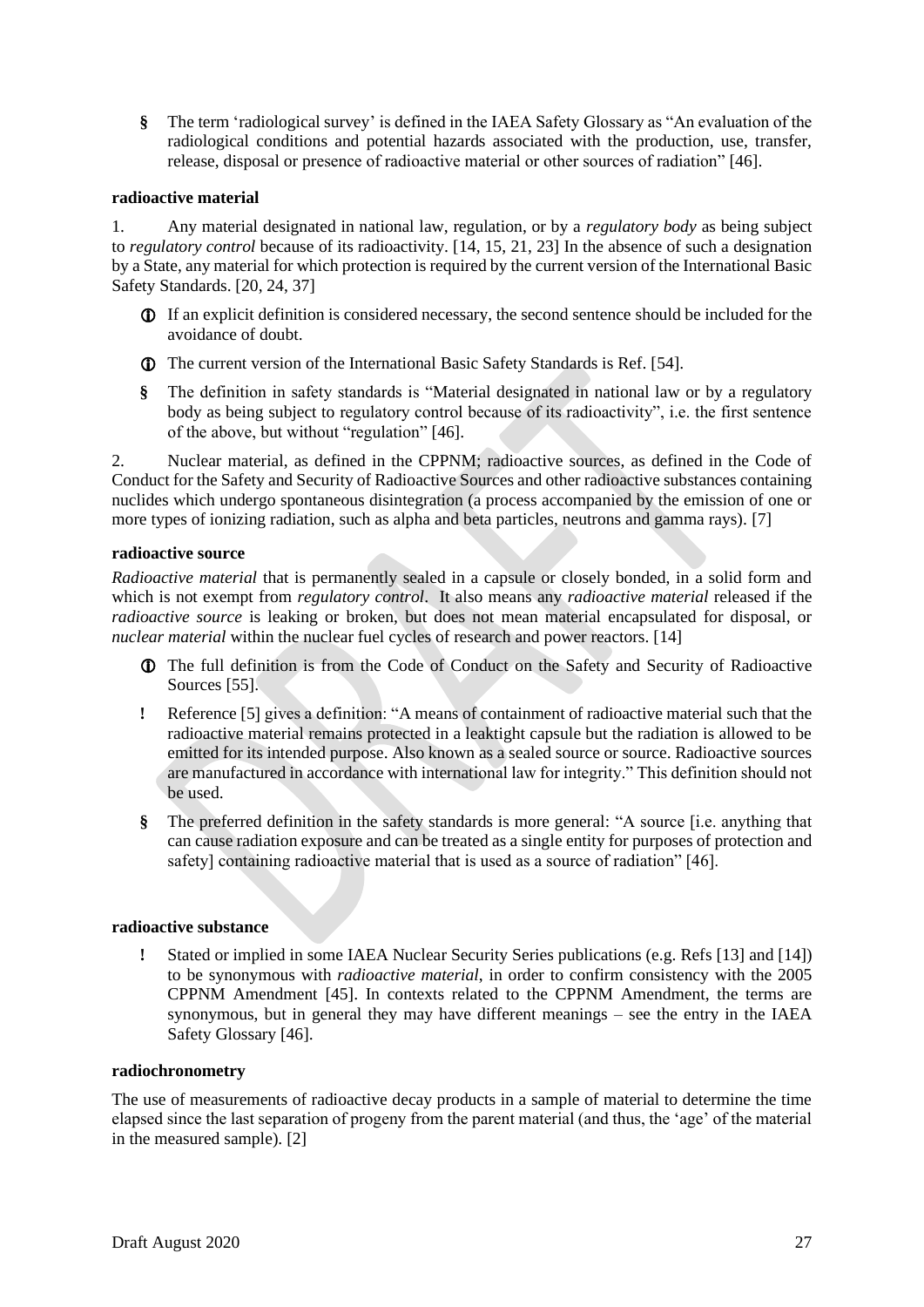## **radiological assessor**

A person who, at a *radiological crime scene*, assists by performing radiation surveys, performing dose assessments, assisting with the control of radionuclide contamination, ensuring the radiation protection of *crime scene* personnel and formulating recommendations on protective actions. [22]

## **radiological crime scene**

See *crime scene*.

# **radiological dispersal device**

See *device*.

# **regulatory authority**

 May be used, with definition 1 of *regulatory body*, to avoid confusion in nuclear security contexts in which the term *regulatory body* might be assumed by readers to imply only the *regulatory body* for safety. (See, for example, Ref. [19]). The term "competent authority with regulatory responsibility" is also used in Ref. [15] for this purpose.

# **regulatory body**

One or more authorities designated by the government of a State as having legal authority for conducting the regulatory process, including issuing *authorizations*. [20]

**!** Ref. [5] gives a definition from safety: "An organization designated by a national government as having legal authority for regulating nuclear, radiation, radioactive waste and transport safety." This should not be used in security publications.

# **regulatory control**

1. Any form of institutional control applied to *nuclear material* or *other radioactive material*, *associated facilities*, or *associated activities* by any *competent authority* as required by the legislative and regulatory provisions related to safety, security, or safeguards. Explanation: The phrase 'out of regulatory control' is used to describe a situation where *nuclear* or *other radioactive material* is present in sufficient quantity that it should be under *regulatory control*, but control is absent, either because controls have failed for some reason, or they never existed. [15, 20–22, 24, 37]

**!** *out of regulatory control* refers to the absence of the direct control over material by an *authorized person* that is or would be mandated by *regulatory control* for such material. Material might therefore be designated as *out of regulatory control* even when some aspects of *regulatory control* are in place.

2. Any form of institutional control applied to *nuclear material* or *other radioactive material*, *associated facilities*, or *associated activities* by any *competent authority* as required by the legislative and regulatory provisions related to safety, security, or safeguards. Explanation: The phrase 'out of regulatory control' is used to describe a situation where *nuclear* or *other radioactive material* is present without an appropriate *authorization*, either because controls have failed for some reason, or they never existed. [14, 19]

**§** The term is used in safety standards with a broadly similar definition: "Any form of control or regulation applied to facilities and activities by a regulatory body for reasons relating to nuclear safety and radiation protection or to nuclear security" [46].

## **response**

All of the activities by a State that involve assessing and responding to a *nuclear security event*. [15, 18, 19, 21]

**§** In safety, 'response' normally refers to response to a *nuclear or radiological emergency*, i.e. to the consequences for the safety of people and the environment of an accident or a *nuclear*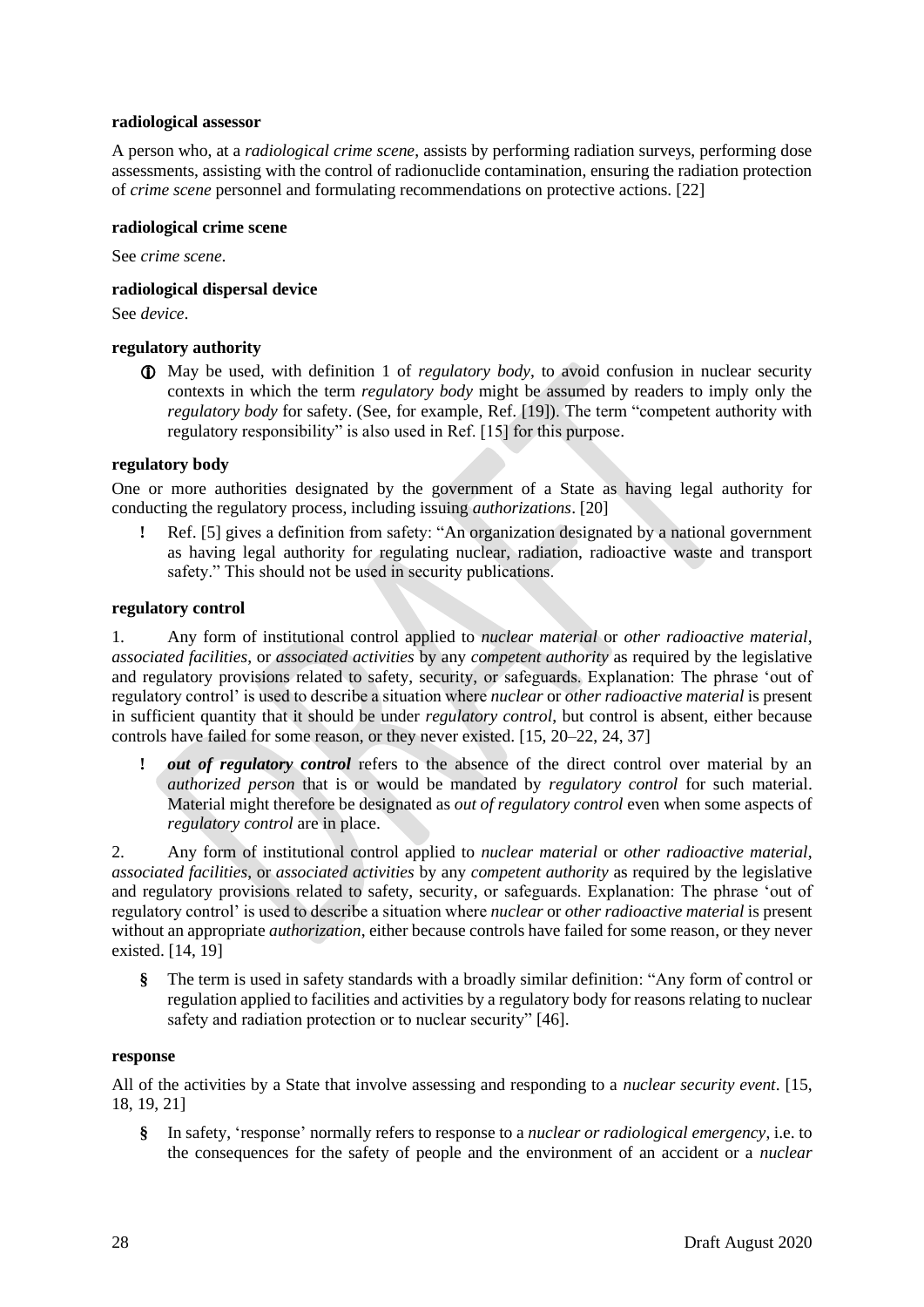*security event*. In security, 'response' normally refers to response to a *nuclear security event* itself, including identifying, pursuing and interdicting the cause of the event.

## **response forces**

Persons, on-site or off-site, who are armed and appropriately equipped and trained to counter an attempted *unauthorized removal* or an act of *sabotage*. [13, 26]

#### **response measure**

A measure intended to assess an alarm/alert and to respond to a *nuclear security event*. [15, 18, 21, 22]

## **response system**

An integrated set of *response measures* including capabilities and resources necessary for assessing the alarms/alerts and *response* to a *nuclear security event*. [15, 21, 22]

## **risk**

The potential for an unwanted outcome resulting from a *nuclear security event* as determined by its likelihood and the associated consequences. [24, 37]

- **!** A number of IAEA Nuclear Security Series publications, notably Ref. [13], refer to different "types" of *risk* relevant to nuclear security, specifically: the risk of unauthorized removal of radioactive material (with possible subsequent dispersal or use to cause radiation exposure or, in the case of nuclear material, with the intent to construct a nuclear explosive device); and the risk of sabotage. This wording could be understood to be used in a loose and general way, but possibly more specifically to indicate that successful unauthorized removal of material or sabotage would itself be a "consequence", in which case the "risk" would be rather vaguely that to society or the world in general. The descriptions in the text, however, indicate that the "types" are actually the risk associated with unauthorized removal and the risk associated with sabotage, i.e. the risks to people who might be affected by a malicious act using removed material or releases from a sabotaged facility, which is more consistent with the normal IAEA usage of 'risk'.
- **§** The concept of risk is referred to extensively in safety. Depending on the context, it may be defined precisely, e.g. by a mathematical expression, or more generally [46]. However, it always refers to a combination of the likelihood or probability of something happening and the consequences if it does happen, as does the definition in Ref. [24]. In safety, quantitative probabilities (based on observed or modelled frequencies of random events) are often used to calculate risk: in security contexts, likelihoods are very unlikely to be quantifiable, as they usually depend on human decisions and actions rather than random processes.

## **risk assessment**

The overall process of systematically identifying, estimating, analysing and evaluating *risk* for the purpose of informing priorities, developing or comparing courses of action, and informing decision making. [24, 37]

**§** The same term is used in safety standards with a similar definition relevant for safety: "Assessment of the radiation risks and other risks associated with normal operation and possible accidents involving facilities and activities" [46].

#### <span id="page-30-0"></span>**sabotage**

1. Any deliberate act directed against a *nuclear facility* or *nuclear material* in use, storage or transport which could directly or indirectly endanger the health and safety of personnel, the public or the environment by exposure to radiation or release of radioactive substances. [13, 16, 26]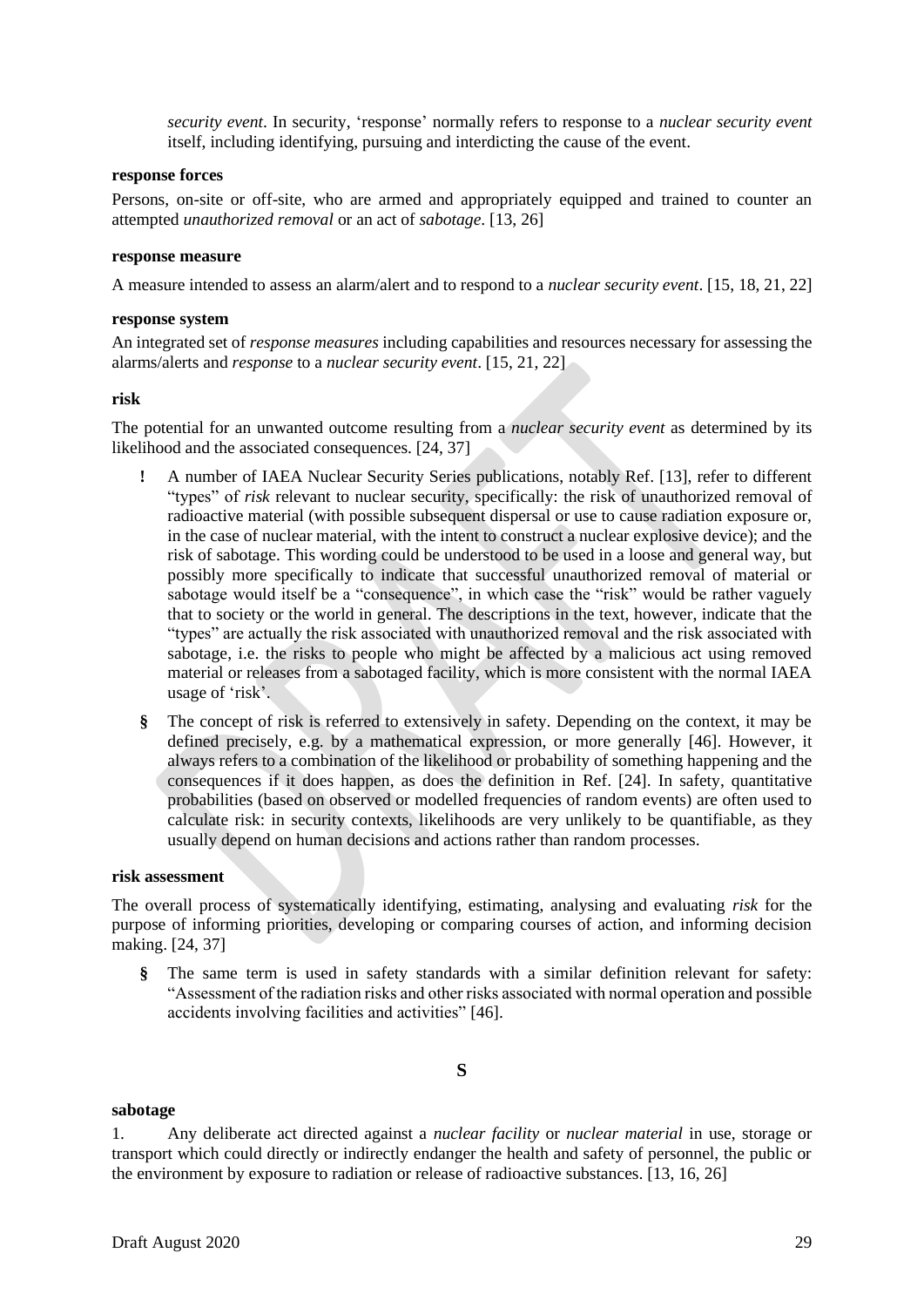- **!** This definition of sabotage is of a technical nature and does not aim to provide a definition for the purpose of criminal law, such as those provided for in the relevant international instruments or national law of States. [13]
- The definition in Ref. [13] is the same as that in the 2005 CPPNM Amendment [48].

2. Any deliberate act directed against an *associated facility* or an *associated activity* that could directly or indirectly endanger the health and safety of personnel, the public, or the environment by exposure to radiation or release of *radioactive substances*. [14, 37]

• Reference [14] states in a footnote that *radioactive substances* and *radioactive material* have the same meaning. However, with the definition of radioactive material given in Ref. [14] (which does not include the sentence covering material that has not been designated radioactive material by an appropriate authority but should be so designated), this may defeat the purpose of the different wording. The purpose may have been to include, for example, fission products generated in a nuclear fission chain reaction, which are created during that reaction and so may not have been designated as "radioactive material" by an appropriate authority.

## **safety alarm**

See Appendix.

## **safety alarm threshold value**

See Appendix.

#### **scenario**

See Appendix.

#### **screening**

See Appendix.

#### **self-assessment**

See Appendix.

#### **sensitive digital assets**

*Sensitive information assets* that are (or are parts of) *computer-based systems*. [17, 42]

 Alternatively, these are *digital assets* that store, process, control or transmit *sensitive information*.

## **sensitive information**

Information, in whatever form, including software, the unauthorized disclosure, modification, alteration, destruction, or denial of use of which could compromise nuclear security. [15, 17, 18, 20, 21, 23, 37, 42]

## **sensitive information assets**

Any equipment or components that are used to store, process, control or transmit *sensitive information*. For example, sensitive information assets include control systems, networks, information systems and any other electronic or physical media. [17, 20, 23, 42]

#### **shipment**

The specific movement of a consignment (nuclear material) from origin to destination. [26]

**§** Essentially the same definition is in the Transport Regulations: "The specific movement of a consignment from origin to destination" [50].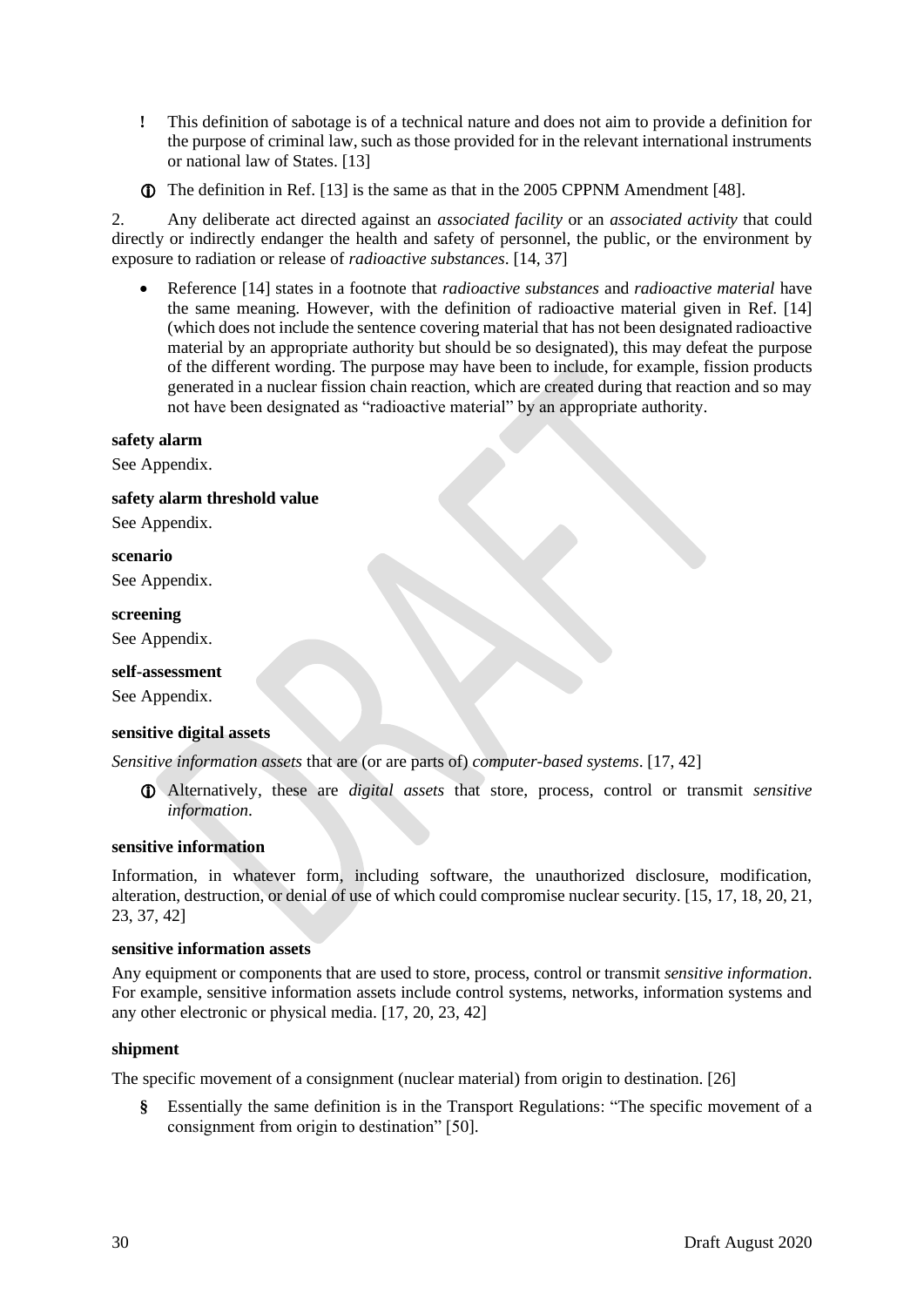# **shipper**

Any person, organization or government that prepares or offers a consignment of *radioactive material*  for *transport* (i.e. the consignor).  $[13^*, 14, 26^*]$ 

 As the parenthetical remark suggests, there are very strong similarities between a shipper and a consignor. The term "shipper" is used in safeguards, and therefore relates particularly to shipment of nuclear material. The only substantive difference between the terms appears to be that movements of nuclear material from one material balance area to another within a facility (transfers) have a shipper, whereas the term "consignor" necessarily implies transport of the material in the public domain. This difference does not appear sufficient to justify different terms, but the term "shipper" is retained for the time being where consistency with higher level guidance is necessary.

## **sigma multiplier**

See Appendix.

## **signature**

A characteristic or a set of characteristics of a given sample that enables that sample to be compared with reference materials. [2]

## **social engineering**

See Appendix.

## **source material**

Uranium containing the mixture of isotopes occurring in nature; uranium depleted in the isotope 235; thorium; any of the foregoing in the form of metal, alloy, chemical compound, or concentrate; any other material containing one or more of the foregoing in such concentration as the Board of Governors shall from time to time determine; and such other material as the Board of Governors shall from time to time determine; but not including ore or ore residue. [20]

Taken from the IAEA Statute, as amended by INFCIRC/153 [56].

#### **source term**

The amount and isotopic composition of radioactive material released (or postulated to be released) following *sabotage*. [26]

#### **special fissionable material**

Plutonium-239; uranium- 233; *uranium enriched in the isotopes 235 or 233*; any material containing one or more of the foregoing; and such other fissionable material as the Board of Governors shall from time to time determine; but not including *source material*. [20]

Taken from the IAEA Statute [56].

## **stand-off attack**

An attack, executed at a distance from the target *nuclear facility* or *transport*, which does not require adversary hands-on access to the target, or require the adversary to overcome the *physical protection system*. [13]

#### **standard gamma ray background**

See Appendix.

#### **standard neutron background**

See Appendix.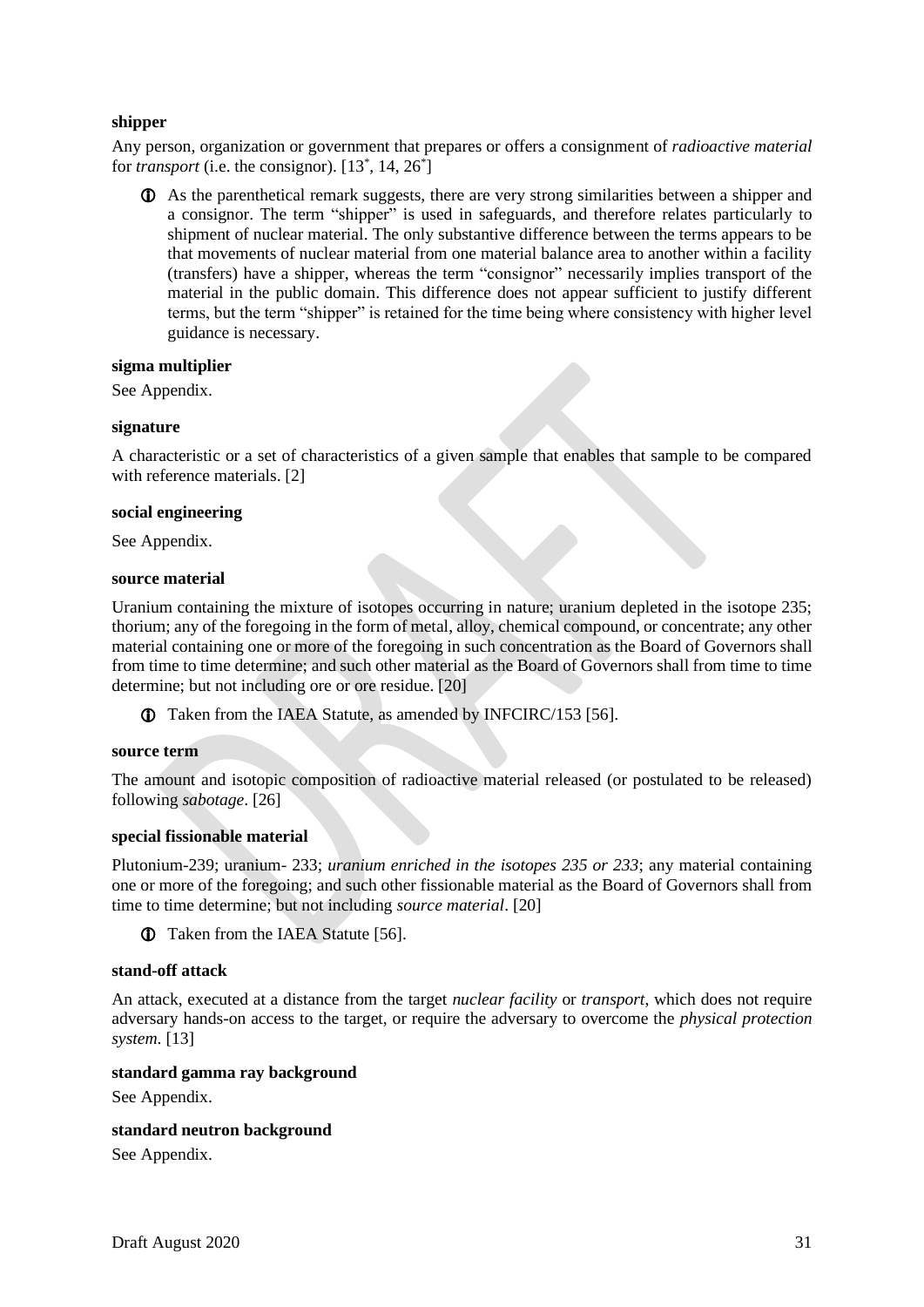## **standard neutron source configuration**

See Appendix.

## **strategic location**

1. A location of high security interest in the State which is a potential *target* for terrorist attacks using *nuclear material* or *other radioactive material*, or a location at which *nuclear material* or *other radioactive material* that is *out of regulatory control* is located. [20, 21, 24 with "nuclear or other radioactive material out of regulatory control", 37]

2. A location of high security interest in the State which is a potential *target* for terrorist attacks using *nuclear and other radioactive material* or a location for *detection* of *nuclear and other radioactive material* that is out of *regulatory control*. [15, 18]

#### **success criteria**

See Appendix.

**success path**

See Appendix.

## **support system**

See Appendix.

#### **surveillance**

The collection of information through devices or direct observation to detect unauthorized movements of *nuclear material*, tampering with *containment* of *nuclear material* or falsification of information related to location and quantities of *nuclear material*. [25]

**§** The same term is used in safety standards to mean "A type of inspection to verify the integrity of a facility or structure" [46].

## **system for nuclear material accounting and control**

An integrated set of measures designed to provide information on, control of and assurance of the presence of *nuclear material*, including those systems necessary to establish and track nuclear material inventories, control access to and detect loss or diversion of *nuclear material*, and ensure the integrity of those systems and measures. [13 (with "accountancy"), 25]

**T**

## <span id="page-33-0"></span>**target**

*Nuclear material*, *other radioactive material*, *associated facilities*, *associated activities*, or other locations or objects of potential exploitation by a *nuclear security threat*, including *major public events*, *strategic locations*, *sensitive information*, and *sensitive information assets*. [15, 20, 21, 37]

 In most cases, this should not need definition, as the general meaning is consistent with the normal dictionary meaning and the context should make clear the specific meaning.

## **threat**

A person or group of persons with motivation, intention and capability to commit a *malicious act*. [4, 13, 16, 26]

**!** While this is the definition given in Ref. [13], the word threat is used in the text of Ref. [13] in various ways, some of which are not consistent with this definition.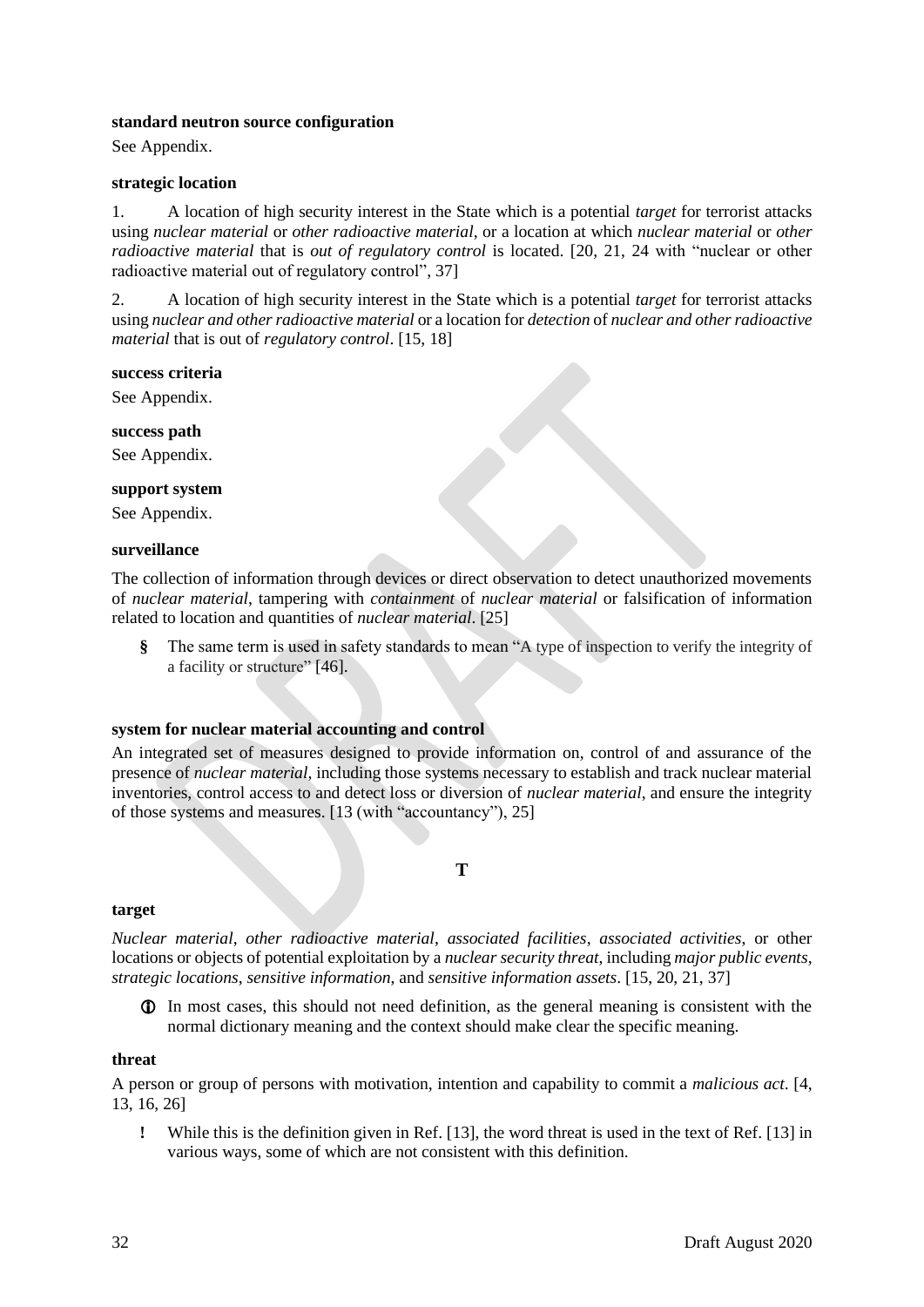- In this usage, a *threat* is generally understood to be a postulated person or group against whose capabilities and intentions nuclear security measures are designed, whereas a real person or group who actually takes action to attempt a *malicious act* becomes an *adversary*. However, this distinction is not always maintained consistently, and in some cases it may be difficult to decide which term is more appropriate.
- **§** A relevant analogy in safety is the postulated initiating event, one of a set of hypothesized events against which safety systems are designed. In this case, however, if the event happens then it is an initiating event. Hence the relationship between the two terms is much clearer. An equivalent for security would be to refer to threats as postulated adversaries, which is a cumbersome term but does not have multiple possible meanings. The term threat could then be used more conceptually, alongside terms such as hazard and risk.

*nuclear security threat*: A person or group of persons with motivation, intention and capability to commit criminal or intentional unauthorized acts involving or directed at *nuclear material*, *other radioactive material*, *associated facilities* or *associated activities* or other acts determined by the State to have an adverse impact on nuclear security. [20, 24]

## **threat assessment**

An evaluation of the *threats —* based on available intelligence, law enforcement, and open source information *—* that describes the motivation, intentions, and capabilities of these *threats*. [10, 13, 14, 17, 24 (with *nuclear security threats*), 26, 37]

2. The process of analysing systematically the hazards associated with facilities, activities or sources within or beyond the borders of a State in order to identify:

(a) Those events and the associated areas for which protective actions may be required within the State;

(b) The actions that would be effective in mitigating the consequences of such events.

The term threat assessment does not imply that any threat, in the sense of an intention and capability to cause harm, has been made in relation to such facilities, activities or sources. [4]

## **[threat beyond the DBT]**

See Appendix.

## **threat statement**

A description of credible adversaries (including attributes and characteristics) in the form of design basis threat or representative threat statement, developed on the basis of the national nuclear security threat assessment. [10]

## **[threat types 1 and 2 (TT-1 and TT-2)]**

See Appendix.

#### **technical control measures**

See Appendix.

#### **trace element**

An element in a sample that has an average concentration of less than  $1000 \mu\text{g/g}$  or 0.1% of the matrix composition. [2]

 This term is used in various areas of science with different numerical meanings. This definition is specific to *nuclear forensics*.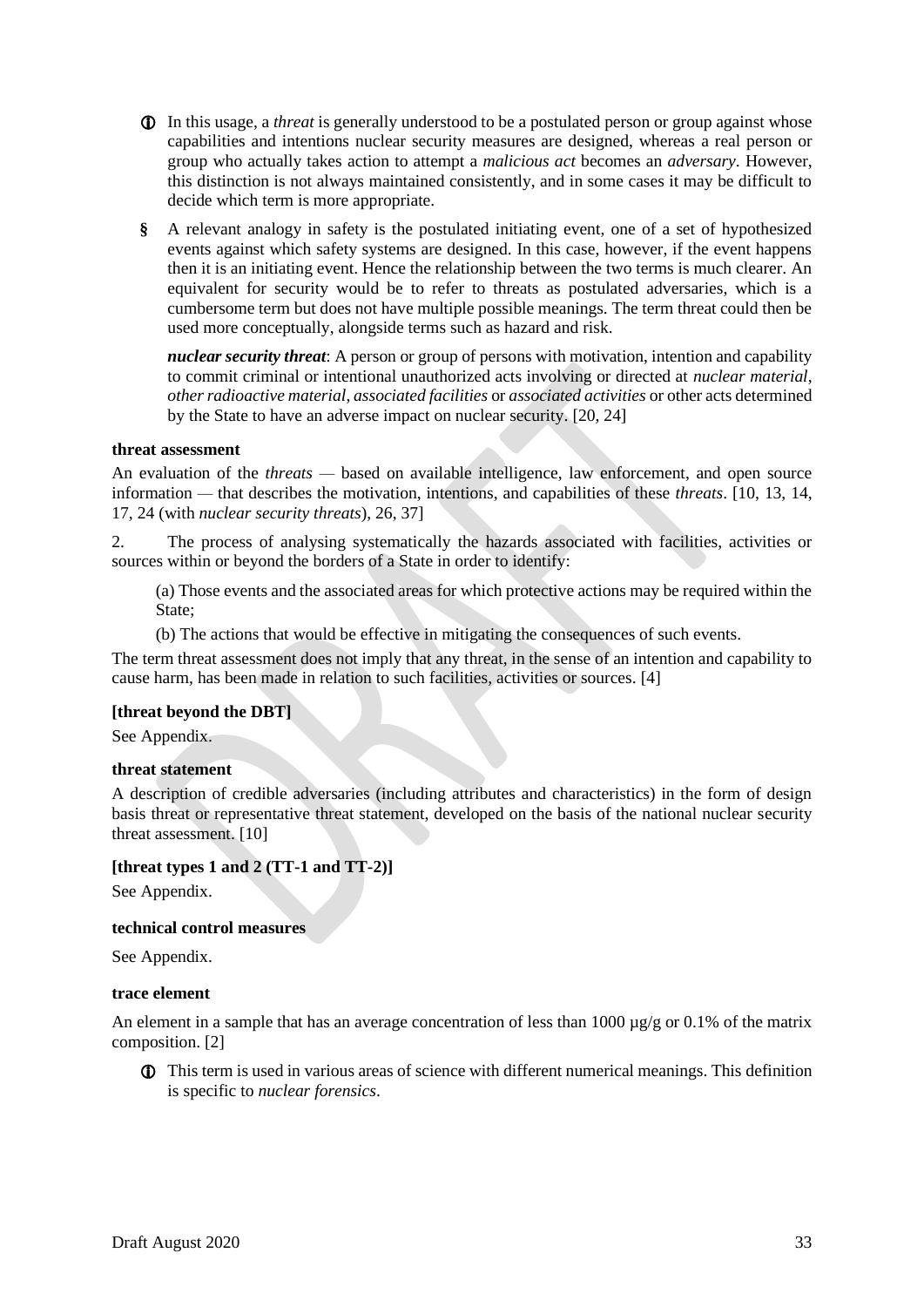## **transport**

International or domestic carriage of *nuclear material* by any means of transport, beginning with the departure from a *nuclear facility* of the *shipper* and ending with the arrival at a *nuclear facility* of the receiver. [13, 26]

**§** The equivalent definition of the term 'transport' in the safety standards is more general: "The deliberate physical movement of radioactive material (other than that forming part of the means of propulsion) from one place to another" [46].

## **transport control centre**

A facility which provides for the continuous monitoring of a *transport conveyance* location and security status and for communication with the *transport conveyance*, *shipper/*receiver, *carrier* and, when appropriate, its *guards,* and the *response forces*. [13, 26]

#### **two-person rule**

<span id="page-35-0"></span>A procedure that requires at least two authorized and knowledgeable persons to be present to verify that activities involving *nuclear material* and *nuclear facilities* are authorized in order to detect access or actions that are unauthorized. [13, 25]

#### **U**

#### **unacceptable radiological consequences**

A level of radiological consequences, established by the State, above which the implementation of nuclear security measures is warranted. [4, 13<sup>\*</sup>, 16<sup>\*</sup>]

 It may sometimes be necessary to clarify that this is definition refers to hypothetical, potential consequences for the purposes of planning nuclear security measure; it does not refer to actual consequence that might be used as a basis for decisions on response actions.

#### **unauthorized act**

See *criminal or unauthorized act*.

## **unauthorized removal**

The theft or other unlawful taking of *radioactive material*.  $[4, 13^*, 25^*, 26^*]$ 

#### **unirradiated**

See *irradiated*.

## **unwitting insider**

An *insider* without the intent and motivation to commit a *malicious act* who is exploited by an *adversary* without the unwitting insider's awareness. [8]

## **uranium enriched in the isotope 235 or 233**

Uranium containing the isotope 235 or 233 or both in an amount such that the abundance ratio of the sum of these isotopes to the isotope 238 is greater than the ratio of the isotope 235 to the isotope 238 occurring in nature. [20]

Taken from the IAEA Statute [56]. Also used in CPPNM [45] and ICSANT [49].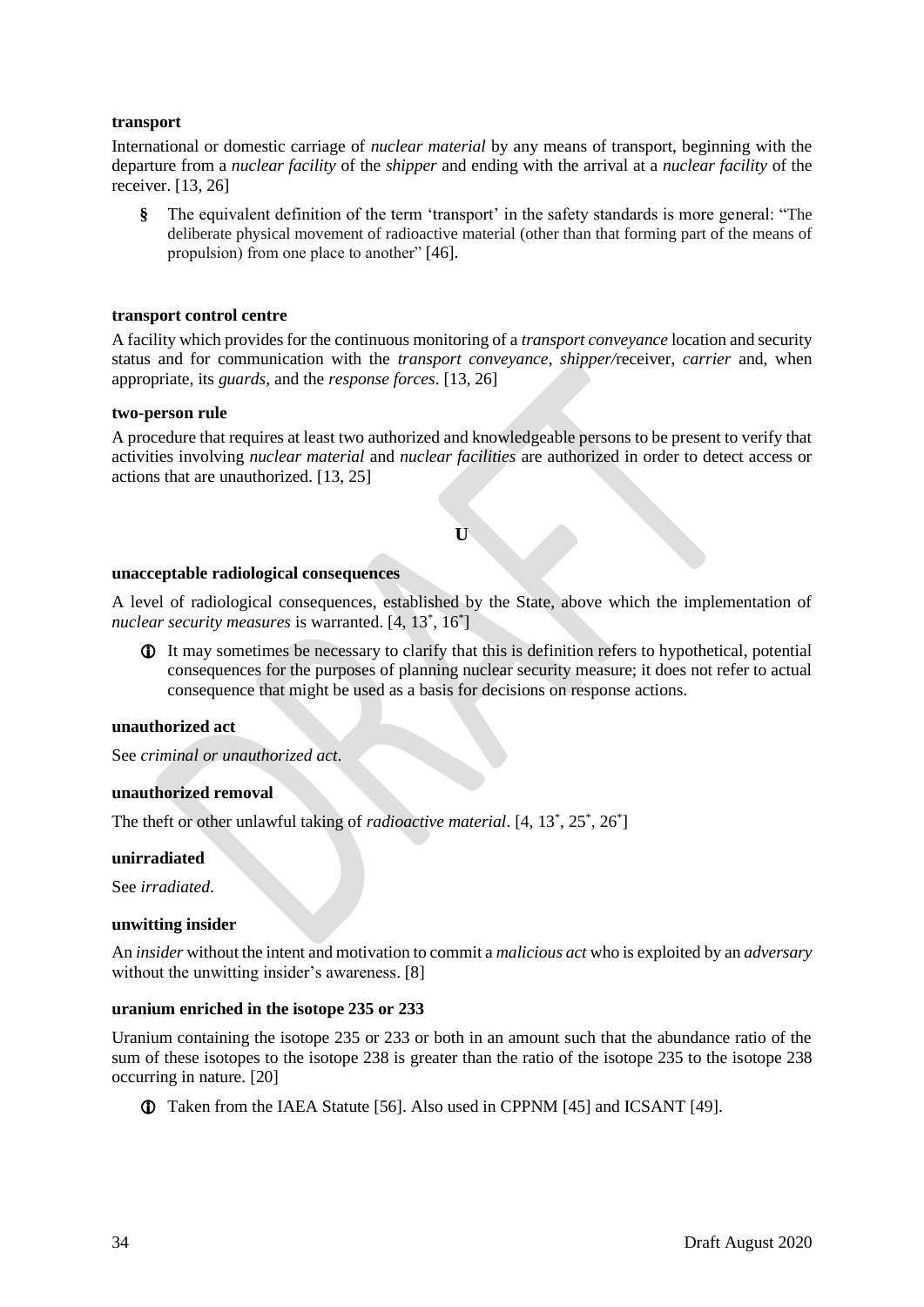## <span id="page-36-0"></span>**venue**

Any identified location (such as a building, stadium, open area/park, religious place) where a *major public event* actually takes place. A *venue* is considered to be a *strategic location*. [18]

This term should not usually need explicit definition.

#### **vital area**

See *area*.

## **vulnerability**

A physical feature or operational attribute that renders an entity, asset, system, network, facility, activity or geographic area open to exploitation or susceptible to a given threat. [24]

## **vulnerability assessment**

<span id="page-36-1"></span>A process which evaluates and documents the features and effectiveness of the overall security system at a particular target. [24]

# **walkdown**

See Appendix.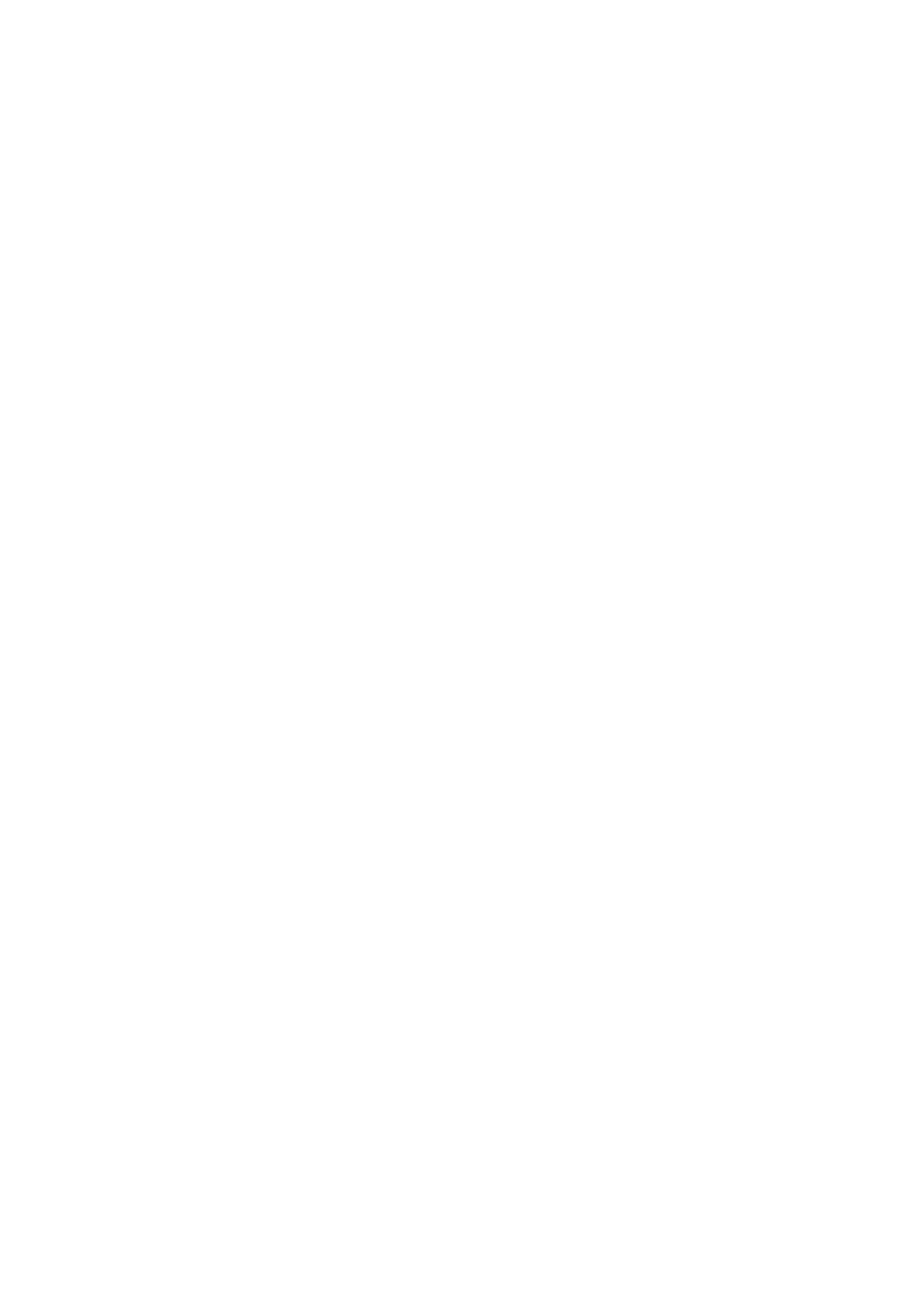# **APPENDIX SPECIALIZED TECHNICAL TERMS DEFINED IN TECHNICAL GUIDANCE PUBLICATIONS**

<span id="page-38-0"></span>The main text contains the terms and definitions used broadly across the Nuclear Security Series, which represent the main terminology of nuclear security and its regulation. A key aim of the main text is to promote consistency in the use of this terminology in different publications.

This Appendix lists some more specialized technical terms that are defined and used only in a small number of IAEA Nuclear Security Series (typically Technical Guidance) publications providing detailed guidance on a specific aspect of nuclear security. Consistency between different IAEA Nuclear Security Series publications may be a lesser issue in relation to such terms, but they are recorded in this Appendix for completeness, and to promote consistency between the IAEA Nuclear Security Series publications and other documentation developed by the IAEA, such as more detailed technical publications outside the IAEA Nuclear Security Series and training materials.

## **administrative control measures**

Policies, procedures and practices specifying permitted, necessary and forbidden actions to protect computer-based systems by providing instructions for actions of employees and of vendors, contractors and suppliers. [17]

## **alarm threshold value**

Prescribed number of *sigma multipliers* above the background value [1].

## **candidate vital area set**

A *prevention set* (complement cut set or minimal path set) for a *sabotage area logic model* that identifies a set of areas whose protection will prevent *malicious acts* leading to *unacceptable radiological consequences*. *Sabotage* cannot be accomplished unless the saboteur can enter at least one area in the *prevention set*. [16]

#### **capacity**

An 'absolute' measure of the robustness of SSCs subjected to a particular threat that can include physical, operational and administrative attributes. Capacity is defined relative to a specific metric. Code capacity is a measure of a plant design feature relative to the code. Failure capacity is a measure of the robustness of SSCs subjected to a particular threat. [4]

#### **capacity evaluation**

The process of establishing the capacity of SSCs, operational procedures, PPSs, etc., when subjected to a particular threat. An example is the establishment of the failure capacity, strength or robustness of structures and components to impact, impulse, explosion, vibration, steam and/or loading conditions. Capacity evaluation may identify vulnerabilities and systems interactions; items under evaluation are usually found to be considerably more robust than the design limits. [4]

#### **computer security risk management**

Assessment and management of the risks associated with possible cyber-attacks that have the potential to degrade nuclear safety or nuclear security. CSRM is conducted at a facility level and at a system level. [17]

## **defensive computer security architecture**

Arrangement of computer-based systems according to design requirements, constraints and measures that are to be imposed during the lifecycle of a system, such that the systems performing identified facility functions having significance to the safety and security of the facility and assigned to computer security levels on the facility level have the required level of protection. [17]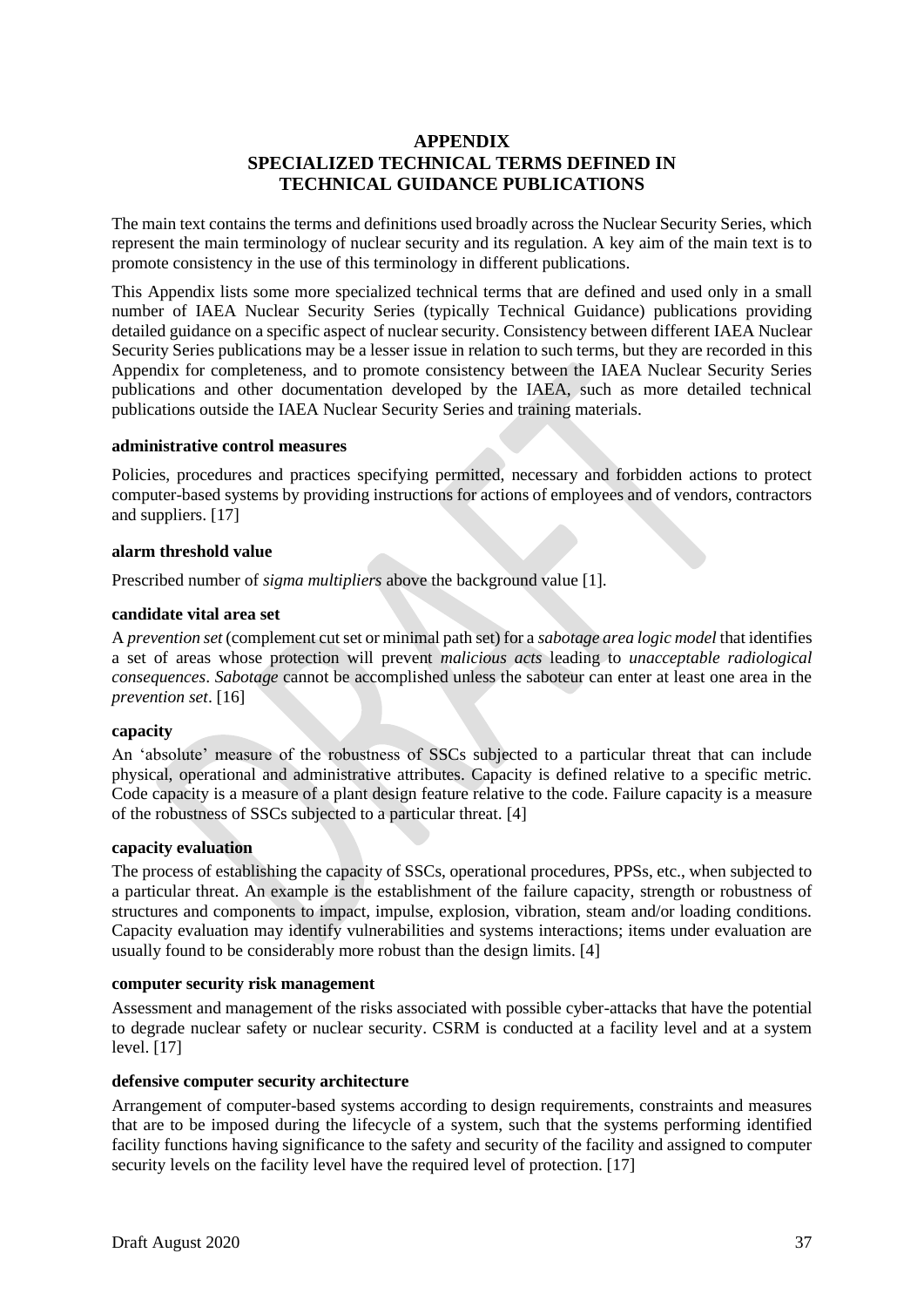## **deterministic safety assessment**

A comprehensive, structured analysis that assesses the performance of the facility against a broad range of operating conditions, postulated initiating events, and other circumstances, demonstrating that normal operation can be carried out safely, in such a way that facility parameters do not exceed operating limits. [16]

**§** This term is not defined in the safety standards; see the entry in the IAEA Safety Glossary for 'deterministic analysis' [46].

## **device**

A piece of machinery or instrument in which a radioactive source is used, and which safely houses the source. The manufacture of devices generally conforms to national or international safety standards. [5]

**!** Clearly this is a different type of "device" from those listed in the main text. The term should therefore only be used with this definition in contexts in which there is no risk of confusion, and then with great care.

## **dispersal or release**

*direct dispersal or release*: Dispersal or release of material by application of energy from an external source (for example, an explosive or incendiary device) on the material. [16]

*indirect dispersal or release*: Dispersal or release of material by utilizing the potential energy (i.e. heat or pressure) contained in the nuclear or radioactive material or in a process system to disperse the material. [16]

## **facility function**

A coordinated set of actions, processes and operations associated with a nuclear facility. Their purpose may be, but is not limited to, performing functions important or related to nuclear safety, nuclear security, nuclear material accounting and control or sensitive information management. [17]

- Reference [17] uses the term *facility function* to refer to any security, safety or other function at a nuclear facility that computer security measures may be needed to protect. Ref. [42] uses the same concept of functions that need to be protected, but the scope of Ref. [42] is not limited to facilities, and therefore these functions are not described as *facility functions*.
- **§** A *safety function* is defined as: "A specific purpose that must be accomplished for safety for a facility or activity to prevent or to mitigate radiological consequences of normal operation, anticipated operational occurrences and accident conditions" [46]. In some cases (e.g. sabotage), a safety function may be performed by security measures, but the term is usually used only in the context of safety measures at nuclear installations or radioactive waste disposal facilities.
- **!** A security measure (computer security or nuclear security) may have both a security function and a safety function (and possibly others), so the term "security function", analogous to "safety function", would be more difficult and complex to define. Definition of such a term could also cause confusion as the phrase "security function" is sometimes used without specific definition in other IAEA Nuclear Security Series publications.

#### **front line system**

A system that directly performs a facility safety function. See also the definition of *support system*. [16]

## **high confidence of low probability of failure (HCLPF)**

The probabilistic definition of the HCLPF is 95% confidence of less than about a 5% probability of failure. HCLPF values can be estimated using probabilistic or deterministic techniques. The deterministic approach is preferred because, once rules governing the definition of demand and capacity are established, engineers without training in probabilistic methods can perform the evaluations. [4]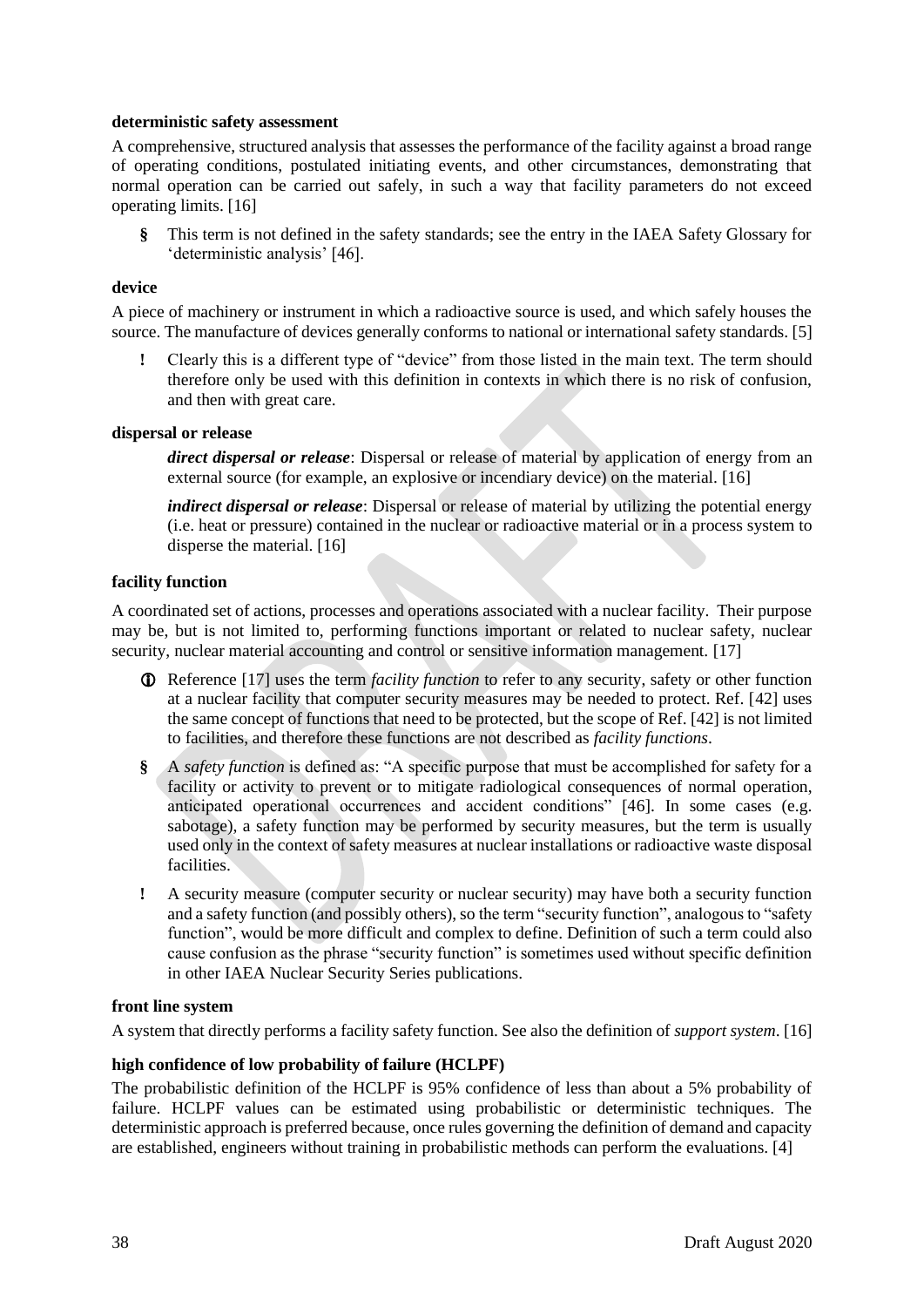## **human factor**

The complex of all individual and collective human physical, psychological and behavioural properties that interact with technological systems, management organizations and natural environments. [38]

## **initiating event**

An event identified during design as capable of leading to anticipated operational occurrences or accident conditions. [16]

**§** In safety, this is essentially the definition of a 'postulated initiating event', an event against which safety features are designed [46]. It becomes an initiating event ("An identified event that leads to anticipated operational occurrences or accident conditions") if it happens.

## **initiating event of malicious origin**

A maliciously initiated *initiating event*. A *malicious act* that upsets the operation in such a way that, if mitigation were unsuccessful, would lead to *unacceptable radiological consequences*. [16]

#### **logic model**

A statement, algebraic expression, or graphical representation that captures the combinations of item failures that lead to an undesired event or undesired system state. [16]

*sabotage logic model*: A *logic model* that documents the malicious events or combinations of malicious events that could lead to *unacceptable radiological consequences*. [16]

*sabotage area logic model*: A *sabotage logic model* that identifies the physical areas from which the malicious events can be performed. The *sabotage area logic model* can be analysed to identify the combinations of areas from which *sabotage* resulting in *unacceptable radiological consequences* can be committed and also the areas that should be protected to prevent *unacceptable radiological consequences*. [16]

## **margin**

A relative measure of expected performance versus a specified criterion or metric. It can be measured and expressed deterministically or probabilistically. One measure of margin is the relationship between capacity and loading condition. For example, for a structural element, a ratio of blast pressure demand and pressure capacity to failure (*D*/*C*) of less than one indicates that there is margin to failure. [4]

*safety margin*: A measure of the expected performance of the plant as a system when measured against a safety metric and when subjected to a particular threat. Intermediate results include the expected performance of SSCs when subjected to a particular threat and can be defined as the minimum ratio of capacity to demand for SSCs on the success path. [4]

**§** This term is not defined in the safety standards.

## **minimal cut set**

A smallest set of events sufficient to cause the outcome of a *logic model*. For a fault tree, a minimal cut set is a smallest set of basic events that will cause the top event to occur. [16]

## **nuclear security culture coordinator**

A person who is (or a group of people who are) officially appointed to lead the effort to enhance the *nuclear security culture*. [38]

## **nuclear security culture enhancement group**

A group of representatives from the *nuclear security* stakeholders, as identified by the State or *competent authority*, that sets the strategy to enhance the *nuclear security culture* and provides high level oversight of the strategy's implementation. [38]

## **nuclear security culture enhancement programme**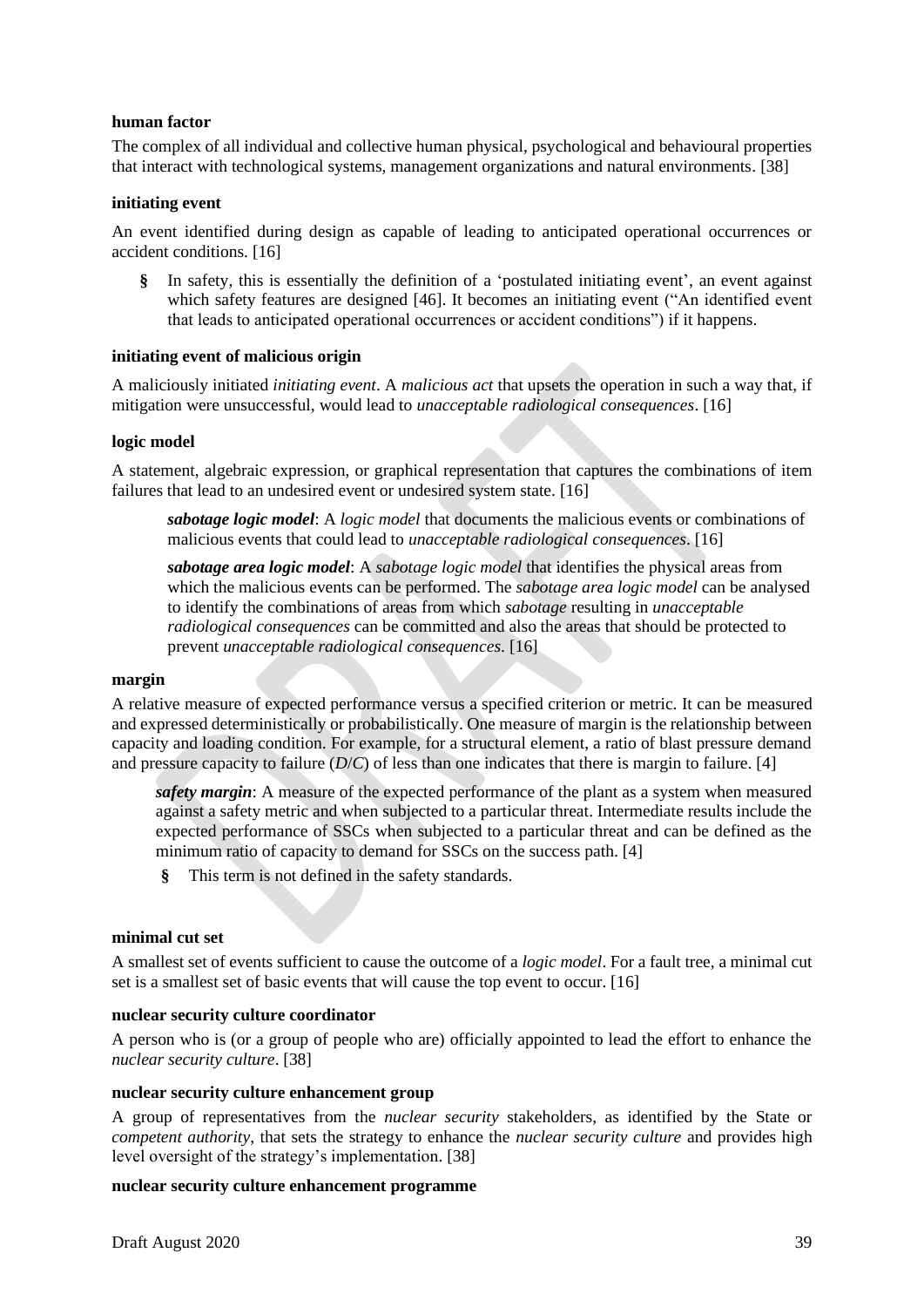A systematic set of measures designed to continually enhance *nuclear security*. [38]

## **nuclear security culture indicator**

A *nuclear security culture* characteristic that can be observed or measured and compared against criteria as a means of assessing the strength of the *nuclear security culture*. [38]

## **physical control measures**

Physical barriers that protect instruments, computer-based systems and supporting assets from physical damage and prevent unauthorized physical access. [17]

## **prevention set**

A smallest set of events that will prevent the outcome of a *logic model*. For a fault tree, a prevention set is a smallest set of basic events that should be prevented in order to prevent the top event. [16]

## **probabilistic safety assessment**

A comprehensive, structured approach to identifying failure scenarios, constituting a conceptual and mathematical tool for deriving numerical estimates of risk. [16]

**§** This definition is from the IAEA Safety Glossary [46].

## **safety alarm**

Acoustic, visual or vibration signal produced when the radiation level exceeds the *safety alarm threshold value*. [1]

**§** This term is not defined in the safety standards.

## **safety alarm threshold value**

Absolute ambient dose equivalent rate (or absolute count rate) equivalent to the maximum permissible values (100 μSv h<sup>-1</sup>). Exceeding of the safety alarm threshold requires immediate radiation safety measures. [1]

**§** This term is not defined in the safety standards.

## **safety margin**

See *margin*.

## **scenario**

A postulated or assumed set of conditions and/or events. Most commonly used in analysis or assessment to represent possible future conditions and/or events to be modelled, such as possible accidents at a nuclear facility. A scenario may represent the conditions at a single point in time or a single event, or a time history of conditions and/or events (including processes). Safety analysts use accident scenarios to describe and model plant response to potential accidents. An accident scenario, which usually has an initiating event superimposed on a proposed plant configuration, can be used to model system response, including various operator actions as appropriate. [4]

*threat scenario*: A scenario whose initiating event is an act of sabotage. [4]

#### **screening**

A type of analysis aimed at eliminating from further consideration factors that are less significant for protection or safety, in order to concentrate on the more significant factors. This is typically achieved by consideration of very pessimistic hypothetical scenarios. Screening is done in various disciplines using a variety of tools:

(a) In threat assessment, screening is used to eliminate certain possible terrorist acts because of, for example, the existence of other State protective strategies, the perceived low capability level of the adversaries, strong protective forces and/or the low probability of the event.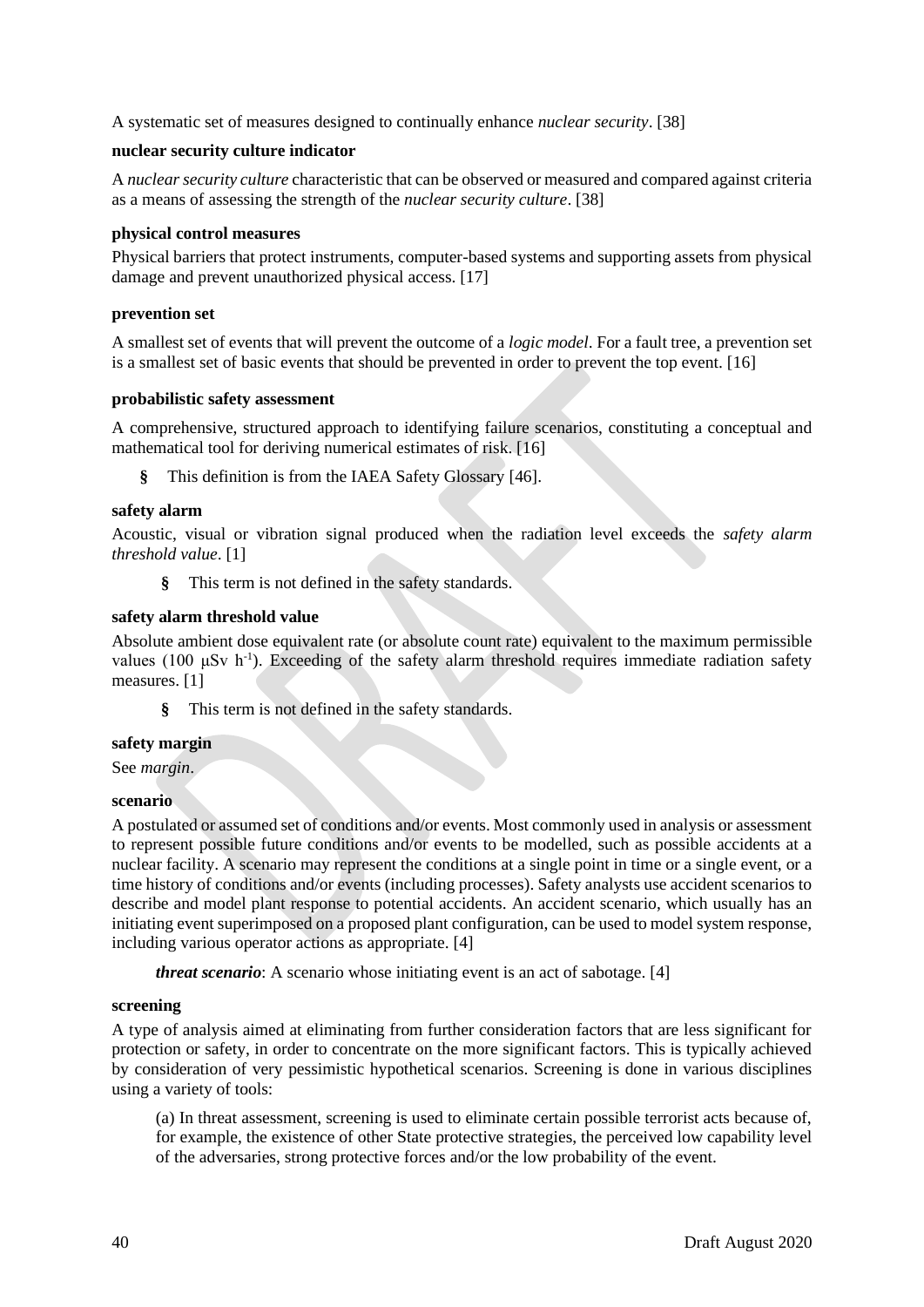(b) Site and plant screening may exclude certain threat scenarios because of, for example, site location or the inherent robustness of the design. [4]

**§** The first part of this definition is from the IAEA Safety Glossary [46].

## **self-assessment**

Referred to simply as 'assessment' in this report, self-assessment is the evaluation process performed by the operating organizations, with the assistance of external agencies and consultants as needed, to identify and correct safety and security problems that hinder the achievement of the organization's safety and security objectives. The end result of self-assessment activities may be risk reduction strategies that include changes and upgrades to the nuclear facility. This is considered to be the first step of a more formal review (e.g. regulatory review) by an external organization. [4]

**§** In the safety standards this term has a broadly similar definition: "A routine and continuing process conducted by senior management and also by management at other levels to evaluate the effectiveness of performance in all areas of their responsibility."

## **sigma multiplier**

The net signal count rate above background divided by the square root of the background count rate.  $[1]$ 

#### **standard gamma ray background**

Ambient dose equivalent rate (dH\*(10)/dt) of 0.1  $\mu$ Sv h<sup>-1</sup>  $\pm$ 50% as measured by a legal dose rate meter with a wide energy range of 30 keV–3 MeV. [1, typos corrected]

#### **standard neutron background**

Value of the neutron flux outside and at sea level. This is approximately 0.015 n cm<sup>-2</sup> s<sup>-1</sup> ( $\pm$ 30%). [1]

#### **standard neutron source configuration**

A <sup>252</sup>Cf source emitting a specified number of neutrons per second surrounded by 1 cm of lead. [1]

#### **success criteria**

The minimum system performance that will allow for performance of a system safety function under the specific conditions created by an *initiating event*. [16]

#### **success path**

A minimal set of components for a subset of plant systems — including safety systems, support systems, containment structures and operator actions — whose operability and survivability are sufficient to ensure the safe shutdown of a nuclear power plant, removal of residual heat, containment as required and the necessary continued control actions for the threat scenario under consideration. [4]

#### **support system**

A system required for the proper functioning of one or more *front line system(s)*. [16]

#### **technical control measures**

Hardware and/or software used to prevent, detect, mitigate the consequences of and recover from an intrusion or other *malicious act*. [17]

#### **threat beyond the DBT**

A threat identified in the assessment that, while not included in the DBT, remains credible. Threats beyond the DBT need to be taken into account to ensure the physical protection of nuclear facilities. [4]

**!** This should not be used as a defined term. If it is necessary to describe such threats and/or measures to counter them, the text should explain, rather than referring to a definition.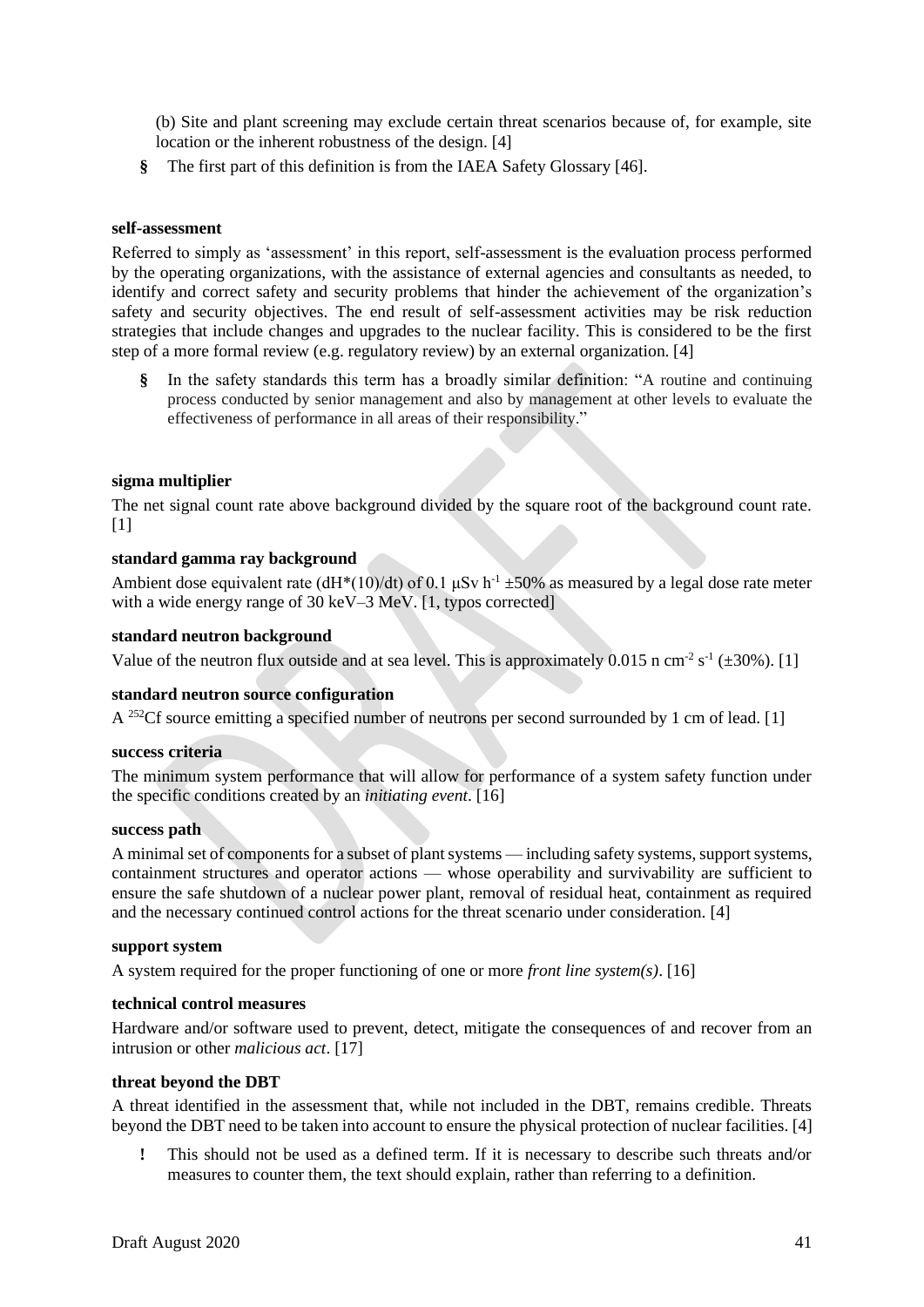## **threat scenario**

See *scenario*.

## **threat type 1 (TT-1)**

A threat posed to the nuclear facility by insiders or by adversaries intending to intrude into the facility to commit their act (with or without insider assistance). In general, the PPS of the facility is designed to counter this type of threat. The DBT considers many threats of this type. [4]

## **threat type 2 (TT-2)**

A threat posed to the nuclear facility initiated outside the plant boundary that does not require the presence of the adversaries onsite. Examples of this type of threat include standoff attacks such as shoulder launched missiles and malicious aircraft impacts. It is normally difficult for the facility's PPS to counter this type of attack, as it is not designed for this purpose. For many, but not all, nuclear facilities, a TT-2 is considered to be beyond the DBT. [4]

#### **walkdown**

Techniques to enable a team of experienced engineers, operators, security and safety personnel, and technicians to quickly understand plant configuration and procedures based on thorough in-plant inspections and the review of existing documents such as design drawings, operating procedures, safety analysis reports and PSA reports (e.g. level 1, level 2, level 3, fire PSA, seismic PSA, shutdown PSA). [4]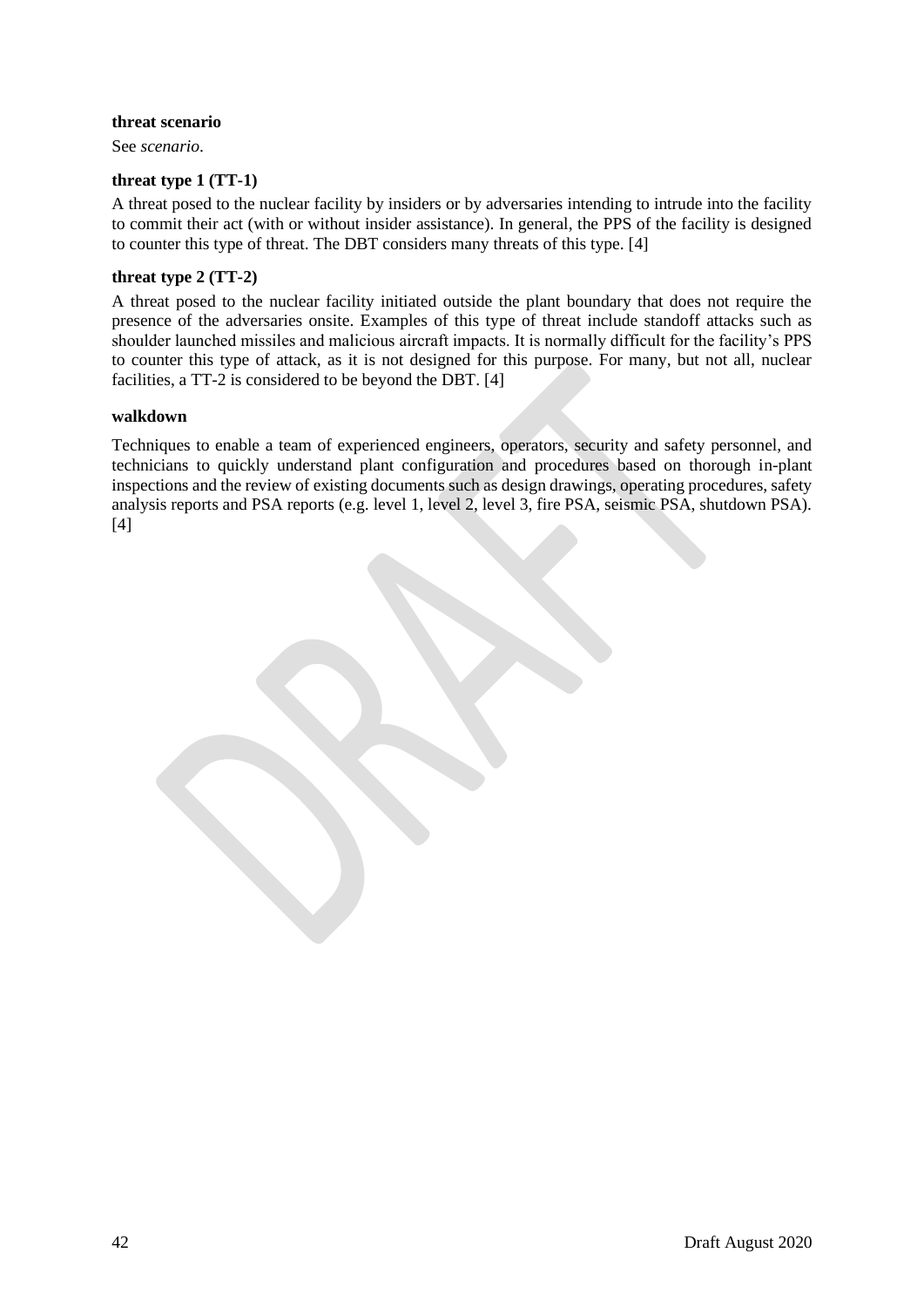# **REFERENCES**

- <span id="page-44-0"></span>[1] INTERNATIONAL ATOMIC ENERGY AGENCY, Technical and Functional Specifications for Border Monitoring Equipment, Technical Guidance, IAEA Nuclear Security Series No. 1, IAEA, Vienna (2006) (available on request from the IAEA Secretariat).
- [2] INTERNATIONAL ATOMIC ENERGY AGENCY, Nuclear Forensics in Support of Investigations, Implementing Guide, IAEA Nuclear Security Series No. 2-G (Rev. 1), IAEA, Vienna (2015).
- [3] INTERNATIONAL ATOMIC ENERGY AGENCY, UNIVERSAL POSTAL UNION AND WORLD CUSTOMS ORGANIZATION, Monitoring for Radioactive Material in International Mail Transported by Public Postal Operators, Technical Guidance, IAEA Nuclear Security Series No. 3, IAEA, Vienna (2006).
- [4] INTERNATIONAL ATOMIC ENERGY AGENCY, Engineering Safety Aspects of the Protection of Nuclear Power Plants against Sabotage, Technical Guidance, IAEA Nuclear Security Series No. 4, IAEA, Vienna (2007).
- [5] INTERNATIONAL ATOMIC ENERGY AGENCY, Identification of Radioactive Sources and Devices, Technical Guidance, IAEA Nuclear Security Series No. 5, IAEA, Vienna (2007).
- [6] EUROPEAN POLICE OFFICE, INTERNATIONAL ATOMIC ENERGY AGENCY, INTERNATIONAL POLICE ORGANIZATION–INTERPOL AND WORLD CUSTOMS ORGANIZATION, Combating Illicit Trafficking in Nuclear and Other Radioactive Material, Technical Guidance, IAEA Nuclear Security Series No. 6, IAEA, Vienna (2007).
- [7] INTERNATIONAL ATOMIC ENERGY AGENCY, Nuclear Security Culture, Implementing Guide, IAEA Nuclear Security Series No. 7, IAEA, Vienna (2008).
- [8] INTERNATIONAL ATOMIC ENERGY AGENCY, Preventive and Protective Measures against Insider Threats, Implementing Guide, IAEA Nuclear Security Series No. 8 (Rev. 1), IAEA, Vienna (2020).
- [9] INTERNATIONAL ATOMIC ENERGY AGENCY, Security in the Transport of Radioactive Material, Implementing Guide, IAEA Nuclear Security Series No. 9 (Rev. 1), IAEA, Vienna (2020).
- [10] INTERNATIONAL ATOMIC ENERGY AGENCY, National Nuclear Security Threat Assessment, Design Basis Threats and Representative Threat Statements, Implementing Guide, IAEA Nuclear Security Series No. 10 (Rev. 1), IAEA, Vienna (in preparation).
- [11] INTERNATIONAL ATOMIC ENERGY AGENCY, Security of Radioactive Material in Use and Storage and of Associated Facilities, Implementing Guide, IAEA Nuclear Security Series No. 11 (Rev. 1), IAEA, Vienna (2019).
- [12] INTERNATIONAL ATOMIC ENERGY AGENCY, Model Academic Curriculum on Nuclear Security, Technical Guidance, IAEA Nuclear Security Series No. 12 (Rev. 1), IAEA, Vienna (in preparation).
- [13] INTERNATIONAL ATOMIC ENERGY AGENCY, Nuclear Security Recommendations on Physical Protection of Nuclear Material and Nuclear Facilities (INFCIRC/225/Revision 5), IAEA Nuclear Security Series No. 13, IAEA, Vienna (2011).
- [14] INTERNATIONAL ATOMIC ENERGY AGENCY, Nuclear Security Recommendations on Radioactive Material and Associated Facilities, IAEA Nuclear Security Series No. 14, IAEA, Vienna (2011).
- [15] EUROPEAN POLICE OFFICE, INTERNATIONAL ATOMIC ENERGY AGENCY, INTERNATIONAL CIVIL AVIATION ORGANIZATION, INTERNATIONAL CRIMINAL POLICE ORGANIZATION–INTERPOL, UNITED NATIONS INTERREGIONAL CRIME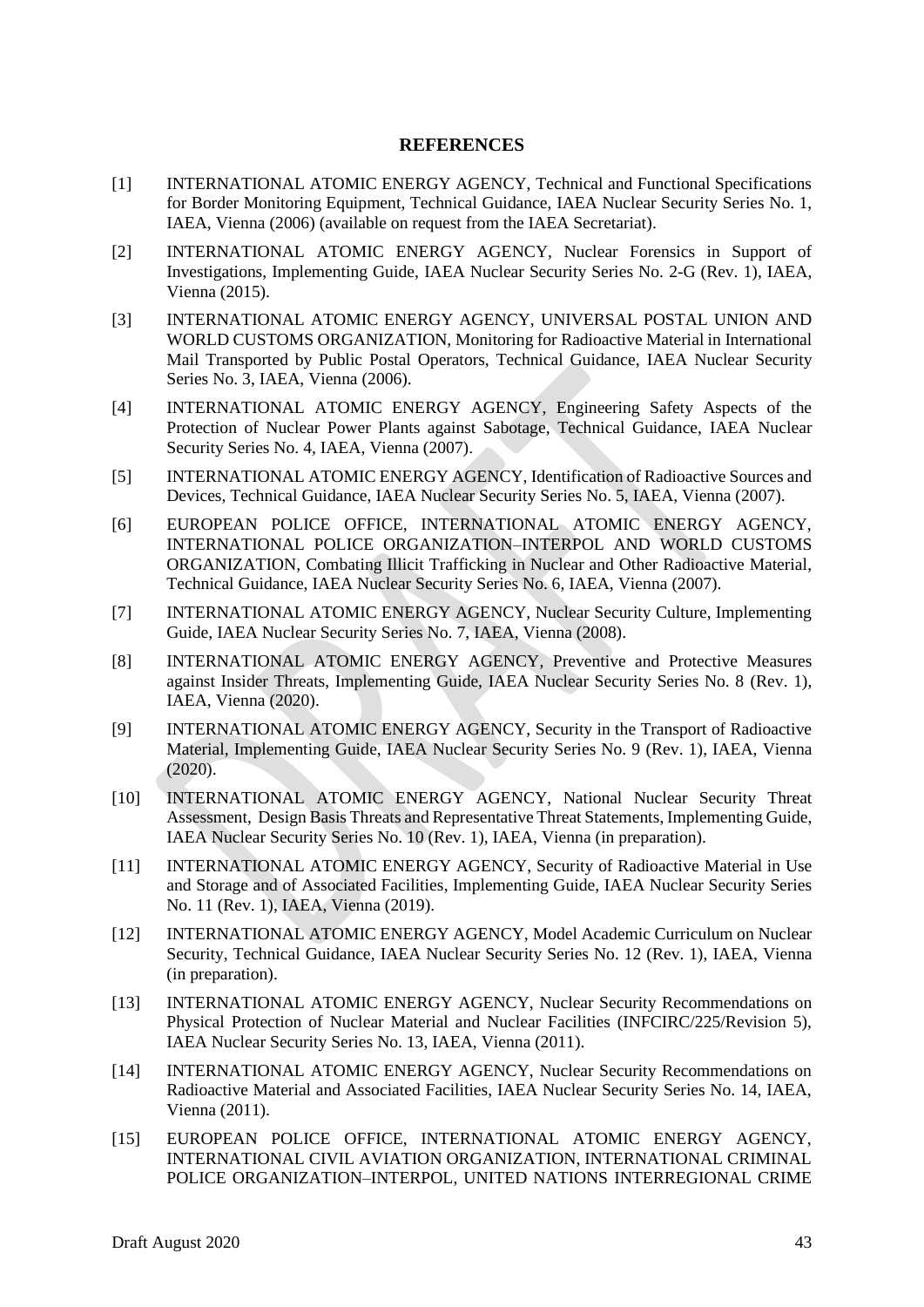AND JUSTICE RESEARCH INSTITUTE, UNITED NATIONS OFFICE ON DRUGS AND CRIME AND WORLD CUSTOMS ORGANIZATION, Nuclear Security Recommendations on Nuclear and Other Radioactive Material out of Regulatory Control, IAEA Nuclear Security Series No. 15, IAEA, Vienna (2011).

- [16] INTERNATIONAL ATOMIC ENERGY AGENCY, Identification of Vital Areas at Nuclear Facilities, Technical Guidance, IAEA Nuclear Security Series No. 16, IAEA, Vienna (2012).
- [17] INTERNATIONAL ATOMIC ENERGY AGENCY, Computer Security Techniques for Nuclear Facilities, Technical Guidance, IAEA Nuclear Security Series No. 17 (Rev. 1), IAEA, Vienna (in preparation).
- [18] INTERNATIONAL ATOMIC ENERGY AGENCY, Nuclear Security Systems and Measures for Major Public Events, Implementing Guide, IAEA Nuclear Security Series No. 18, IAEA, Vienna (2012).
- [19] INTERNATIONAL ATOMIC ENERGY AGENCY, Establishing the Nuclear Security Infrastructure for a Nuclear Power Programme, Implementing Guide, IAEA Nuclear Security Series No. 19, IAEA, Vienna (2013).
- [20] INTERNATIONAL ATOMIC ENERGY AGENCY, Objective and Essential Elements of a State's Nuclear Security Regime, Nuclear Security Fundamentals, IAEA Nuclear Security Series No. 20, IAEA, Vienna (2013).
- [21] INTERNATIONAL ATOMIC ENERGY AGENCY, Nuclear Security Systems and Measures for the Detection of Nuclear and Other Radioactive Material out of Regulatory Control, Implementing Guide, IAEA Nuclear Security Series No. 21, IAEA, Vienna (2013).
- [22] INTERNATIONAL ATOMIC ENERGY AGENCY, INTERNATIONAL CRIMINAL POLICE ORGANIZATION–INTERPOL AND UNITED NATIONS INTERREGIONAL CRIME AND JUSTICE RESEARCH INSTITUTE, Radiological Crime Scene Management, Implementing Guide, IAEA Nuclear Security Series No. 22-G, IAEA, Vienna (2014).
- [23] INTERNATIONAL ATOMIC ENERGY AGENCY, Security of Nuclear Information, Implementing Guide, IAEA Nuclear Security Series No. 23-G, IAEA, Vienna (2015).
- [24] INTERNATIONAL ATOMIC ENERGY AGENCY, Risk Informed Approach for Nuclear Security Measures for Nuclear and Other Radioactive Material out of Regulatory Control, Implementing Guide, IAEA Nuclear Security Series No. 24-G, IAEA, Vienna (2015).
- [25] INTERNATIONAL ATOMIC ENERGY AGENCY, Use of Nuclear Material Accounting and Control for Nuclear Security Purposes at Facilities, Implementing Guide, IAEA Nuclear Security Series No. 25-G, IAEA, Vienna (2015).
- [26] INTERNATIONAL ATOMIC ENERGY AGENCY, Security of Nuclear Material in Transport, Implementing Guide, IAEA Nuclear Security Series No. 26-G, IAEA, Vienna (2016).
- [27] INTERNATIONAL ATOMIC ENERGY AGENCY, Physical Protection of Nuclear Material and Nuclear Facilities (Implementation of INFCIRC/225/Revision 5), Implementing Guide, IAEA Nuclear Security Series No. 27-G, IAEA, Vienna (2018).
- [28] INTERNATIONAL ATOMIC ENERGY AGENCY, Self-assessment of Nuclear Security Culture in Facilities and Activities, Technical Guidance, IAEA Nuclear Security Series No. 28-T, IAEA, Vienna (2017).
- [29] INTERNATIONAL ATOMIC ENERGY AGENCY, Developing Regulations and Associated Administrative Measures for Nuclear Security, Implementing Guide, IAEA Nuclear Security Series No. 29-G, IAEA, Vienna (2018).
- [30] INTERNATIONAL ATOMIC ENERGY AGENCY, Sustaining a Nuclear Security Regime, Implementing Guide, IAEA Nuclear Security Series No. 30-G, IAEA, Vienna (2018).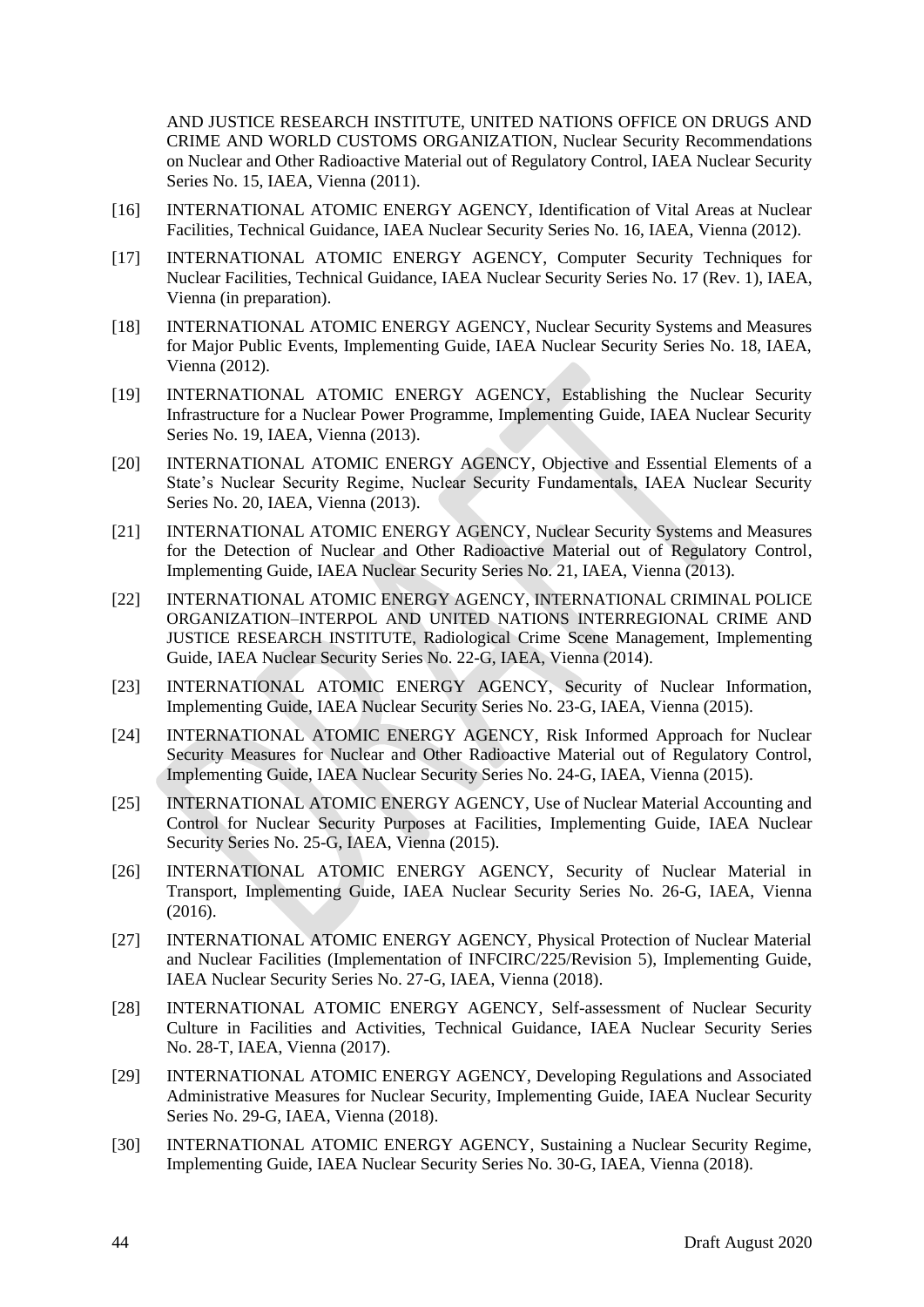- [31] INTERNATIONAL ATOMIC ENERGY AGENCY, Building Capacity for Nuclear Security, Implementing Guide, IAEA Nuclear Security Series No. 31-G, IAEA, Vienna (2018).
- [32] INTERNATIONAL ATOMIC ENERGY AGENCY, Establishing a System for Control of Nuclear Material for Nuclear Security Purposes at a Facility during Use, Storage and Movement, Technical Guidance, IAEA Nuclear Security Series No. 32-T, IAEA, Vienna (2019).
- [33] INTERNATIONAL ATOMIC ENERGY AGENCY, Computer Security of Instrumentation and Control Systems at Nuclear Facilities, Technical Guidance, IAEA Nuclear Security Series No. 33-T, IAEA, Vienna (2018).
- [34] INTERNATIONAL ATOMIC ENERGY AGENCY, Planning and Organizing Nuclear Security Systems and Measures for Nuclear and Other Radioactive Material out of Regulatory Control, Technical Guidance, IAEA Nuclear Security Series No. 34-T, IAEA, Vienna (2019).
- [35] INTERNATIONAL ATOMIC ENERGY AGENCY, Security during the Lifetime of a Nuclear Facility, Implementing Guide, IAEA Nuclear Security Series No. 35-G, IAEA, Vienna (2019).
- [36] INTERNATIONAL ATOMIC ENERGY AGENCY, Preventive Measures for Nuclear and Other Radioactive Material out of Regulatory Control, Implementing Guide, IAEA Nuclear Security Series No. 36-G, IAEA, Vienna (2019).
- [37] INTERNATIONAL ATOMIC ENERGY AGENCY, Developing a National Framework for Managing the Response to Nuclear Security Events, Implementing Guide, IAEA Nuclear Security Series No. 37-G, IAEA, Vienna (2019).
- [38] INTERNATIONAL ATOMIC ENERGY AGENCY, Enhancing Nuclear Security Culture In Organizations Associated With Nuclear and Other Radioactive Material, Technical Guidance, IAEA Nuclear Security Series No. 38-T, IAEA, Vienna (in preparation).
- [39] INTERNATIONAL ATOMIC ENERGY AGENCY, Developing a Nuclear Security Contingency Plan for Nuclear Facilities, Technical Guidance, IAEA Nuclear Security Series No. 39-T, IAEA, Vienna (2019).
- [40] INTERNATIONAL ATOMIC ENERGY AGENCY, Handbook on the Design of Physical Protection Systems for Nuclear Material and Nuclear Facilities, Technical Guidance, IAEA Nuclear Security Series No. 40-T, IAEA, Vienna (in preparation).
- [41] INTERNATIONAL ATOMIC ENERGY AGENCY, Preparation, Conduct and Evaluation of Exercises for Detection of and Response to Acts Involving Nuclear and Other Radioactive Material out of Regulatory Control, Technical Guidance, IAEA Nuclear Security Series No. 41-T, IAEA, Vienna (in preparation).
- [42] INTERNATIONAL ATOMIC ENERGY AGENCY, Computer Security for Nuclear Security, Implementing Guide, IAEA Nuclear Security Series No. 42-G, IAEA, Vienna (in preparation).
- [43] INTERNATIONAL ATOMIC ENERGY AGENCY, Security Management and Security Plans for Radioactive Material and Associated Facilities, Technical Guidance, IAEA Nuclear Security Series No. 43-T, IAEA, Vienna (in preparation).
- [44] INTERNATIONAL ATOMIC ENERGY AGENCY, Detection at State Borders of Nuclear and other Radioactive Material out of Regulatory Control, Technical Guidance, IAEA Nuclear Security Series No. 44-T, IAEA, Vienna (in preparation).
- [45] The Convention on the Physical Protection of Nuclear Material, INFCIRC/274/Rev. 1, IAEA, Vienna (1980).
- [46] INTERNATIONAL ATOMIC ENERGY AGENCY, IAEA Safety Glossary: Terminology Used in Nuclear Safety and Radiation Protection, 2018 Edition, IAEA, Vienna (2019).
- [47] INTERNATIONAL ATOMIC ENERGY AGENCY, IAEA Safeguards Glossary: 2001 Edition, International Nuclear Verification Series No. 3, IAEA, Vienna (2002).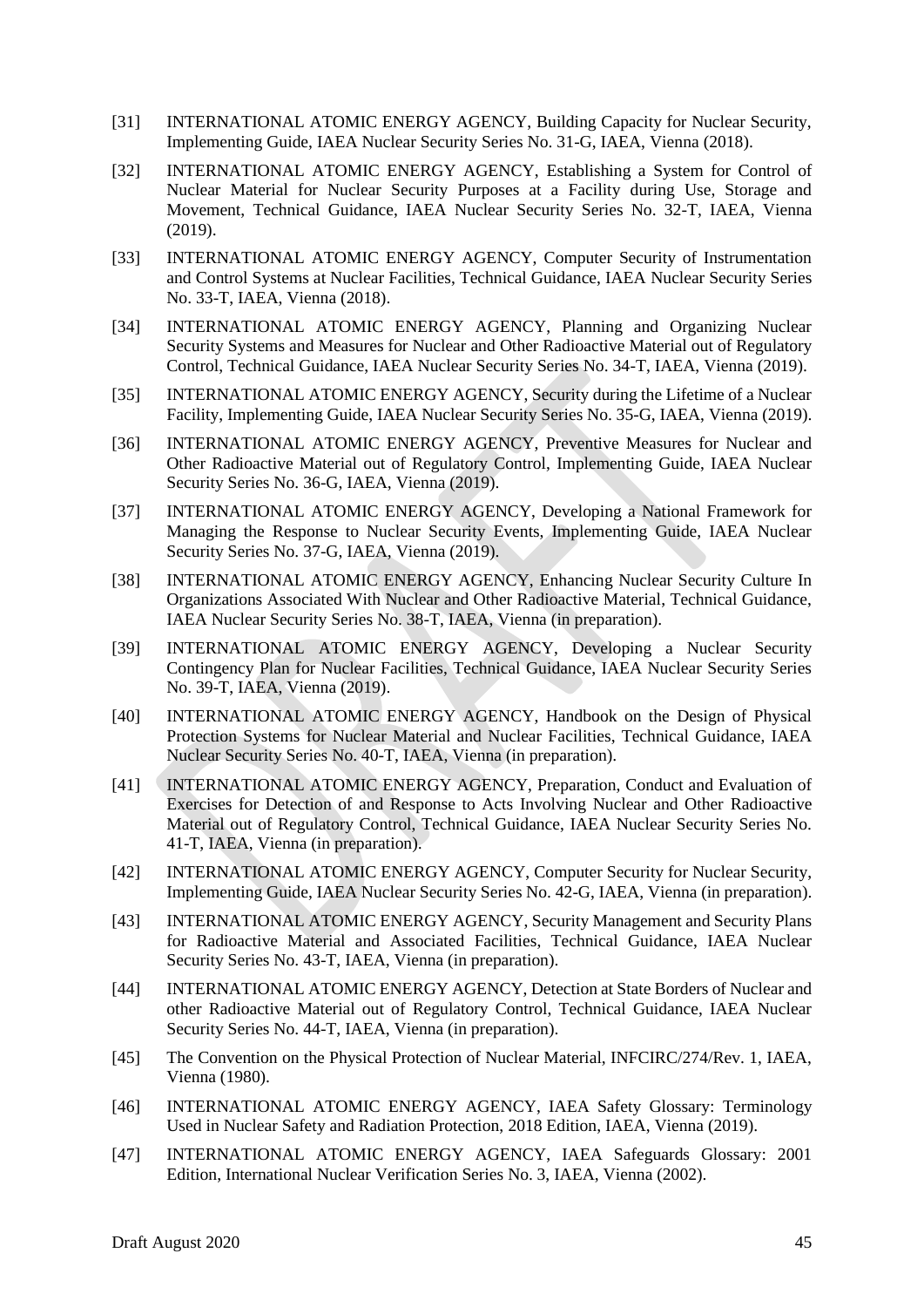- [48] Amendment to the Convention on the Physical Protection of Nuclear Material, in GOV/INF/2005/10-GC(49)/INF/6, IAEA, Vienna (2005).
- [49] International Convention for the Suppression of Acts of Nuclear Terrorism, United Nations, New York (2005).
- [50] INTERNATIONAL ATOMIC ENERGY AGENCY, Regulations for the Safe Transport of Radioactive Material, 2018 Edition, IAEA Safety Standards Series No. SSR-6 (Rev. 1), IAEA, Vienna (2018).
- [51] UNITED NATIONS OFFICE ON DRUGS AND CRIME, Crime Scene and Physical Evidence Awareness for Non-forensic Personnel, ST/NAR/39, UNODC, New York (2009).
- [52] FOOD AND AGRICULTURE ORGANIZATION OF THE UNITED NATIONS, INTERNATIONAL ATOMIC ENERGY AGENCY, INTERNATIONAL CIVIL AVIATION ORGANIZATION, INTERNATIONAL LABOUR ORGANIZATION, INTERNATIONAL MARITIME ORGANIZATION, INTERPOL, OECD NUCLEAR ENERGY AGENCY, PAN AMERICAN HEALTH ORGANIZATION, PREPARATORY COMMISSION FOR THE COMPREHENSIVE NUCLEAR-TEST-BAN TREATY ORGANIZATION, UNITED NATIONS ENVIRONMENT PROGRAMME, UNITED NATIONS OFFICE FOR THE CO¬ORDINATION OF HUMANITARIAN AFFAIRS, WORLD HEALTH ORGANIZATION, WORLD METEOROLOGICAL ORGANIZATION, Preparedness and Response for a Nuclear or Radiological Emergency, IAEA Safety Standards Series No. GSR Part 7, IAEA, Vienna (2015).
- [53] INTERNATIONAL ATOMIC ENERGY AGENCY, IAEA Incident and Trafficking Database (ITDB): Incidents of nuclear and other radioactive material out of regulatory control, 2015 Fact Sheet.
- [54] EUROPEAN COMMISSION, FOOD AND AGRICULTURE ORGANIZATION OF THE UNITED NATIONS, INTERNATIONAL ATOMIC ENERGY AGENCY, INTERNATIONAL LABOUR ORGANIZATION, OECD NUCLEAR ENERGY AGENCY, PAN AMERICAN HEALTH ORGANIZATION, UNITED NATIONS ENVIRONMENT PROGRAMME, WORLD HEALTH ORGANIZATION, Radiation Protection and Safety of Radiation Sources: International Basic Safety Standards, IAEA Safety Standards Series No. GSR Part 3, IAEA, Vienna (2014).
- [55] Code of Conduct on the Safety and Security of Radioactive Sources, IAEA/CODEOC/2004, IAEA, Vienna (2004).
- [56] Statute of the International Atomic Energy Agency (As Amended), IAEA, Vienna (1989).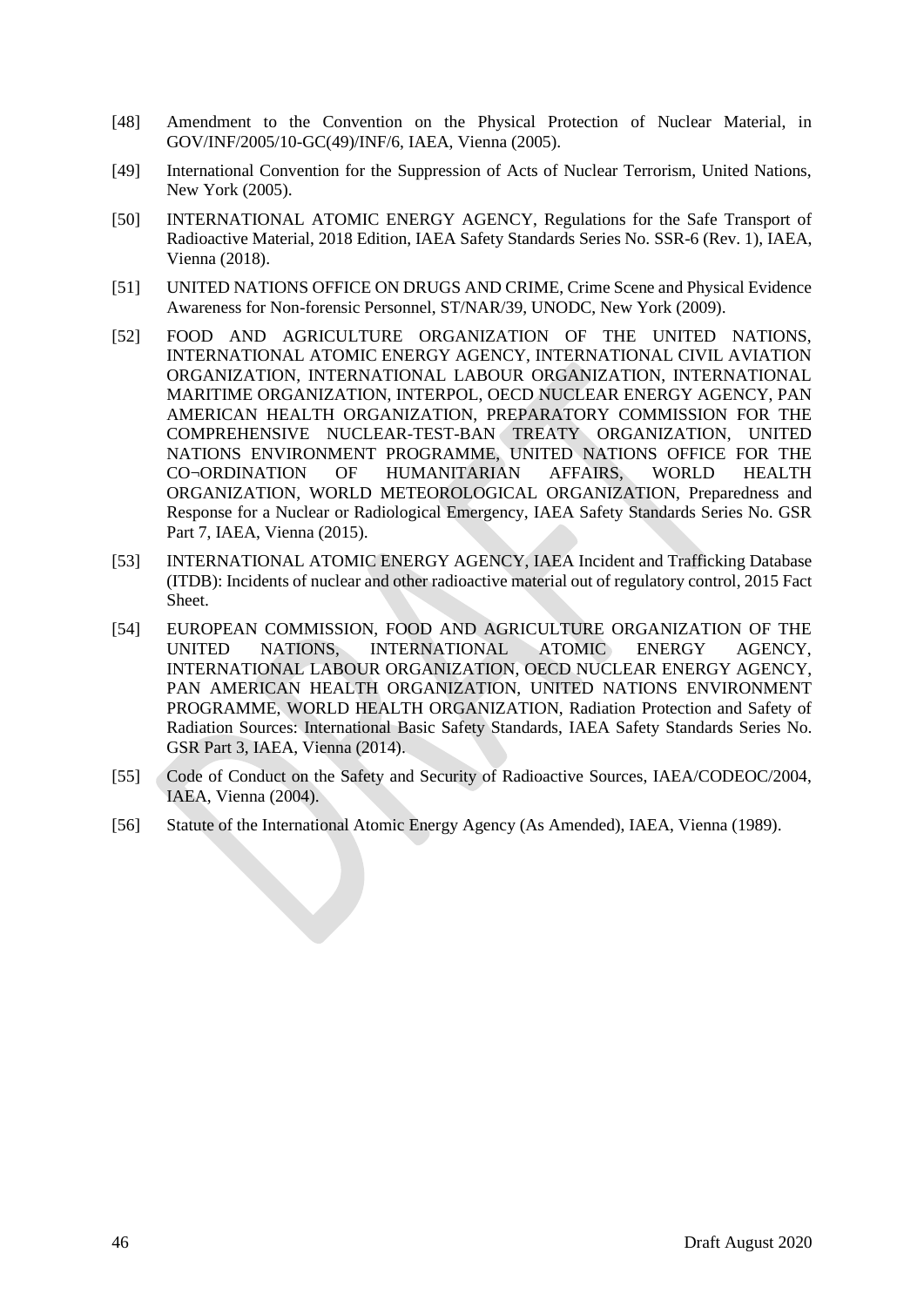# **ANNEX EXPLANATIONS OF TERMS NOT EXPLICITLY DEFINED**

<span id="page-48-0"></span>The explanations in this Annex are intended to help readers of the IAEA Nuclear Security Series to understand the text of the publications by indicating the meaning of terms that are used but not defined (particularly where this is a specialized meaning) and the similarities and differences between terms that may be used together or in related contexts. In some cases, the usage of the terms is explained by means of illustrative text rather than an explicit, discrete explanation. Particular attention is given to terms that might be confused with each other and usages that might not be expected from an understanding of everyday English. The entries in this Annex are not formal definitions and are not intended to define the terms precisely.

The explanations currently included are based primarily on consideration of terms appearing in the Nuclear Security Fundamentals and Recommendations [A-1–A-4].

## **adversary related terms:**

*adversary delay, adversary interruption, adversary neutralization, adversary path, adversary path time, adversary penetration time, adversary sequence diagram, adversary task*

In order to commit a malicious act, an adversary will typically need to successfully complete a sequence of steps (sometimes called *adversary tasks*) to gain the access necessary to carry out the malicious act, to carry out the act itself (including, in the case of unauthorized removal of material, successfully getting the material out of the facility). The sequence of steps to carry out a specific malicious act in a specific way is sometimes called an *adversary path*, and the different adversary paths for different possible malicious acts at a particular facility or directed at a particular target, and/or different ways of committing them, can be presented schematically in an *adversary sequence diagram*. Each of the adversary tasks will take time — for example to move from one place to another, or to overcome or bypass a barrier or other nuclear security measure, or to carry out the malicious act itself. The total time assumed to be necessary for an adversary to reach the target of a specific adversary path is called the *adversary penetration time* for that path, and the total time to complete the whole adversary path is the *adversary path time*.

Response forces will aim to interrupt (*adversary interruption*) or stop (*adversary neutralization*) the adversary's progress within the adversary path time, i.e. before completion of the malicious act, and preferably during the adversary penetration time, i.e. before the adversary reaches the target. However, they can only start to respond after the adversary has been detected, and therefore nuclear security measures are designed to detect adversaries as early as possible in the adversary penetration time, and to maximize the *adversary delay*, which is the remaining adversary penetration time after detection.



#### **alarms and alerts:**

# *alarm assessment, false alarm, information alert, innocent alarm, instrument alarm, nuisance alarm*

The first indication of a possible nuclear security event will be an alarm or an alert. An alarm is usually an *instrument alarm*, generated when some type of equipment senses something that meets predefined criteria (e.g. a radiation monitor recording a dose rate exceeding a predefined value, indicating the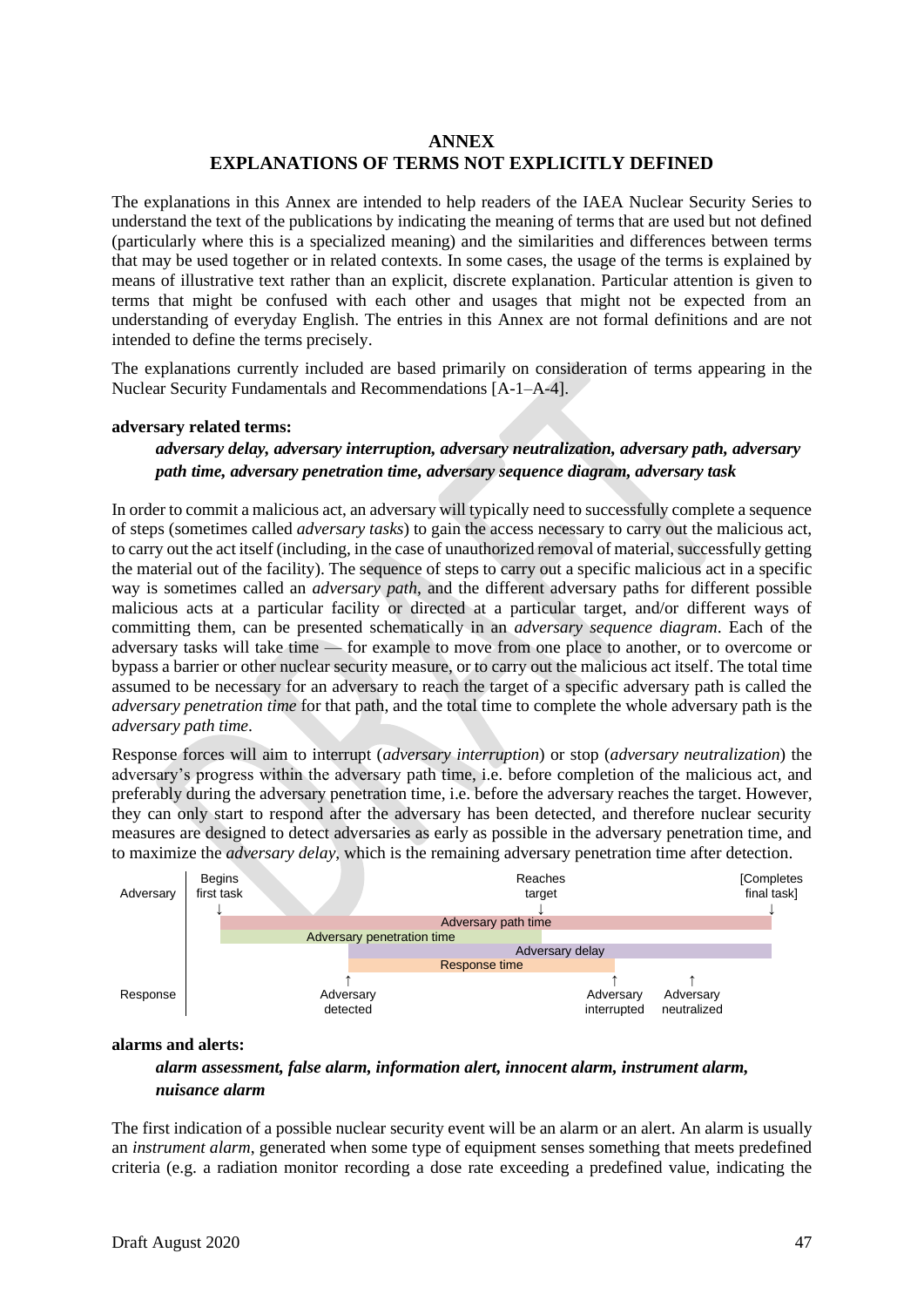possible presence of radioactive material). An *information alert* is generated by a person or organization based on observation of or intelligence about something that could indicate intentions or preparations for a malicious act.

Alarm assessment is the process of determining whether the alarm was a *nuisance alarm* (a false alarm or an innocent alarm), in which case there is no nuclear security event and no response is initiated, or indicates a nuclear security event requiring response. An alarm that should not have been generated (e.g. one caused by an equipment fault, or human error such as incorrect calibration) is a *false alarm*. If the alarm was correctly generated, but the cause is subsequently determined not to be of nuclear security concern (e.g. a worker inadvertently activating a perimeter intruder detection system when performing maintenance, or an alarm indicating the presence of radioactive material that is subsequently found to be under regulatory control or of no security concern), then it is an *innocent alarm*.

Similarly, an information alert needs to be assessed to determine whether the information is correct and whether it indicates a credible possibility that a malicious act is being planned or attempted or has been carried out. If the information is not correct, then it may be considered a false alert, or if it is correct but found not to be of concern, then it may be considered an innocent alert: in either case, there is no nuclear security event and no response.

## **assessment, evaluation**

Although it is not explicitly stated and not applied universally, the terms assessment and evaluation appear often to be used differently. Assessment is typically used to describe processes supporting the design and implementation of nuclear security measures, such as threat and consequence assessment as a basis for designing physical protection measures and assessment of alarms and alerts as a basis for initiating (or not) response measures. Evaluation is typically used to describe processes for measuring or checking the performance or effectiveness of the designed measures.

## **attractiveness (of material)**

Materials and other potential targets are sometimes described in nuclear security contexts as more or less *attractive*. This refers to their potential *attractiveness* to an adversary as targets for *unauthorized removal* or *sabotage*, or as tools for *criminal or intentional unauthorized acts* involving material *out of regulatory control*. The attractiveness of a target to an adversary is assumed to relate to its inherent potential to cause harm, i.e. the potential to cause severe and/or widespread consequences (or fear of consequences). It therefore typically depends upon:

- The types (nuclear or other radioactive) and amounts of material present; and/or
- The type of facility or activity (e.g. sabotage of an operating nuclear facility may have more severe consequences than sabotage of such a facility after it is shut down).

In the case of material, attractiveness may also relate to the ease or difficulty with which it could be handled or used for malicious purposes. For example, conditioned radioactive waste may be in very large packages that are difficult to move and in a physical form that is very difficult to disperse.

Attractiveness of material is always relative, compared to other possible targets, but the term "relative attractiveness" is sometimes used to emphasize this.

Attractiveness does not, however, depend on the extent to which the target is protected by nuclear security measures, which is described in terms of *vulnerability*. Nuclear security should aim to make more attractive targets less vulnerable.

## **attributes, characteristics**

A design basis threat (or other threat statement) describes the "attributes and characteristics" of potential adversaries, but the distinction between attributes and characteristics is not explicitly stated (and is not obvious from the normal English meaning of the two words). In this formulation, "attributes" appear to be broader or higher level characteristics of a potential adversary — such as motivations, intentions and capabilities — whereas "characteristics" are more specific details, such as skills, tactics and tools.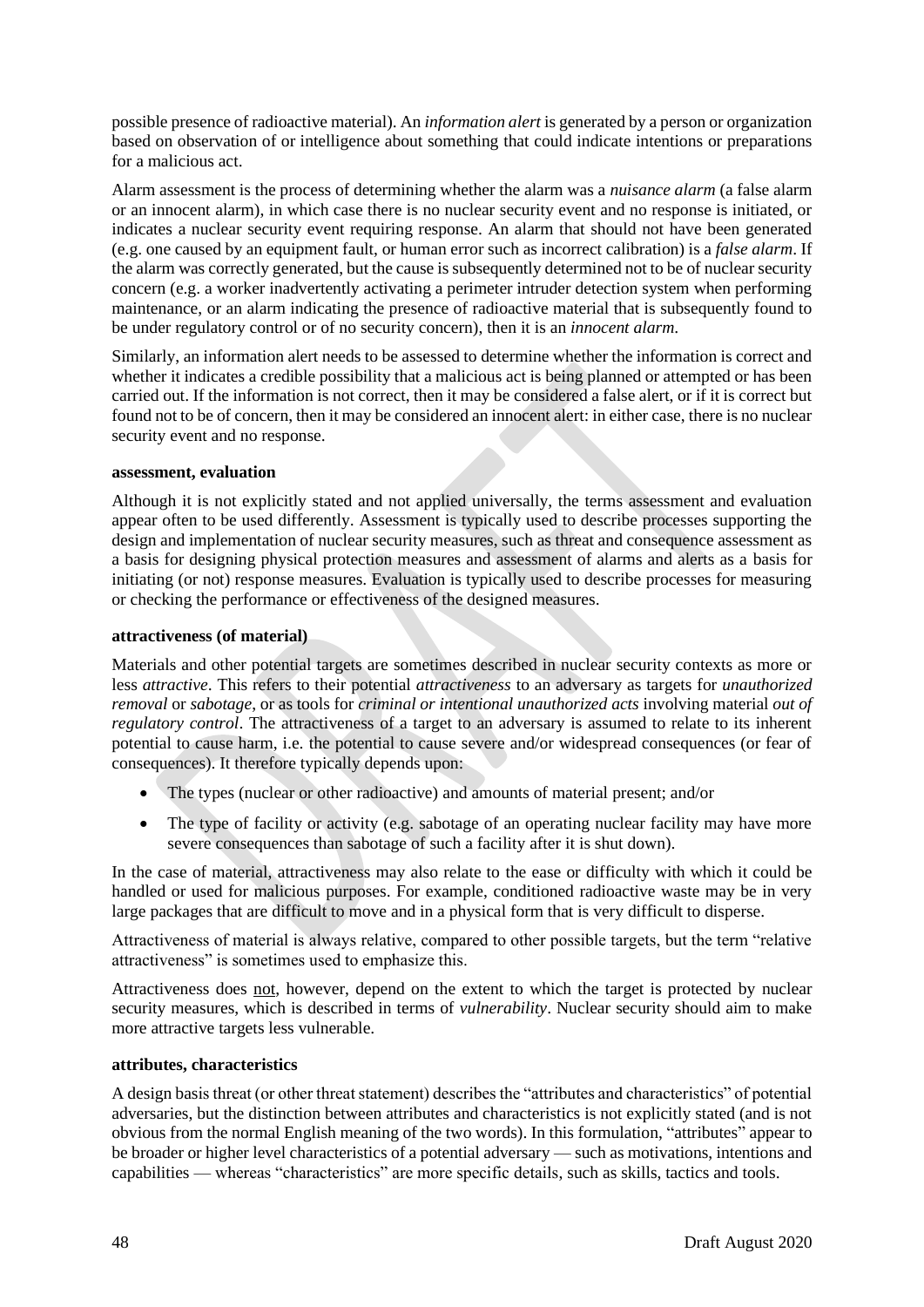## **availability, accessibility (of material)**

These terms are both used in relation to the vulnerability of radioactive material to unauthorized removal. Although the distinction may not be strict, "accessibility" refers to how easily an adversary could reach the material, whereas "availability" refers to how easily an adversary could remove and subsequently move the material. Therefore, for example, a radioactive source in a carrying case, in a locked safe in a secure room with video surveillance may be relatively inaccessible but relatively available if accessed, whereas a large, heavy canister of cemented radioactive waste in a warehouse with only a padlock on the door may be relatively accessible but much less available.

## **capability, capacity, competence**

These terms are used to describe the extent to which an individual, an organization or a State can meet its nuclear security responsibilities. Although specialized publications addressing topics such as human resource development may attach specific meanings to these terms, in general the distinction between the two is as follows. Capability typically refers to an individual, organization or State having the knowledge, skills and resources (including financial and human resources, and any necessary tools) to meet a particular responsibility, whereas capacity refers more broadly to the overall collective ability, for example of a State, to meet its full range of responsibilities.

## **conditions (of authorization)**

There may occasionally be potential confusion between conditions of an authorization – meaning any provision specified in the authorization with which the authorization holder must comply, and hence on which the authorization is conditional – and conditions in the sense of an environment or a state, such as operating conditions, or the conditions (e.g. temperature, protection from fire or radiation, security) in which material or equipment must be stored.

# **constraints, limitations (of detection instruments)**

There appears not to be a fully established distinction between these two terms in this context, and there may be cases in which they are used interchangeably. However, where both are used in a way that implies that they are distinct, constraints typically relate to constraints on the conditions under which the instrument can be used (e.g. how wet or how dusty an environment it will work in, maximum or minimum operating temperature), whereas limitations typically relate to limitations on the performance of the instrument (e.g. its sensitivity, whether it provides continuous measurement or discrete measurements with 'dead time').

# **current threat**

In principle this term could describe the threat at any given time. However, it is typically used when the threat is considered to have changed but the national threat assessment or design basis threat (or the physical protection system designed to address it) has not yet been updated, and compensatory measures may be needed to address the *current threat* where it exceeds or differs in nature from the threat against which the system was designed.

## **cyber-attack, cyber-threat, cyber-security**

Although the term *computer security* is used in the IAEA Nuclear Security Series rather than other commonly used terms such as cyber-security and IT security (which are considered to be synonymous with *computer security*), the specific term *cyber-attack* is used to refer to malicious acts involving computer systems. Such acts may include: information gathering attacks aimed at planning and executing further malicious acts; attacks disabling or compromising the attributes of one or several computers crucial to facility security or safety; or compromise of one or several computers combined with other concurrent modes of attack, such as physical intrusion to target locations [A-5].

The term *cyber-threat* may also be used in a general descriptive sense to refer to the potential for such attacks, but is not clearly defined (e.g. it is not defined as a type of *nuclear security threat*), and therefore more precisely defined terms should be used in specific guidance.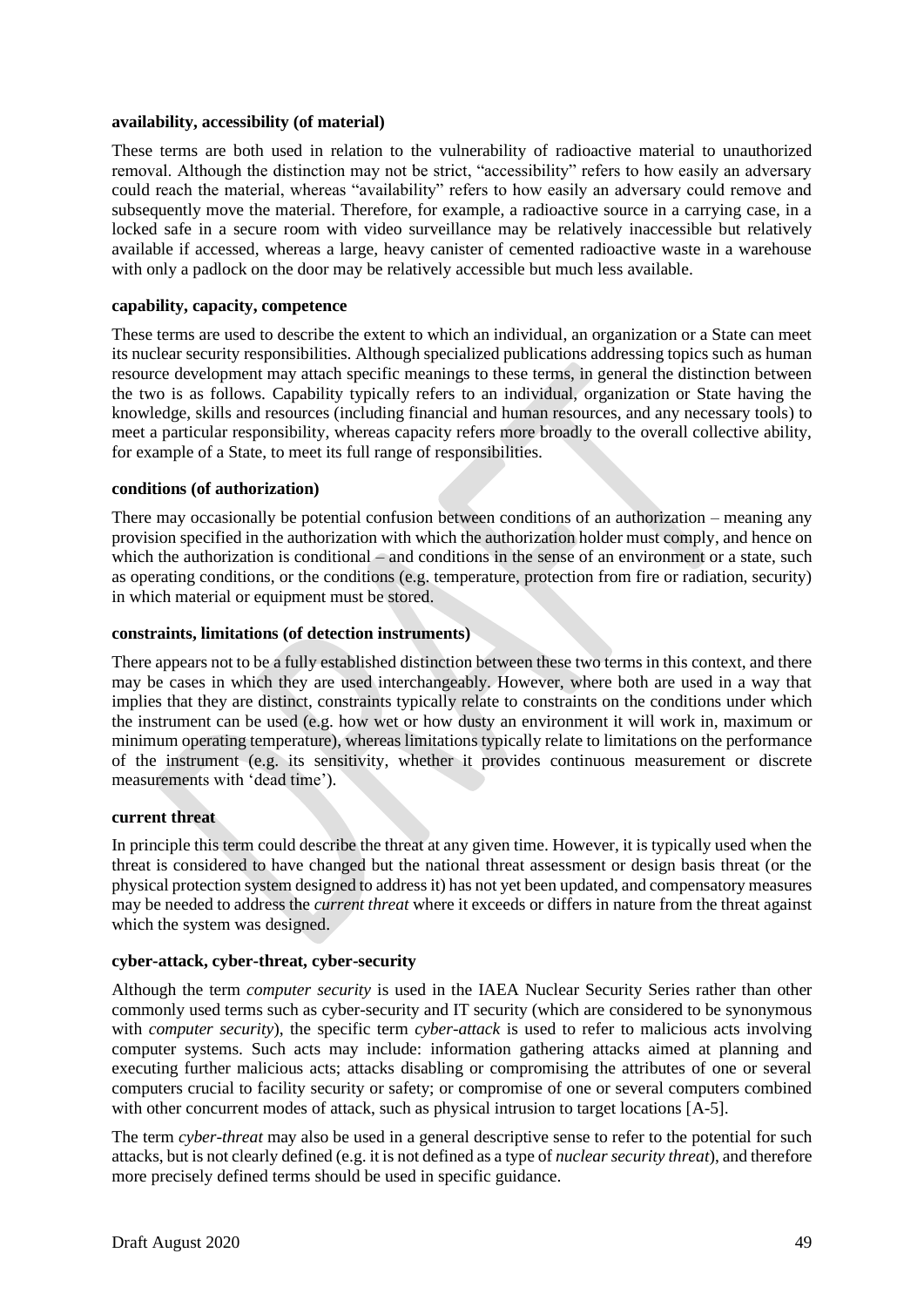## **declared content**

The amount and nature of radioactive material stated by a consignor or shipper in relevant formal documentation to be in a package or shipment.

## **delay**

In general, delay is a function of a physical protection system or other nuclear security measures, occurring between *detection* and reaching the target. It may be loosely used to refer to any measure that impedes or slows the progress of an adversary, but more specifically refers to those measures that adversaries are expected to encounter after their presence has been detected, as it is this delay that allows time for response forces to take action to intercept the adversary. The specific term *adversary delay* is used to refer to a more precisely defined measure of delay.

## **deterrence**

Deterrence implies discouraging a potential adversary, by inspiring fear, from following a particular course of action. This may be fear of the consequences, particularly those for the adversary, of attempting the course of action, or fear of failure, i.e. attempting the course of action but being unsuccessful in achieving its objective. Potential consequences that might have a deterrent effect include the possibility of injury to the adversary while attempting the course of action (e.g. that resulting from high doses of radiation from handling radioactive material, or from action by response forces against the adversary), or the possibility of prosecution and punishment afterwards (sometimes referred to as "deterrence by punishment"). Fear of the possibility of failure may be achieved (sometimes referred to as "deterrence by denial") by creating a perception (in potential adversaries) that multiple effective security measures are in place and would be difficult to defeat or bypass. This perception may be created through the actual success or reputation of effective security measures, through providing particularly visible security measures, and/or by deception.

As the likelihoods of these three possibilities increase, it may generally be expected that the likelihood of an adversary attempting a malicious act will decrease. However, not all potential adversaries will be deterred by all of these possibilities: indeed some adversaries may be encouraged by measures intended to deter.

# **drill, exercise**

These are both ways of testing arrangements for response. A drill is a test of a specific response action, whereas an exercise is a test of a coordinated or integrated set of such actions, including the coordination between those actions.

# **entry point, access point, point of potential access, point of entry,**

These terms may be indistinguishable in many languages, and conceptually they have the same meaning. However, in English texts the terms *entry point*, *access point* and *point of potential access* are used to refer to a place at which entry is possible into an area with a higher security classification, for example into a limited access area or a radiological crime scene, whereas "point of entry" is used (usually as part of the term "point of exit or entry") to refer to a place at which entry is possible into a State (such as a border crossing).

## **escort**

Used to refer to somebody who accompanies somebody who needs to be accompanied. The latter may need to accompanied for their own protection (in which case the escort will be a *guard*), or because they are not allowed unaccompanied access to a particular area (in which case the escort may be a *guard*), or because the two-person rule is being applied (in which case the escort is probably not a *guard*).

# **framework, regime, infrastructure, architecture, systems and measures**

IAEA terminology refers to a *global nuclear security framework*, which comprises: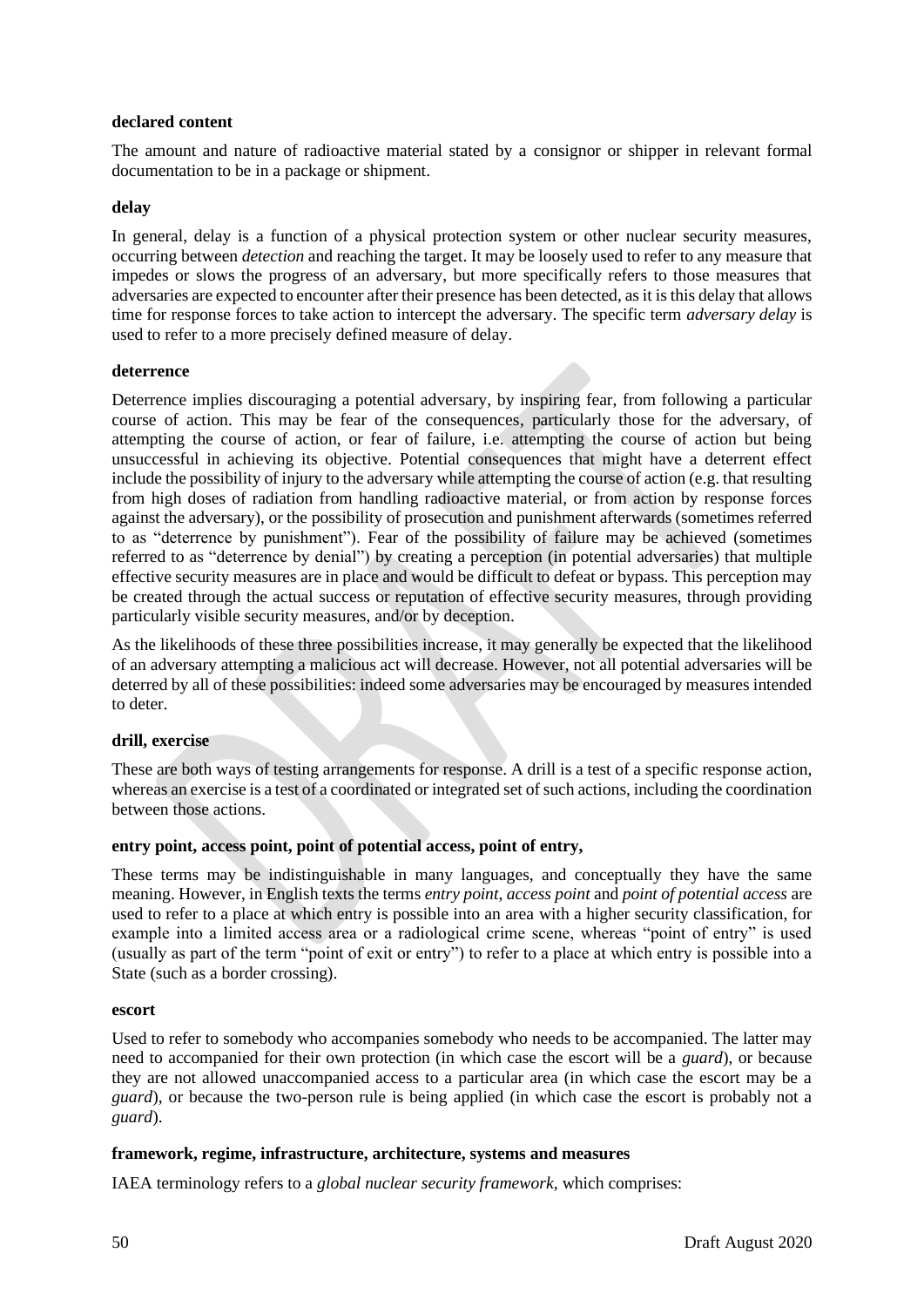- An *international legal framework* of binding (e.g. Conventions, UN Security Council Resolutions) and non-binding (e.g. Codes of Conduct, IAEA guidance) instruments;
- A framework of *international cooperation and assistance*, with the IAEA playing a central role but including other international organizations and initiatives, non-governmental organizations and bilateral, multilateral and regional agreements and arrangements; and
- *National nuclear security regimes*.

A *national nuclear security regime* reflects the *national nuclear security strategy*, and also interfaces with (and may make use of) elements of the *national security regime*. It is defined in Ref. [A-1] as comprising:

- The *legislative and regulatory framework* and administrative systems and measures governing the nuclear security of *nuclear material*, *other radioactive material*, *associated facilities* and *associated activities*;
- The institutions and organizations within the State responsible for ensuring the implementation of the legislative and regulatory framework and administrative systems of nuclear security (referred to in the figure below as *competent authorities and other responsible organizations*);
- *Nuclear security systems* and *nuclear security measures* for the prevention of, detection of and response to *nuclear security events*.

The systems and measures described in the last bullet include *national systems and measures*, designed and implemented by the State, and *local systems and measures* at the level of facilities and activities, designed and operated by the operator.

Reference [A-6] refers to a *national nuclear security infrastructure*, which is defined to include the first and second bullets and *national systems and measures*.

Reference [A-7] refers to a *nuclear security detection architecture*, which, in the specific context of detection of nuclear security events, includes the second and third bullets and is based on the first bullet. Reference is also sometimes made to *nuclear security response architecture*, a corresponding concept for response, but the Implementing Guide in this area describes a "framework" for managing response to nuclear security events.

These concepts and their interrelationship are summarized in the figure below.

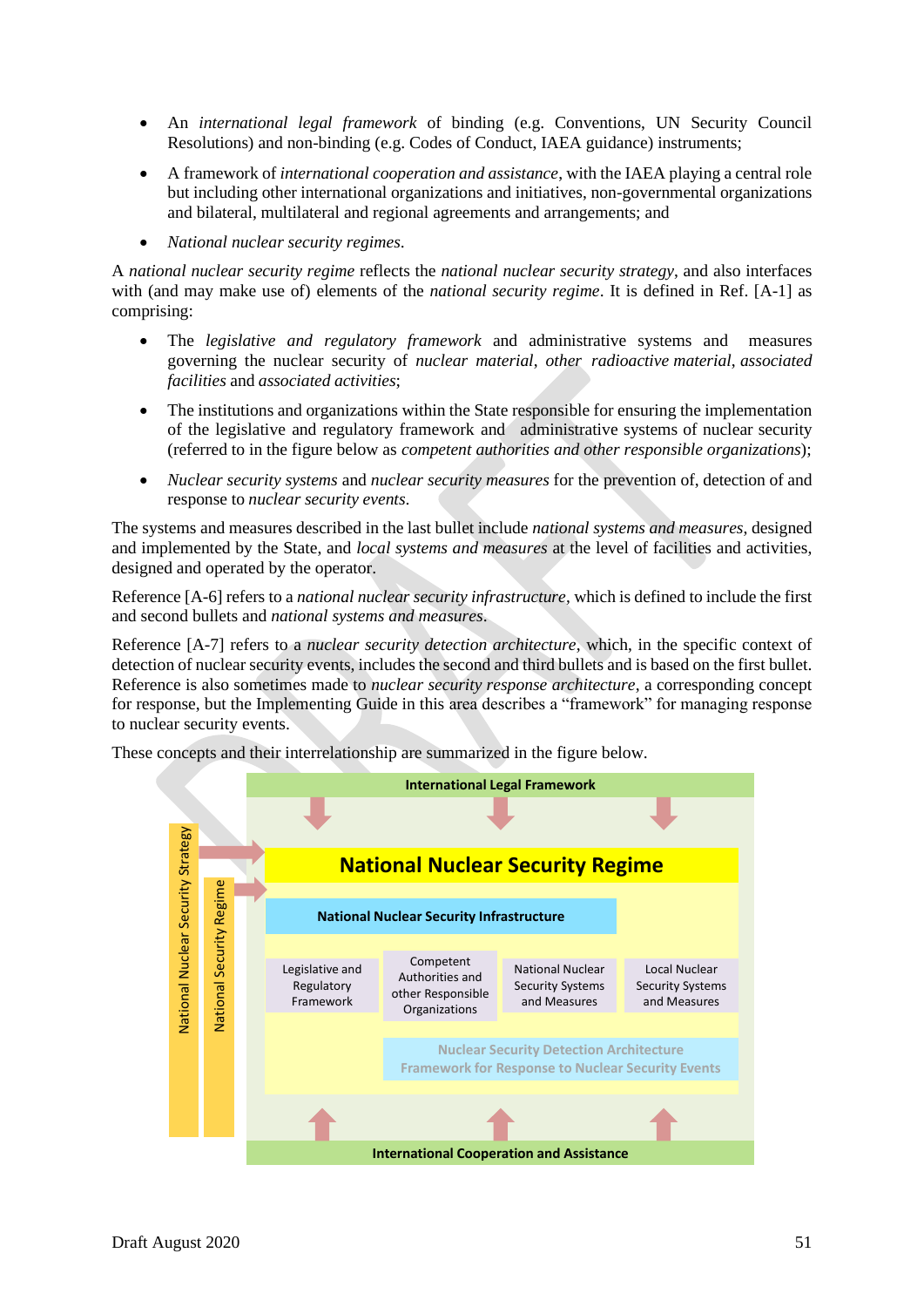## **hoax, scam**

Both terms are used to describe cases involving intentional deception, typically in the context of nuclear security the pretended presence of nuclear material or other radioactive material or of a malicious act involving or directed at such material (or associated facilities or activities).

- A hoax is usually understood to be an intentionally false claim or pretended action intended to provoke unwarranted fear or other reaction, as a practical joke $<sup>6</sup>$  or as a tactic to gain an</sup> advantage. For example, a false claim that an RDD has been left in an airport, timed to detonate, might simply be a joke to amuse the hoaxer, or a trick to cause disruption and possible loss to the airport operator or airlines due to an unnecessary evacuation, or a tactic to divert attention and response resources away from a malicious act being committed elsewhere.
- A scam is usually understood to be an actual or intended transaction in which one party intentionally deceives the other to gain an advantage. For example, sale of material claimed to be, but not in fact, nuclear material may be intended simply for financial advantage; however, the advantage sought might be to test the effectiveness of security arrangements.

In a nuclear security context, hoaxes and scams have in common the characteristic that the directly threatened consequences do not in fact materialize. However, as indicated by the examples, they might nevertheless be of nuclear security concern, and might need to be considered as malicious acts or nuclear security events.

## **interdiction**

This is sometimes used as a generic term referring to a range of response actions that may be used in the course of stopping an adversary from completing a malicious act. It may include actions such as intercepting an adversary en route to a target, interrupting an adversary engaged in sabotaging a target or removing material, disarming or disabling an adversary, rendering a device safe or preventing material or equipment from being moved. Actions taken at the end of the response, such as apprehending an adversary, or seizing material or equipment, are usually considered not to be part of interdiction but rather to follow it.

## **intrusion**

Often used to describe a step in an adversary's attempt to reach a target to commit a malicious act, namely attempting unauthorized entry into an area with a higher security classification. An intrusion is often assumed to be physical, but the term may also be used figuratively to refer to an attempt to gain access to sensitive information or a sensitive computer-based system during a cyber-attack.

**§** The term "human intrusion" is used in waste safety to refer specifically to actions that humans might take in the future that could directly disrupt or adversely affect the performance of a waste disposal facility. In such cases, unless otherwise specified, "human intrusion" is assumed to be "inadvertent" in the sense that it is an intentional action, but one taken without knowledge or understanding of the presence of radioactive waste.

## **inventory, accounting (of radioactive material)**

An inventory is a current list of all radioactive material, its basic characteristics (including radionuclide(s) and activity) and its authorized location. Typically an inventory would include all of the radioactive material in a particular facility or that a particular operator is authorized to possess. Accounting for radioactive material is a more active process of verifying, at prescribed intervals, that all material in the inventory is where it should be (its authorized location).

<sup>6</sup> Such a joke, if intended to disturb (rather than amuse) the person or people against whom it is directed, may be described as "malicious", but this is not necessarily the meaning of "malicious" implied by the term "malicious act".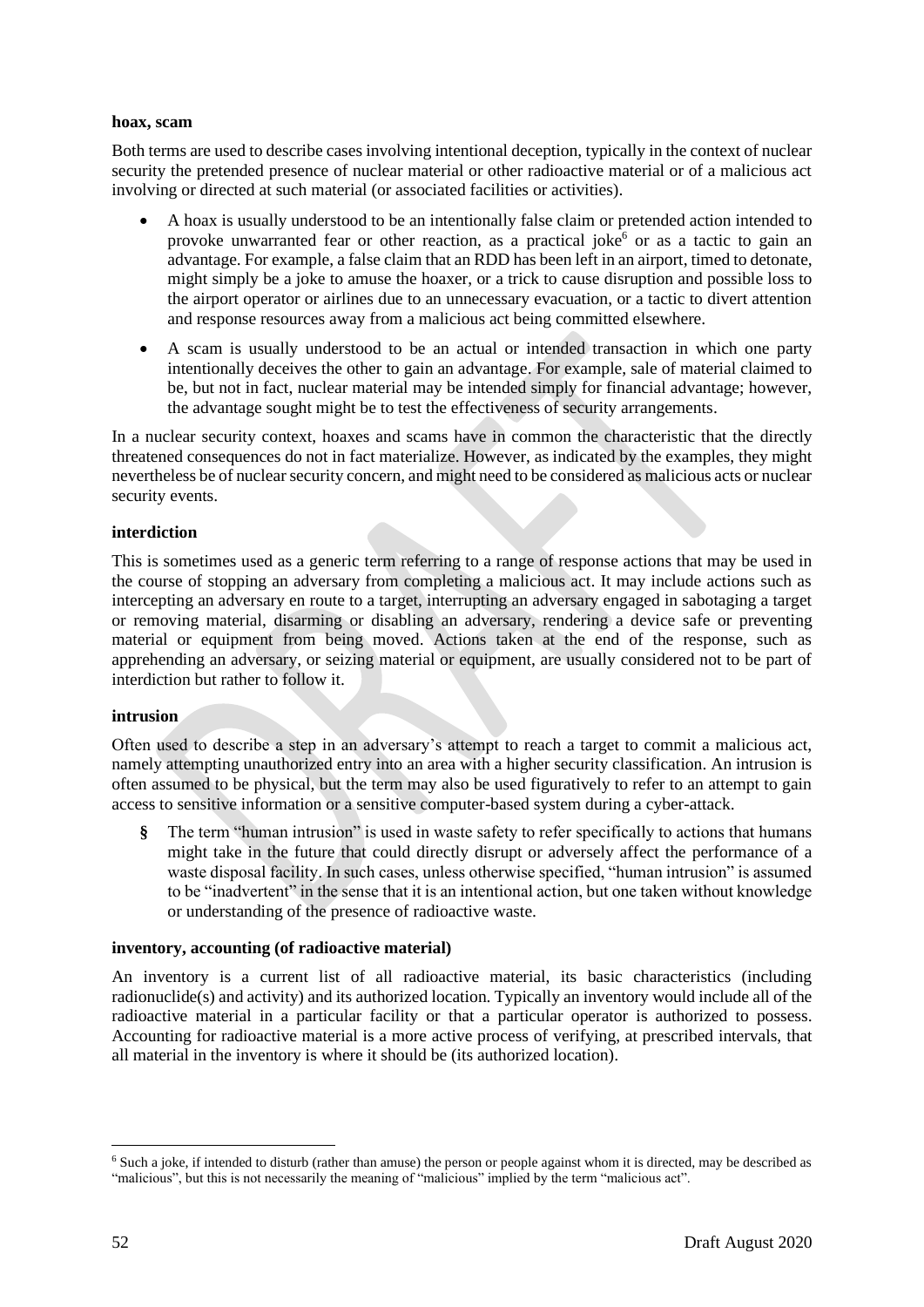**!** "Inventory" is sometimes used as a verb to describe the process of compiling or updating an inventory. This is acceptable in everyday English usage, but may be confusing in normative publications, so the more explicit term "inventory taking" is preferred to describe this process.

## **irregularity abnormality, anomaly discrepancy**

Various terms are used to describe things that may be observed to be unusual, and that could be indications that a malicious act is being planned or attempted (or might be entirely innocent occurrences), but have not been investigated sufficiently to determine whether they are. Terms such as *irregularity*, *abnormality* and *anomaly* may be used to describe such observations that have not (yet) been determined to be of any nuclear security concern. The term irregularity is used specifically in relation to nuclear material accounting and control, but could be used in other contexts, provided that the essential meaning is the same.

The word "discrepancy" is used in safeguards when it has been confirmed that some material is unaccounted for. Since its precise meaning is connected with quantities of material that are of interest for safeguards purposes, the term should be avoided in nuclear security contexts.

## **lost, missing, stolen, unaccounted for (of material)**

In the course of inventory taking, or other forms of material accounting, an *irregularity* (i.e. something that is not correct) may be observed. If further investigation indicates that the irregularity is not the result of a mistake in accounting or some normal random variation, it may be designated as *material unaccounted for*, indicating that material has been confirmed not to be where it should be (or to be where it should not be). After further investigation, it may be considered to be:

- *missing*, if there is considered to be some likelihood that it may be found, especially if it is suspected that it may not have left the facility or site;
- *lost*, if it is not expected to be found in the facility or on-site, but there is no evidence of an adversary having removed it;
- *stolen*, if there is credible evidence that it has been removed by or is in the possession of an adversary (even if such evidence might not be sufficient to prove theft).

Similar terminology of "lost, missing or stolen" is used more generally in relation to the security of nuclear and other radioactive material, with essentially the same meanings.

## **manipulation, falsification**

These terms are used to refer to potential misuse of electronic data or other information for malicious purposes. While there is substantial overlap between the meanings of the terms, manipulation is potentially broader in scope: falsification necessarily implies adding, removing or modifying data or other information to make it incorrect or misleading (e.g. deleting records of nuclear material to conceal its unauthorized removal); manipulation could include this, but could also include changing the use or context of data or other information to achieve different effects from those intended (e.g. changing the software controlling a drone to make it attack the facility it is intended to defend).

## **mitigate, minimize (radiological consequences of sabotage)**

Both terms are used in the objectives of a State's physical protection regime in Ref. [A-2], reflecting the wording of the obligations set out in the CPPNM Amendment [A-8]. The two words are not explained, but both imply reducing the potential or actual consequences of an act of sabotage. It may reasonably be assumed that one refers to measures applied to the material or facility in advance that will reduce the consequences if sabotage occurs, such as reducing the amount of material in one place, making it very difficult to disperse or strengthening containment, and that the other refers to measures to be taken after sabotage has occurred to reduce the consequences (which are planned in advance but only implemented after sabotage). However, it is not entirely clear which term is intended to convey which meaning: normal English usage would suggest that the former is minimization and the latter mitigation, but this may not always be the understanding in this context.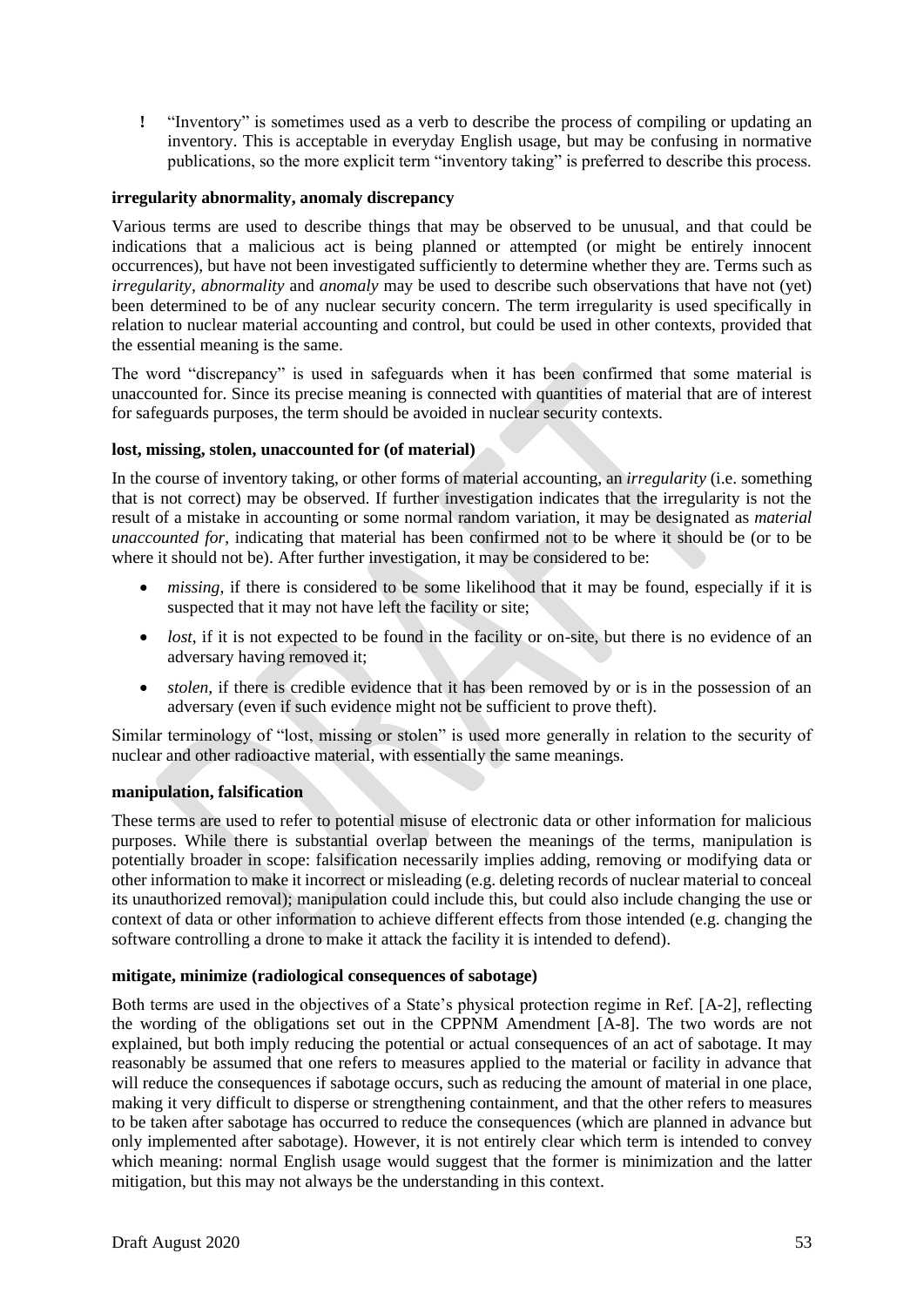## **mobile, portable (radioactive sources)**

These terms are both used to describe sources that can be used in the field, i.e. they can readily be moved to different locations as necessary. No fundamental distinction between the terms is applied with any consistency, but "portable" suggests that moving the source may be a little easier than "mobile". The term "portable" more specifically suggests something that a person can carry (e.g. an industrial radiography source used in the field). The term "mobile" might be more suggestive of something that can be transported by a vehicle, but it could also mean something very similar to "portable".

## **mobile, relocatable, fixed (of detection equipment)**

Both "mobile" and "relocatable" are used to refer to equipment that can be moved from place to place as needed. The terms are not precisely defined, but the distinction is broadly as follows. Mobile equipment is intended to be used in temporary locations and moved frequently, and is therefore largely self-contained (often supported by its means of transport; for example, mounted in a vehicle) and easy to set up and calibrate. Relocatable equipment is equipment installed in semi-permanent locations and is intended to be moved only occasionally. Fixed equipment is equipment installed in a permanent location, from which it is not intended to be moved (although it would, of course, be possible to move it).

## **national response plan**

The Recommendations for material out of regulatory control [A-4] specifically recommend the development, maintenance, exercising and implementation (when needed) of a national plan for response to nuclear security events. In these Recommendations, this *national response plan* relates to material out of regulatory control, and therefore by implication is a plan for the State's response (since in this case there is no operator). In the context of regulated facilities and activities, there is also a need for a plan for the State's response to a nuclear security event (which may also be the *national response plan*), but in this case this should be coordinated or integrated with the operator's *contingency plan* for nuclear security events. In general terms, the contingency plan may be expected to focus on on-site response actions and the national response plan on the off-site response, but the extent to which this distinction applies will depend on the arrangements in the State, e.g. some States may use 'off-site' responses forces also for all response on-site.

In all cases, the national response plan for nuclear security events needs to be coordinated or integrated, as appropriate, with other national plans for emergencies, including particularly emergency plans for response to a nuclear or radiological emergency.

A national response plan describes the practical implementation of national systems and measures within the national framework for managing the response to nuclear security events referred to in the entry for "framework, regime, infrastructure, architecture, systems and measures" above.

## **objective, goal**

There is no generally accepted order of hierarchy between these terms, i.e. some people consider that a broad objective might be pursued via a number of narrower goals, others may think of a goal as something higher or broader than on objective. However, the IAEA convention is that objectives are higher level and/or broader than goals, e.g. objectives may be strategic and pursued through tactical goals.

## **personnel security, physical security**

These terms are sometimes used to describe different groups of nuclear security measures of different types, but both are confusing terms and should be avoided where possible:

The term "personnel security measures" is used to describe nuclear security measures relating to the control of personnel, such as recruitment and deployment policies, trustworthiness checks and monitoring of personnel behaviour. However, the term itself may be confused with measures for the security of personnel, such as body armour or armoured vehicles: these may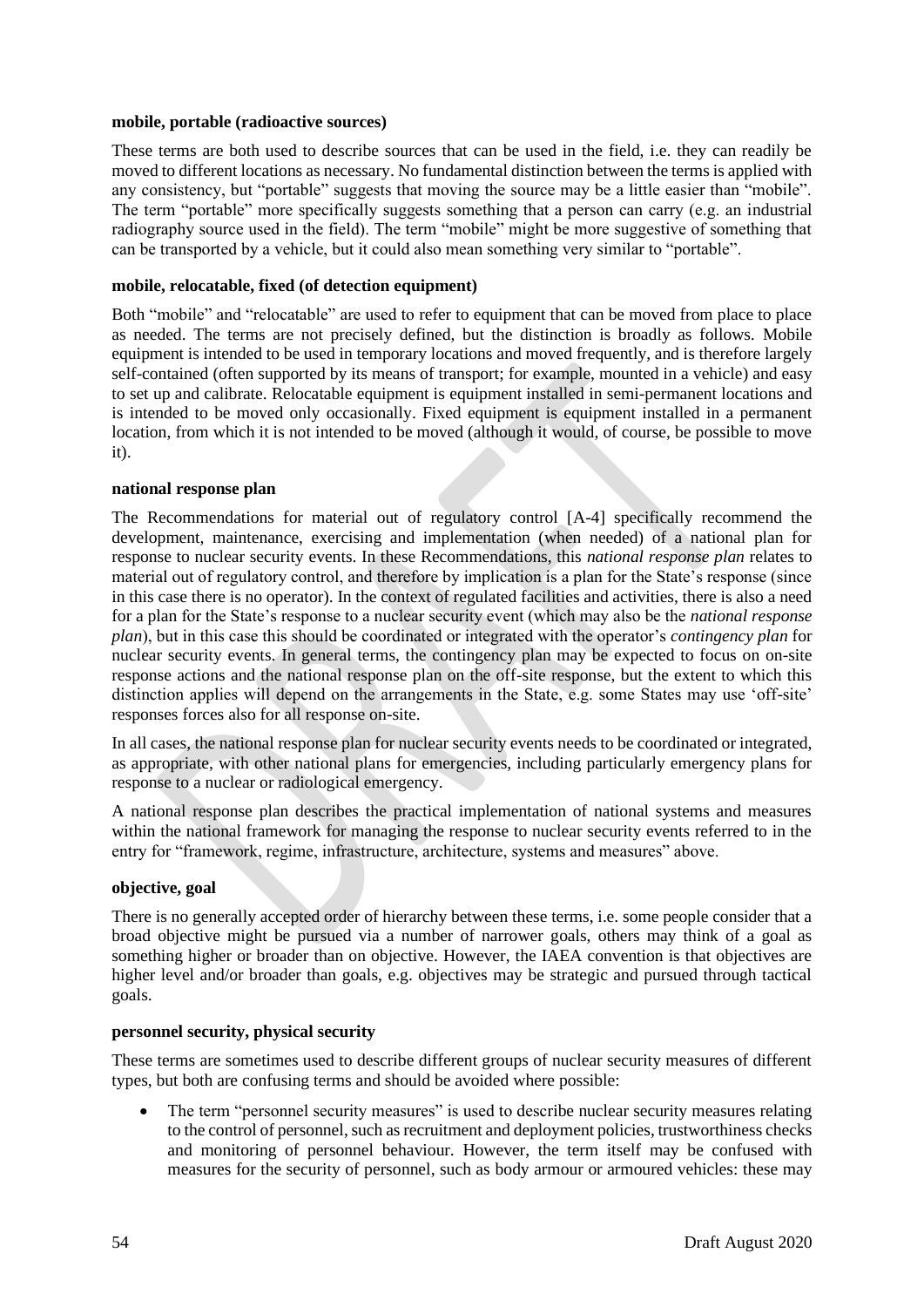be referred to as "personal security", but the difference in terms may not be very clear, particularly to non-native English speakers.

- The term "physical security measures" is used to describe conventional physical measures to restrict access or actions (sometimes referred to as "gates, guards and guns"). However, there is an obvious potential for confusion with "physical protection measures".
- **§** In addition, some languages already use an adjective meaning "physical" to distinguish between safety and security, so adding another "physical" is likely to be confusing.

## **procedures, protocols**

These terms are sometimes used together in describing administrative measures for nuclear security or for managing other nuclear security measures. Although the distinction is not precisely defined, a procedure is typically broader in scope: a procedure is a set of instructions for carrying out certain types of work or performing certain tasks, whereas a protocol is typically a more specific and detailed set of 'rules' or instructions for using a specific technique.

#### **recommended requirements**

The IAEA Nuclear Security Series specifies no "requirements". Requirements for nuclear security may be specified by a State or a competent authority (especially a regulatory body), in legislation or in regulations. An operator must meet those requirements where relevant, and particularly when they are specified or referred to in their authorizations, and in doing so may specify, through contractual conditions, "requirements" to be met by staff, vendors, contractors or suppliers. Some legal and regulatory requirements may also apply directly to staff, vendors, contractors or suppliers.

Ref. [A-2] explicitly specifies "recommended requirements", meaning that the IAEA recommends that States or their competent authorities impose these requirements on operators, and on others as appropriate (for States Parties to the CPPNM and its Amendment [A-8, A-9], they may also be required of the State as part of its Convention obligations). The other Nuclear Security Recommendations publications [A-3, A-4] explicitly specify "recommendations". In some cases these recommendations may be less specific and explicit than the recommended recommendations in Ref. [A-2], but they have essentially the same status of IAEA recommendations on the requirements that States or their competent authorities should impose within their jurisdiction.

#### **recovery, seizure (of material)**

Both terms may be used to describe taking into authorized possession (by a competent authority or other authorized person) nuclear or other radioactive material that was out of regulatory control.

- The term recovery is usually used in cases where the material is discovered of unknown origin or after being lost or abandoned (occasionally referred to as "discovered material"), and is taken into authorized possession primarily in order simply to secure it and bring it under regulatory control. The material is then referred to as "recovered material".
- The term seizure is usually used in cases where the material is taken from a person who has it in their unauthorized possession, or is removed when being used in an unauthorized way (e.g. in a malicious act). In such cases, the material is taken into authorized possession in order to secure it and bring it under regulatory control, but may also subsequently be treated as evidence related to a malicious act. The material is then referred to as "seized material". The terms "interdicted material" (when the adversary's control over the material is interrupted or constrained) and "detained material" (when an adversary has lost physical control of the material and the State is determining its nature and the necessity of measures to secure it) are sometimes used to refer to temporary steps that may be involved in taking control of the material.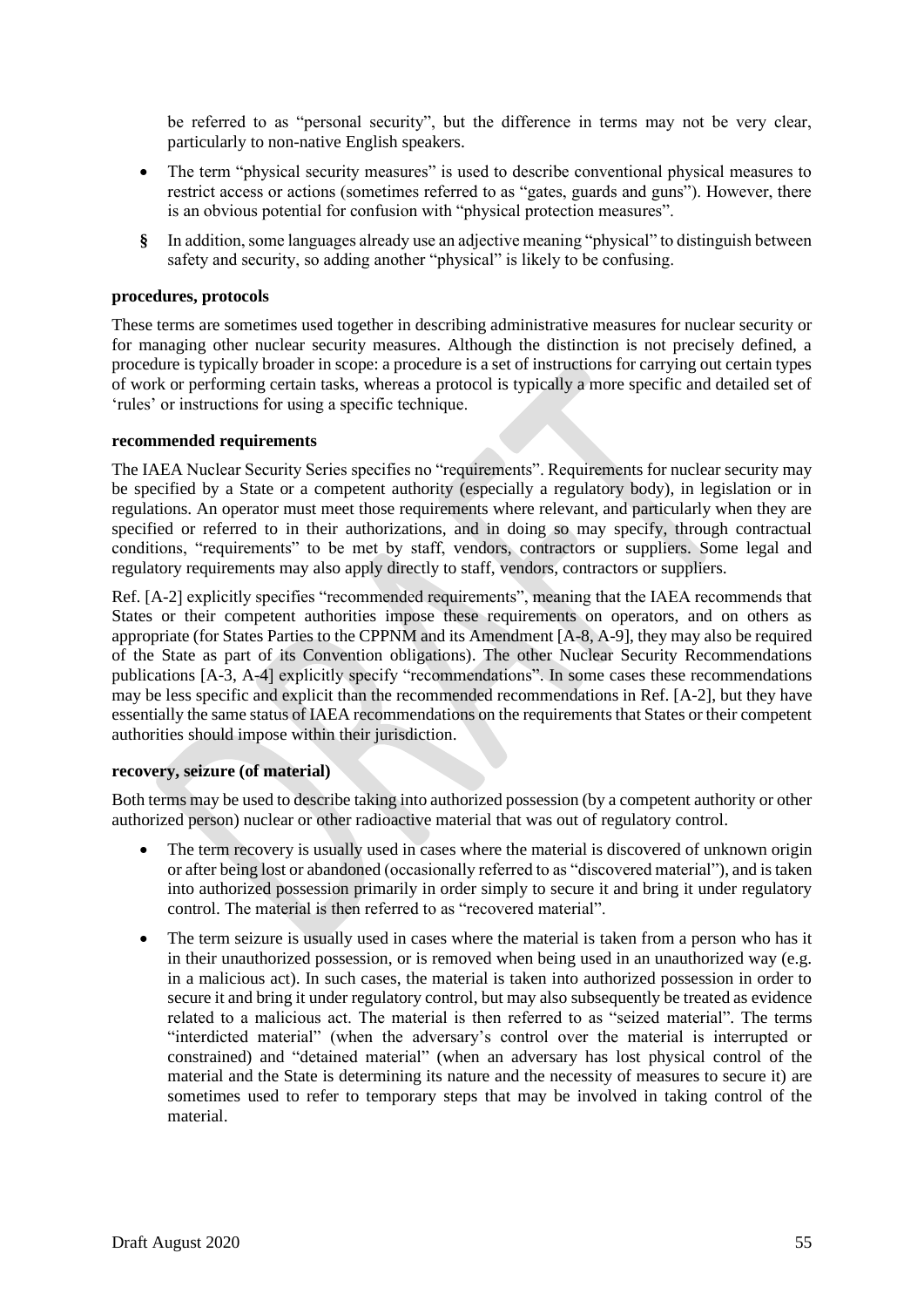## **security management**

Ref. [A-3] indicates that this term specifically refers to measures taken by an operator to address: access control; trustworthiness; information protection (meaning information security); security plan; training and qualification; (material) accounting; inventory; and nuclear security event reporting.

## **State authorities, legitimate national authority**

The term "State authority" is sometimes used to describe organizations that have assigned responsibilities of some relevance to nuclear security but that are not considered to meet the definition of a competent authority, for example because their responsibilities are much broader and nuclear security is just one area in which they are applied. (Ref. [A-3] uses "legitimate national authority" for a similar purpose.) For example, a national security agency might be considered a State authority, and have responsibilities relevant to nuclear security (e.g. advising on the development of design basis threats), but another organization with more direct responsibility specifically for nuclear security might be considered to be the competent authority.

# **tamper proof, tamper resistant, tamper indicating**

The verb "tamper" is used in relation to material accounting to describe actions in which an adversary attempts to obtain or facilitate unauthorized access to the place (e.g. the building, room or container) in which nuclear material or other radioactive material is stored, with the presumed ultimate aim of unauthorized removal. In such cases, seals or other devices are used on points of access (e.g. doors) or containers themselves to indicate whether an unauthorized person has opened or attempted to open them. Such devices may also be not intended to help prevent access, but they are at least intended to indicate whether access has been obtained or attempted, or whether the device itself has been tampered with to conceal such an action or to otherwise mislead (e.g. by switching devices between containers). A *tamper indicating* device (TID) is, as the name suggests, intended primarily to indicate any tampering, not directly to prevent it. The term *tamper resistant* (or possibly *tamper proof*, which indicates a degree of confidence that is unlikely to be warranted) implies that part of such a device's purpose is intended to be preventive (although such a device would also be expected to be tamper indicating).

## **theft, robbery, unlawful taking**

In some jurisdictions, the term *theft* necessarily implies an intent that might not always be present in cases that would be of nuclear security concern. Similarly the definition of *robbery* might not be applicable. The term unlawful taking is used as a more general term in the CPPNM Amendment [A-8] to ensure that all acts of this nature that could be of nuclear security are included: the term *unauthorized removal* is used for the same purpose in the Nuclear Security Series.

*protracted theft*: Unauthorized removal of nuclear material in a series of small quantities removed over a period of time. This may be a way of avoiding detection; if the amount removed each time is small enough to be easily concealed and/or too small for its loss to be noticed promptly, a more significant quantity may be acquired by accumulating a number of such small amounts. In principle, this could be done with any material, but is only likely to be worthwhile for nuclear material.

## **threshold, threshold level**

Used in a number of contexts to indicate a level of some measurable (or otherwise assessable) quantity such that, if that level is exceeded, something happens.

- The threshold level for a detection instrument is a level of the measured quantity (for example, of dose rate) that, if exceeded, triggers the instrument to generate an alarm. Such a threshold level is set by the user of the instrument at the lowest level that might indicate some form of malicious act.
- The activity levels by which radioactive sources and nuclear material are categorized as Category 1–5 sources or Category I–III material are sometimes referred to as thresholds.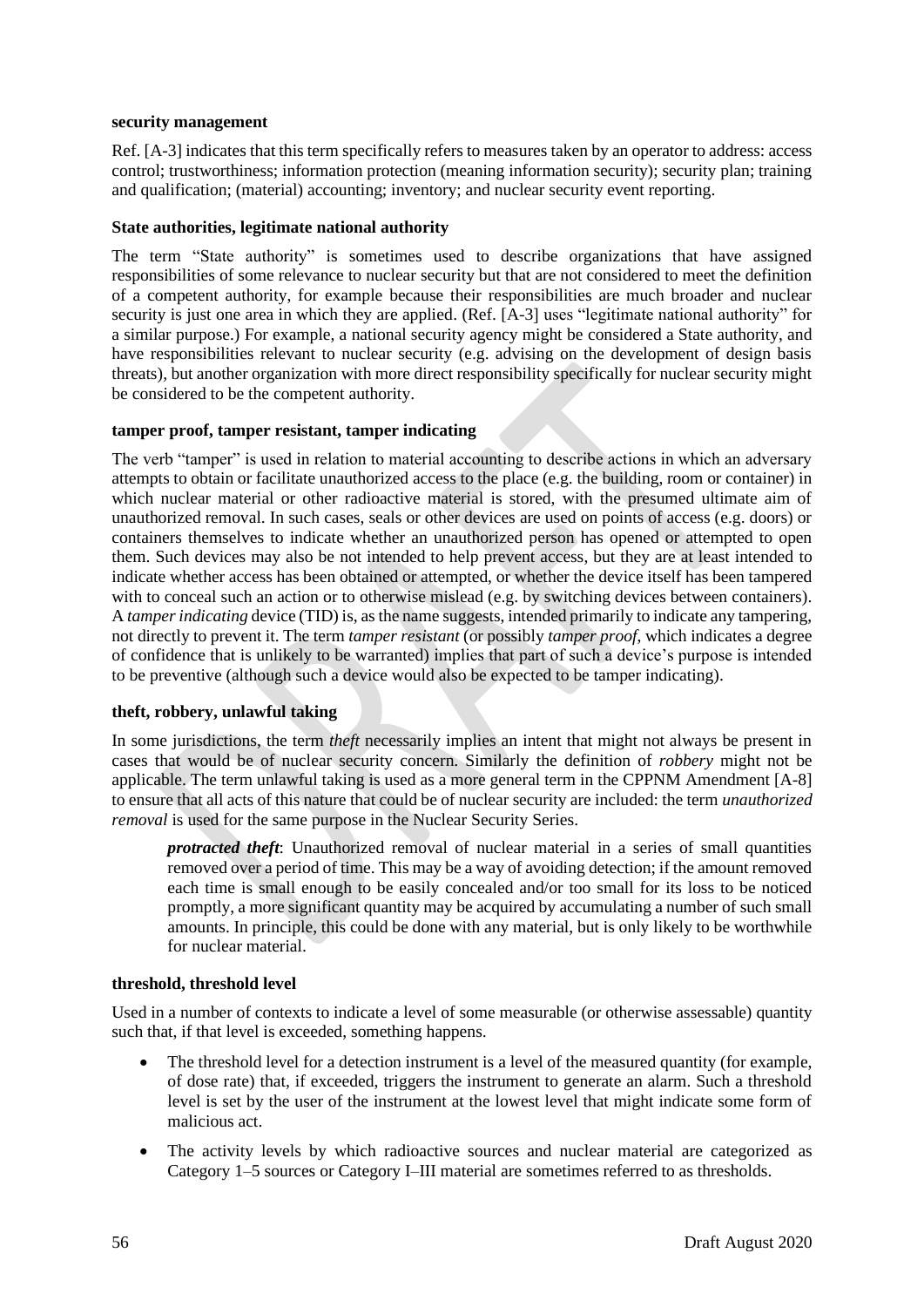• The threshold levels for unacceptable radiological consequences (URC) and high radiological consequences (HRC) are levels of potential radiological impact from hypothetical acts of sabotage such that requirements for nuclear security measures against acts leading to consequences above the threshold level are significantly more stringent than for those below. For acts that could cause impacts greater than URC, specific nuclear security measures need to be designed and implemented to protect the targets of those acts; for acts that could cause impacts greater than HRC, the relevant targets need to be designated as vital areas and protected accordingly. The threshold levels are typically set by the State on the basis of judgements about the acceptability of risk, and are usually expressed in terms of a relatively simple indicator of radiological impact, such as the potential dose to an individual at the site fence.

# **transport related terms:**

# *cargo, carriage, carrier, consignee, consignment, consignor, conveyance, package, packaging, receiver, receiving State, shipment, shipper, shipping State, transit site, transit State*

Radioactive material for transport is placed by (or on behalf of) the *consignor* in *packaging* to create a *package*. The package, or the set of packages to be transported together, make up a *consignment*. The consignor employs a *carrier* to make a *shipment*, that is for *carriage* of the consignment as *cargo*, on the carrier's *conveyance*<sup>7</sup> , to a *consignee*. If the shipment is not continuous, it may stop temporarily (e.g. overnight) at a *transit site*.

The CPPNM [A-9] addresses the international transport of nuclear material, and uses the terms *shipper* and *receiver*, the terms used in safeguards for consignor and consignee. IAEA Nuclear Security Series publications therefore often use the term shipper and receiver, especially with reference to the transport of nuclear material. For international transport, the terms *shipping State*, *transit State* and *receiving State* are used, corresponding to the shipper, transit site and receiver.

Consignment and shipment are therefore not synonyms. However, consignor and shipper are synonymous, as are consignee and receiver.

In all of the above, the term "transport" is used only when the shipment passes through the public domain; the movement of radioactive material entirely within a licensed site is not considered to be "transport", and no consignor/shipper or consignee receiver is involved in such cases. However, in the specific case of the transfer of nuclear material between material balance areas (MBAs) on the same site, the safeguards terms "shipping MBA" and "receiving MBA" are used.

## **trustworthiness, integrity, reliability**

In nuclear security, trustworthiness has essentially its dictionary meaning. However, the specific context implies that the concern is whether a person might, by act or omission, commit, facilitate or otherwise assist in the commission of a *malicious act*. The concern relates to acts or omissions that the person might commit intentionally, but "intentionally" may include acts or omissions committed with or without a significant degree of understanding of an ultimate purpose and potential consequences. This could include:

- Knowing participation in a malicious act by or on behalf of a directly motivated adversary;
- Participation in or facilitation of, with or without full understanding, a malicious act in return for a personal benefit (e.g. payment);
- Participation in or facilitation of, with or without full understanding, a malicious act under duress (e.g. blackmail or other threat).

Trustworthiness checks for people with nuclear security responsibilities might therefore need to consider factors that could contribute towards any of the above. Trustworthiness includes an

 $7 A$  conveyance is a vehicle (for transport by land) or a vessel (by water) or an aircraft (by air).